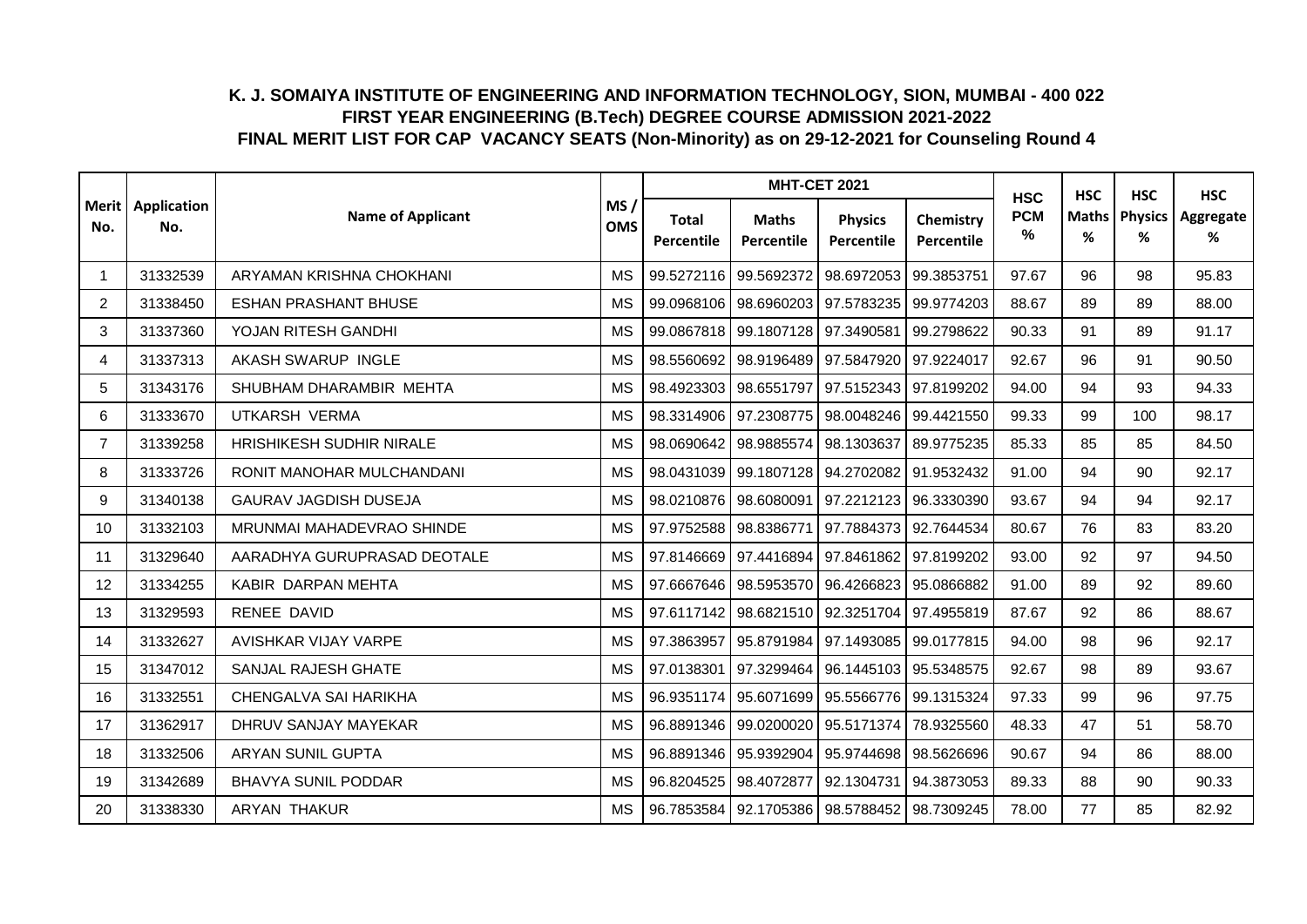|     |                            |                                  |                   |                            | <b>MHT-CET 2021</b>                               |                              |                         | <b>HSC</b>      | <b>HSC</b>        | <b>HSC</b>          | <b>HSC</b>     |
|-----|----------------------------|----------------------------------|-------------------|----------------------------|---------------------------------------------------|------------------------------|-------------------------|-----------------|-------------------|---------------------|----------------|
| No. | Merit   Application<br>No. | <b>Name of Applicant</b>         | MS/<br><b>OMS</b> | <b>Total</b><br>Percentile | <b>Maths</b><br>Percentile                        | <b>Physics</b><br>Percentile | Chemistry<br>Percentile | <b>PCM</b><br>% | <b>Maths</b><br>% | <b>Physics</b><br>% | Aggregate<br>% |
| 21  | 31343236                   | PRATHAMESH GANESH SWAR           | <b>MS</b>         | 96.7325068                 | 98.1718848                                        | 93.8590040                   | 90.4234083              | 88.33           | 89                | 88                  | 90.67          |
| 22  | 31333270                   | <b>TANISHQ SUNIL CHANDE</b>      | <b>MS</b>         |                            | 96.4908594   97.1054843   95.1407859              |                              | 94.7888212              | 76.33           | 72                | 81                  | 77.20          |
| 23  | 31339160                   | <b>UZAIR IBRAHIM SHAIKH</b>      | <b>MS</b>         |                            | 96.4497344 96.0819371                             | 96.9809971                   | 95.3412342              | 89.33           | 89                | 89                  | 90.00          |
| 24  | 31338442                   | SHUBHAM RAJESH KUMAR SINHA       | <b>MS</b>         | 96.3628933                 | 96.9963220 93.0169595                             |                              | 96.0461790              | 93.67           | 93                | 93                  | 93.83          |
| 25  | 31339230                   | CHAITANYA PRALHAD NEMADE         | <b>MS</b>         | 96.3628933                 | 94.7997548                                        | 95.4025337                   | 98.6922763              | 96.00           | 96                | 98                  | 94.67          |
| 26  | 31356343                   | <b>SANIA SALIM KHAN</b>          | <b>MS</b>         | 96.3605852                 | 96.0878913 97.8079606                             |                              | 92.7998322              | 92.67           | 93                | 90                  | 94.20          |
| 27  | 31352829                   | AKANKSHA ASHISH PINTO            | <b>MS</b>         |                            | 96.3538150 96.2810990 96.1304732                  |                              | 95.1488080              | 97.67           | 98                | 97                  | 97.33          |
| 28  | 31353099                   | <b>OJAS ANIL GOLATKAR</b>        | <b>MS</b>         | 96.3364380                 | 93.9316963                                        | 96.1445103                   | 99.0177815              | 91.00           | 89                | 91                  | 92.00          |
| 29  | 31347554                   | SHIVAM SURENDRA GUPTA            | <b>MS</b>         | 96.2010124                 | 96.4358399 92.8090591                             |                              | 95.9974952              | 82.00           | 90                | 72                  | 84.50          |
| 30  | 31345120                   | AAMAAN SSANJAY SHARRMA           | <b>MS</b>         | 96.1979951                 | 95.6578196 97.8860437                             |                              | 91.7830987              | 88.67           | 77                | 96                  | 88.60          |
| 31  | 31349324                   | <b>SOHAM ASHOK PHALKE</b>        | <b>MS</b>         |                            | 96.1019944   96.6624590   98.2782126              |                              | 85.6197930              | 93.33           | 94                | 93                  | 94.50          |
| 32  | 31340183                   | <b>VED MAHESH CHOUDHARI</b>      | <b>MS</b>         |                            | 96.0711262 98.0299181 93.9260514                  |                              | 87.1690658              | 90.33           | 92                | 89                  | 91.33          |
| 33  | 31340208                   | YASH BIRJU PULSAY                | <b>MS</b>         | 95.9543673                 | 96.4116997 97.2710825                             |                              | 89.7276108              | 93.00           | 96                | 93                  | 92.67          |
| 34  | 31347894                   | AARYAN SANJIV JHA                | <b>MS</b>         |                            | 95.9454683 97.3996466 94.2287301                  |                              | 91.8555920              | 90.67           | 94                | 90                  | 89.67          |
| 35  | 31334035                   | RENUKA KEDAR PONKSHE             | <b>MS</b>         |                            | 95.9286882   90.7539845   98.9630159   96.7306906 |                              |                         | 94.67           | 93                | 97                  | 94.83          |
| 36  | 31332483                   | AYUSH SANJAY SAMANT              | <b>MS</b>         | 95.7575122                 | 95.5005506                                        | 93.2770465                   | 96.9112172              | 97.00           | 99                | 98                  | 97.17          |
| 37  | 31333681                   | <b>GAURAV PARAG WARKE</b>        | <b>MS</b>         |                            | 95.7045655 93.7827871                             | 96.5667688                   | 96.3330390              | 83.00           | 79                | 84                  | 87.00          |
| 38  | 31339878                   | ANTON A M GEORGE GEORGE          | <b>MS</b>         |                            | 95.7045655   93.7827871                           | 95.6214616                   | 97.4185841              | 94.67           | 93                | 94                  | 95.60          |
| 39  | 31330988                   | MOHIB ABBAS RESHAD HUSSAIN SAYED | <b>MS</b>         | 95.6342333                 | 96.1844116 91.4824249                             |                              | 95.9296994              | 92.33           | 94                | 94                  | 92.67          |
| 40  | 31332890                   | RAJASHREE RAVINDRA SHINGNE       | <b>MS</b>         |                            | 95.5422656 93.6023721 97.2710825                  |                              | 95.8538547              | 97.00           | 94                | 100                 | 96.17          |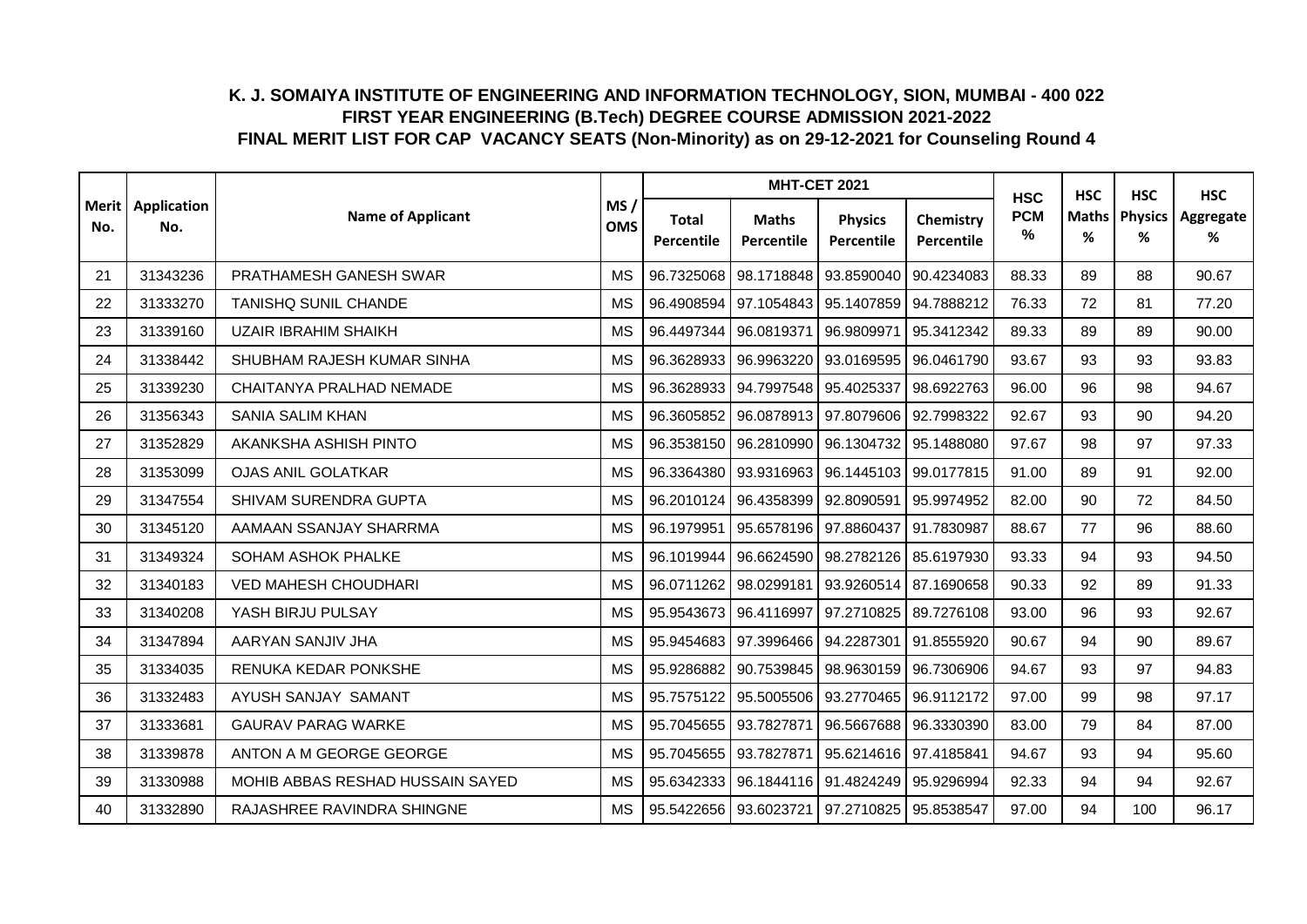|     |                            |                                |                   |                            | <b>MHT-CET 2021</b>                  |                                             |                         | <b>HSC</b>      | <b>HSC</b>        | <b>HSC</b>          | <b>HSC</b>     |
|-----|----------------------------|--------------------------------|-------------------|----------------------------|--------------------------------------|---------------------------------------------|-------------------------|-----------------|-------------------|---------------------|----------------|
| No. | Merit   Application<br>No. | <b>Name of Applicant</b>       | MS/<br><b>OMS</b> | <b>Total</b><br>Percentile | <b>Maths</b><br>Percentile           | <b>Physics</b><br>Percentile                | Chemistry<br>Percentile | <b>PCM</b><br>% | <b>Maths</b><br>% | <b>Physics</b><br>% | Aggregate<br>% |
| 41  | 31360183                   | <b>VEDANT NILESH WAGH</b>      | <b>MS</b>         | 95.3951022                 | 97.3996466                           | 92.3251704                                  | 88.8260540              | 99.00           | 100               | 98                  | 98.50          |
| 42  | 31332648                   | SHRUTI GIRISH DESHPANDE        | <b>MS</b>         |                            | 95.3764197 92.6776560 95.9744698     |                                             | 97.7535431              | 94.00           | 96                | 98                  | 91.17          |
| 43  | 31360887                   | SANAJ JADHAV                   | <b>MS</b>         |                            | 95.3721498   97.8237158   91.1857892 |                                             | 89.7730224              | 98.33           | 97                | 99                  | 97.83          |
| 44  | 31360193                   | ATHARV PRAKASH PATIL           | <b>MS</b>         |                            | 95.3721498 96.2810990                | 94.4943645                                  | 91.7830987              | 93.00           | 96                | 91                  | 93.67          |
| 45  | 31330039                   | <b>SOHAM SANTOSH RANE</b>      | <b>MS</b>         | 95.3509141                 | 95.0777474 99.3748687                |                                             | 55.0010506              | 86.33           | 85                | 92                  | 86.67          |
| 46  | 31332352                   | <b>KEDAR SUNIL MHETRE</b>      | <b>MS</b>         |                            | 95.2952595   95.5506743   94.8048631 |                                             | 93.8700450              | 85.67           | 88                | 86                  | 86.50          |
| 47  | 31333389                   | NIDHI SANDEEP KADAM            | <b>MS</b>         |                            | 95.2669206 89.9806920 95.2825758     |                                             | 97.8552419              | 94.33           | 91                | 96                  | 94.00          |
| 48  | 31353014                   | ANIKET SUNIL KULKARNI          | <b>MS</b>         | 95.2284777                 | 94.9962131                           | 90.7346630                                  | 96.5412775              | 91.33           | 86                | 93                  | 91.50          |
| 49  | 31332649                   | <b>BHUVI PRADIPKUMAR GHOSH</b> | <b>MS</b>         | 95.1369023                 | 90.7539845 97.7676747                |                                             | 96.0461790              | 96.33           | 96                | 96                  | 98.00          |
| 50  | 31334088                   | HARSH PRADIP DHARPAWAR         | <b>MS</b>         |                            | 95.0196000 95.4115992 94.3260629     |                                             | 93.8536536              | 88.33           | 89                | 86                  | 89.50          |
| 51  | 31337677                   | OMKAR ANIL SALUNKHE            | <b>MS</b>         |                            | 94.9477844 93.9316963 95.5800169     |                                             | 94.7332769              | 92.67           | 97                | 91                  | 92.17          |
| 52  | 31338306                   | SOHAM RAVINDRA PALAV           | <b>MS</b>         | 94.9120701                 | 96.9368053 87.9924855                |                                             | 86.6617962              | 85.67           | 88                | 85                  | 86.50          |
| 53  | 31333278                   | MRUNAL NEELESH SHINDE          | <b>MS</b>         | 94.9070290                 | 96.0819371                           | 86.9431957                                  | 95.3412342              | 97.00           | 97                | 98                  | 96.67          |
| 54  | 31333753                   | AYUSH YOGESH MAKADE            | <b>MS</b>         | 94.7936831                 | 93.6525726 91.4824249                |                                             | 97.5496689              | 92.00           | 92                | 92                  | 94.17          |
| 55  | 31331982                   | SACCHIT KISHOR WATHE           | <b>MS</b>         |                            |                                      | 94.7678084 94.2687539 62.1506619 97.1580164 |                         | 67.67           | 69                | 61                  | 75.33          |
| 56  | 31334984                   | <b>GAURI VINOD KARDEKAR</b>    | <b>MS</b>         | 94.7085529                 | 95.8461619                           | 92.8090591                                  | 88.9317956              | 84.00           | 85                | 86                  | 89.40          |
| 57  | 31334275                   | JAYANT NAG SAI VASA            | <b>MS</b>         | 94.6561386                 | 96.1844116 65.6444218                |                                             | 95.9296994              | 96.33           | 95                | 96                  | 96.17          |
| 58  | 31349454                   | OMKAR PANDURANG PHADTARE       | <b>MS</b>         | 94.6125239                 | 92.6776560 92.7882199                |                                             | 97.7535431              | 84.33           | 95                | 80                  | 83.69          |
| 59  | 31343335                   | RUDRA JAIDEEP PATOLE           | <b>MS</b>         | 94.6090513                 | 86.5908018 94.1108606                |                                             | 99.6381562              | 95.00           | 93                | 96                  | 94.20          |
| 60  | 31363196                   | ARYA AVADHUT MADAN             | <b>MS</b>         |                            | 94.5367331 94.4105024 85.5793991     |                                             | 96.5412775              | 98.00           | 99                | 97                  | 98.33          |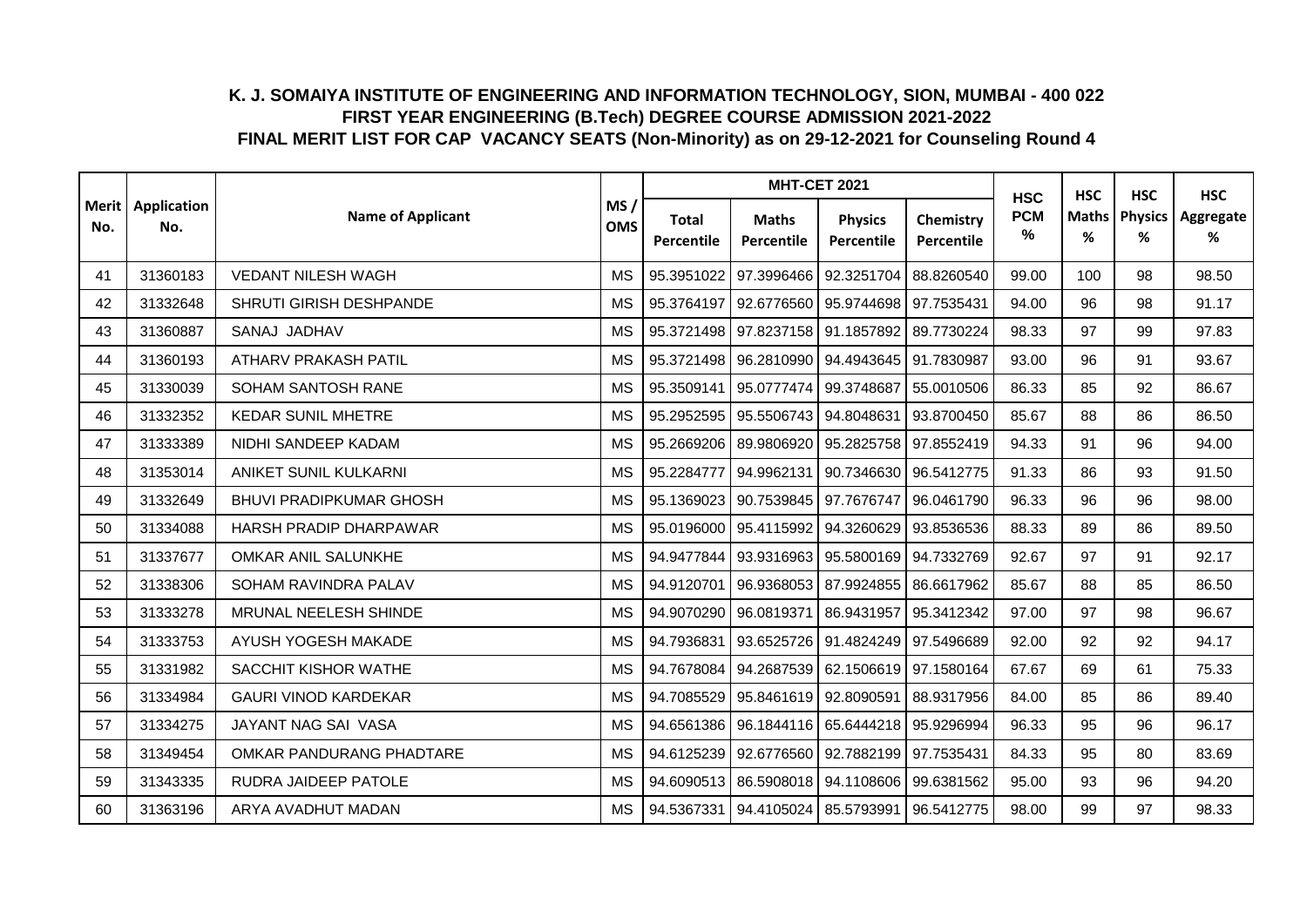|     |                            |                             |                   |                            | <b>MHT-CET 2021</b>              |                                  |                         | <b>HSC</b>      | <b>HSC</b>        | <b>HSC</b>          | <b>HSC</b>     |
|-----|----------------------------|-----------------------------|-------------------|----------------------------|----------------------------------|----------------------------------|-------------------------|-----------------|-------------------|---------------------|----------------|
| No. | Merit   Application<br>No. | <b>Name of Applicant</b>    | MS/<br><b>OMS</b> | <b>Total</b><br>Percentile | <b>Maths</b><br>Percentile       | <b>Physics</b><br>Percentile     | Chemistry<br>Percentile | <b>PCM</b><br>% | <b>Maths</b><br>% | <b>Physics</b><br>% | Aggregate<br>% |
| 61  | 31338288                   | SUDHANVA PRASHANT PAWAR     | <b>MS</b>         | 94.4473629                 | 96.7640261                       | 93.8590040                       | 75.1681025              | 78.00           | 76                | 82                  | 83.60          |
| 62  | 31347074                   | ADITYA PRASHANT SHIRKE      | <b>MS</b>         | 94.4473629                 | 93.3599496                       | 85.3225468                       | 96.0811095              | 93.67           | 91                | 92                  | 94.33          |
| 63  | 31345958                   | <b>VIRAJ AVADHUT DIGHE</b>  | МS                | 94.3502248                 | 94.0488353 93.0169595            |                                  | 94.6158562              | 93.00           | 95                | 91                  | 93.50          |
| 64  | 31350192                   | DIPASHA DILIP SHETIYA       | <b>MS</b>         | 94.3333506                 | 96.2810990                       | 86.3242092                       | 92.6556900              | 92.67           | 93                | 92                  | 92.33          |
| 65  | 31352074                   | YASH KAPIL JAIN             | <b>MS</b>         | 94.3333506                 | 95.0449281                       | 95.6214616                       | 87.4461123              | 88.67           | 82                | 91                  | 91.40          |
| 66  | 31334279                   | YASH RAJU PAKALA            | <b>MS</b>         | 94.3333506                 | 93.0036877                       | 93.8762790                       | 95.7305355              | 93.33           | 98                | 88                  | 94.00          |
| 67  | 31347652                   | MOHAMMED KHURSHEED MEHDI    | <b>MS</b>         |                            | 94.2908835 94.2557041 94.9743693 |                                  | 92.1449392              | 94.67           | 94                | 95                  | 95.33          |
| 68  | 31340828                   | AKASHCHAND NARICHAND RAJPUT | <b>MS</b>         |                            | 94.1933855 94.4105024            | 90.7346630                       | 94.1984347              | 89.33           | 87                | 89                  | 89.83          |
| 69  | 31347121                   | <b>ASAVARI BHELAWE</b>      | <b>MS</b>         |                            | 94.1933855 91.9363797            | 95.5566776                       | 94.8699823              | 77.67           | 80                | 81                  | 83.00          |
| 70  | 31344378                   | KARTIKEYA MUKESH DANGAT     | <b>MS</b>         |                            | 94.0848918 89.0365623            | 79.5282622                       | 98.2086573              | 75.67           | 73                | 76                  | 79.17          |
| 71  | 31336208                   | PRASAD DILIP DEVKAR         | <b>MS</b>         | 94.0636635                 | 96.6385233 85.3217264            |                                  | 88.4052651              | 57.67           | 86                | 49                  | 68.31          |
| 72  | 31352212                   | PRADNYA SOMNATH KUMBHAR     | МS                | 93.9671026                 | 90.7539854 93.9313445            |                                  | 96.7306906              | 91.33           | 88                | 93                  | 93.17          |
| 73  | 31343107                   | <b>BHAVESH MANOJ MANKAR</b> | <b>MS</b>         | 93.9441150                 | 90.8433008                       | 96.8891346                       | 93.8536536              | 94.67           | 97                | 93                  | 93.50          |
| 74  | 31342201                   | SHRINIDHI MAHESHWARAN       | <b>MS</b>         | 93.7796796                 | 95.2303919                       | 90.8104159                       | 86.6617962              | 91.67           | 92                | 93                  | 93.17          |
| 75  | 31341773                   | HRISHIN MANDAR BHAMRE       | <b>MS</b>         |                            | 93.7793486 92.8704873            | 95.0113608                       | 92.7644534              | 91.67           | 92                | 93                  | 92.50          |
| 76  | 31334077                   | PURNAY SUBODH KANCHI        | <b>MS</b>         | 93.7782692                 | 95.4115992                       | 92.7882199                       | 86.1393105              | 90.67           | 95                | 87                  | 90.33          |
| 77  | 31339879                   | AAKASH SUNILKUMAR DHONDE    | <b>MS</b>         |                            | 93.7782692 94.8939592            | 92.7882199                       | 89.7276108              | 83.00           | 80                | 83                  | 88.50          |
| 78  | 31360267                   | SNEHA SANDEEP UTEKAR        | <b>MS</b>         | 93.7782692                 | 94.2557041                       | 88.8280229                       | 94.6225751              | 95.67           | 96                | 97                  | 96.00          |
| 79  | 31345211                   | PIYUSH PRAMODKUMAR MORE     | <b>MS</b>         | 93.7360411                 | 91.1286553                       | 96.5667688                       | 92.6556900              | 89.00           | 89                | 89                  | 88.00          |
| 80  | 31351568                   | <b>MANAS PRAVIN MAHAJAN</b> | <b>MS</b>         |                            |                                  | 93.7219044 96.5570086 93.0169595 | 78.4378831              | 85.33           | 86                | 85                  | 87.67          |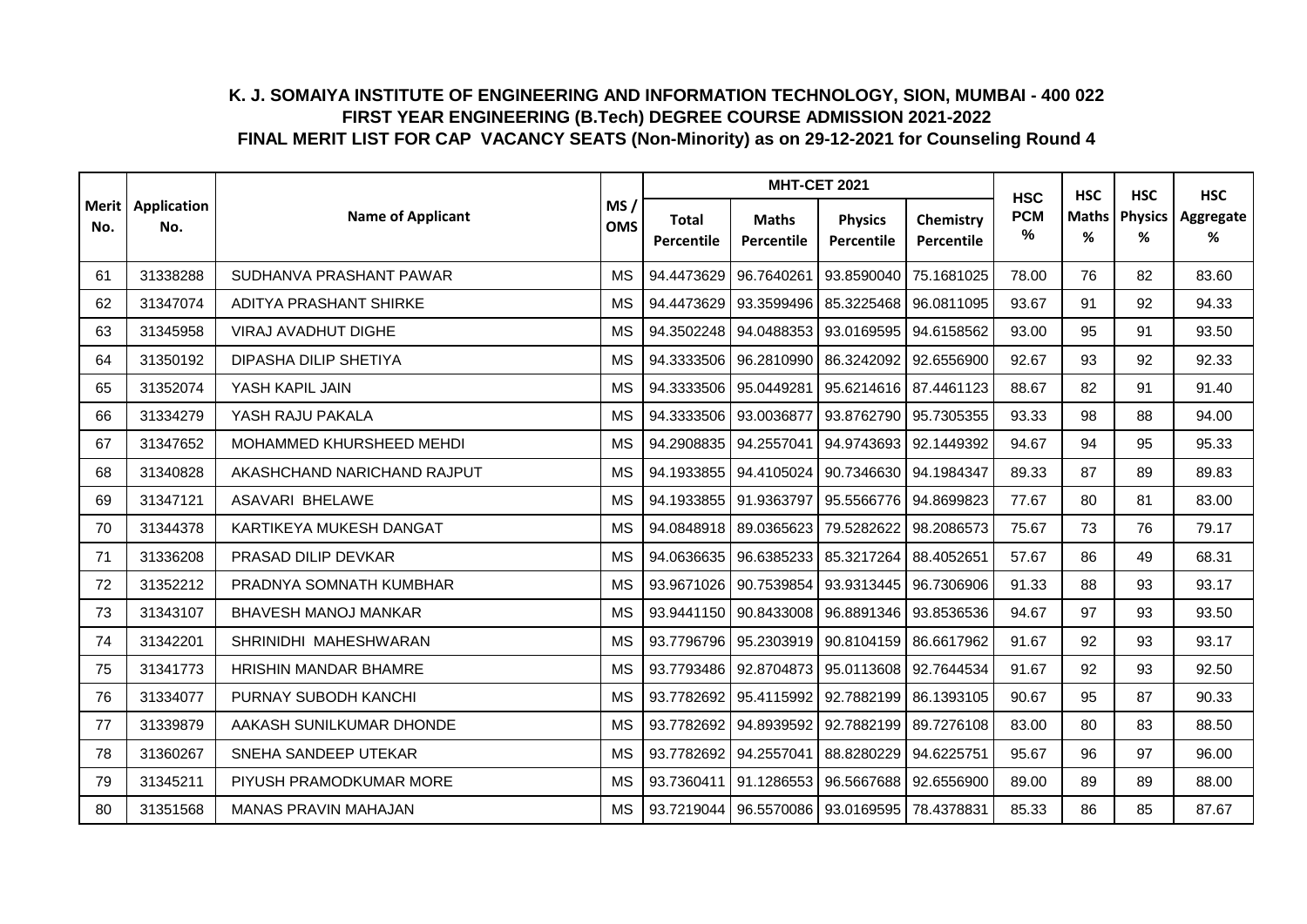|     |                            |                              |                   |                            | <b>MHT-CET 2021</b>              |                                                   |                         | <b>HSC</b>      | <b>HSC</b>        | <b>HSC</b>          | <b>HSC</b>     |
|-----|----------------------------|------------------------------|-------------------|----------------------------|----------------------------------|---------------------------------------------------|-------------------------|-----------------|-------------------|---------------------|----------------|
| No. | Merit   Application<br>No. | <b>Name of Applicant</b>     | MS/<br><b>OMS</b> | <b>Total</b><br>Percentile | <b>Maths</b><br>Percentile       | <b>Physics</b><br>Percentile                      | Chemistry<br>Percentile | <b>PCM</b><br>% | <b>Maths</b><br>% | <b>Physics</b><br>% | Aggregate<br>% |
| 81  | 31343590                   | ANIRUDH SADANAND ACHARYA     | <b>MS</b>         |                            | 93.6720294 91.4987299            | 90.0084674                                        | 97.8492803              | 89.67           | 89                | 91                  | 87.17          |
| 82  | 31331680                   | ATHARVA SURESHKUMAR SANCHETI | <b>MS</b>         |                            | 93.6585366 87.9988246 96.7440494 |                                                   | 96.1504555              | 92.33           | 94                | 93                  | 91.67          |
| 83  | 31337509                   | VISHAL SHARAD MANDHANE       | <b>MS</b>         |                            | 93.5854153 95.0449281            | 96.1304732                                        | 77.8683841              | 67.67           | 88                | 63                  | 73.23          |
| 84  | 31350157                   | NIRAMAY ROOPESH KOLALLE      | <b>MS</b>         |                            | 93.5431140 94.7997548            | 90.6824683 91.0604822                             |                         | 94.33           | 96                | 91                  | 95.83          |
| 85  | 31342327                   | RISHI JHA                    | <b>MS</b>         |                            | 93.4874498 95.8461619 83.7186244 |                                                   | 83.3429004              | 70.67           | 71                | 77                  | 79.40          |
| 86  | 31332474                   | VARAD GAJANAN WANODE         | <b>MS</b>         | 93.4292972                 | 90.5108665                       | 94.7106971                                        | 96.1840248              | 93.00           | 91                | 96                  | 94.80          |
| 87  | 31333442                   | ADITYA NARENDRA BHAVSAR      | МS                | 93.3855087                 | 93.6985610 47.7556173            |                                                   | 97.0613481              | 91.33           | 94                | 92                  | 92.17          |
| 88  | 31339476                   | PARTH SHRIKANT PULKUNDWAR    | <b>MS</b>         | 93.3643237                 | 92.1025746                       | 96.0512873                                        | 89.9775235              | 95.33           | 97                | 93                  | 95.17          |
| 89  | 31342394                   | NIHARIKA SINHA               | <b>MS</b>         |                            | 93.3510906 93.6023721            | 90.4563273                                        | 93.8536536              | 97.00           | 97                | 96                  | 96.60          |
| 90  | 31332874                   | PIYUSH PANKAJ DAHIWADKAR     | <b>MS</b>         |                            | 93.3367295 91.7422313 92.7712685 |                                                   | 95.3693327              | 93.67           | 91                | 95                  | 94.00          |
| 91  | 31342691                   | ADITYA ADINATH PATIL         | <b>MS</b>         |                            | 93.3367295 90.6265920 93.8206826 |                                                   | 95.9296994              | 91.33           | 95                | 87                  | 92.67          |
| 92  | 31349375                   | TANUSH KARTIKEYA             | <b>MS</b>         |                            | 93.2254498 91.7730425 91.7830938 |                                                   | 95.3412403              | 71.67           | 65                | 70                  | 77.00          |
| 93  | 31330467                   | SHUBHAM MANOJ SRIVASTAVA     | <b>MS</b>         | 93.1482425                 | 97.0759042                       | 34.9261335                                        | 88.7468161              | 64.33           | 85                | 53                  | 70.77          |
| 94  | 31344118                   | MEHEK LAXMIKANT RICHHARIA    | <b>MS</b>         | 93.1482425                 | 92.7356088                       | 84.4370861                                        | 95.9296994              | 93.00           | 94                | 93                  | 91.00          |
| 95  | 31344352                   | SHREYA SUNIL MALVANKAR       | <b>MS</b>         |                            | 93.0833674 90.7539845            | 96.0512873 91.0604822                             |                         | 93.33           | 96                | 93                  | 92.33          |
| 96  | 31344419                   | NIMISHA HEMANT KUMAR GUPTA   | <b>MS</b>         | 93.0762765                 | 96.2334524                       | 92.0256356                                        | 55.0010506              | 89.33           | 88                | 84                  | 93.33          |
| 97  | 31339390                   | DAKSHITA SANJAY KOLTE        | <b>MS</b>         |                            | 93.0762765   93.3599496          | 79.5282622                                        | 92.5562093              | 96.33           | 95                | 97                  | 97.17          |
| 98  | 31339400                   | DAKSHITA SANJAY KOLTE        | <b>MS</b>         | 93.0762765                 | 93.3599496                       | 79.5282622                                        | 92.5562093              | 96.33           | 95                | 97                  | 97.17          |
| 99  | 31334075                   | ARUSH HEMANT KAREKAR         | <b>MS</b>         | 93.0762765                 | 92.2620298                       | 85.3225468                                        | 93.4387476              | 93.33           | 96                | 91                  | 92.67          |
| 100 | 31331759                   | <b>GARGI DINESH ANGNE</b>    | <b>MS</b>         |                            |                                  | 93.0672820   93.1249672   90.5396193   92.7998322 |                         | 92.33           | 94                | 91                  | 91.83          |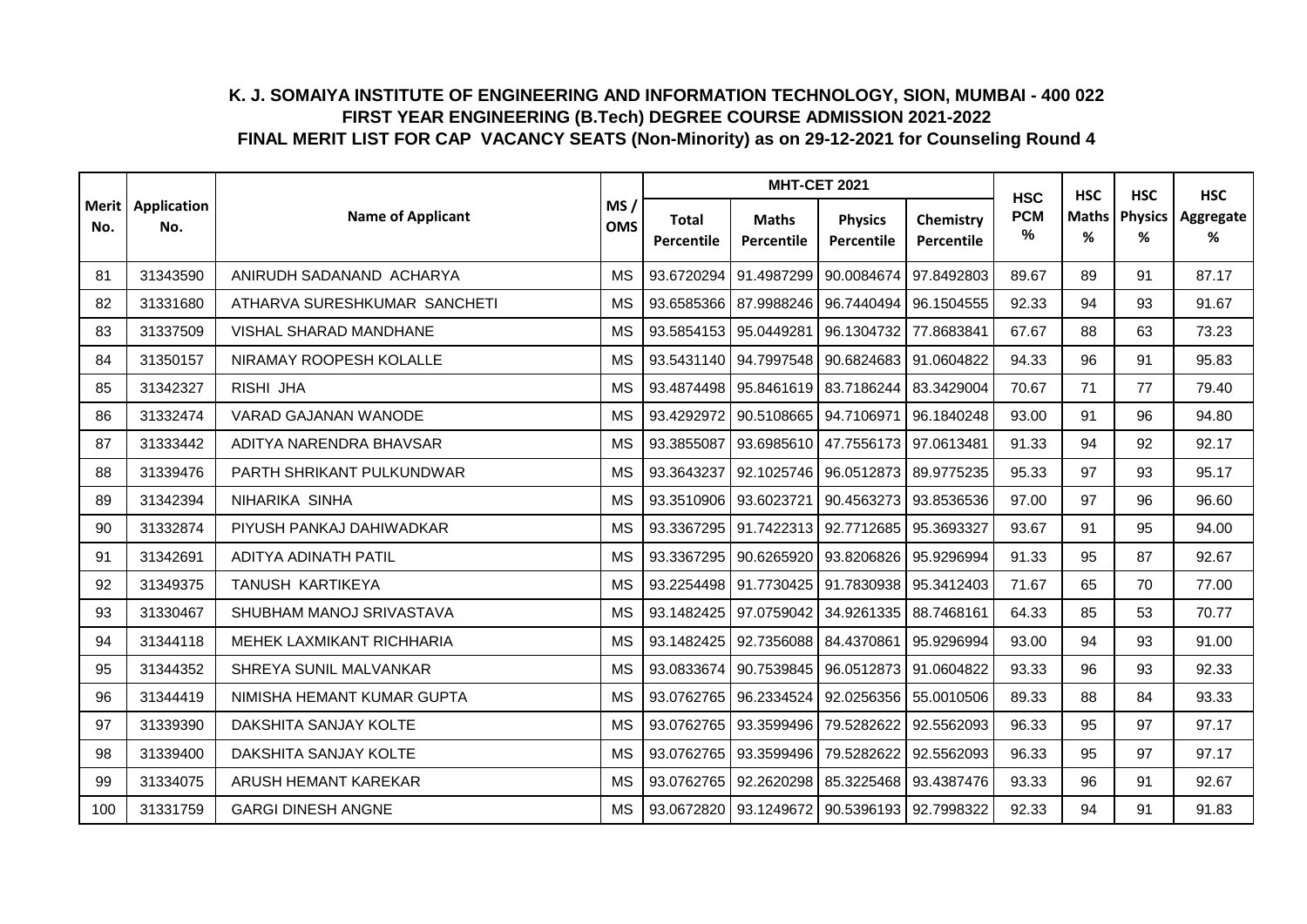|     |                            |                                    |                   |                            |                                  | <b>MHT-CET 2021</b>                               |                         | <b>HSC</b>      | <b>HSC</b>        | <b>HSC</b>          | <b>HSC</b>     |
|-----|----------------------------|------------------------------------|-------------------|----------------------------|----------------------------------|---------------------------------------------------|-------------------------|-----------------|-------------------|---------------------|----------------|
| No. | Merit   Application<br>No. | <b>Name of Applicant</b>           | MS/<br><b>OMS</b> | <b>Total</b><br>Percentile | <b>Maths</b><br>Percentile       | <b>Physics</b><br>Percentile                      | Chemistry<br>Percentile | <b>PCM</b><br>% | <b>Maths</b><br>% | <b>Physics</b><br>% | Aggregate<br>% |
| 101 | 31346083                   | JYOTIRMAY JANARDAN PRASAD          | <b>MS</b>         | 92.9007826                 | 87.4577127                       | 95.0113608                                        | 95.4859884              | 94.00           | 94                | 93                  | 95.20          |
| 102 | 31343248                   | SUJAL RAJENDRA SAWDEKAR            | <b>MS</b>         | 92.8946138                 | 92.1726484                       | 89.9548122                                        | 95.1488080              | 84.33           | 83                | 85                  | 85.50          |
| 103 | 31329569                   | <b>HARSHITA SUMIT SINGHVI</b>      | <b>MS</b>         | 92.8422241                 | 92.3793395                       | 90.0084674                                        | 93.8808919              | 94.67           | 94                | 97                  | 94.50          |
| 104 | 31352789                   | <b>MANTHAN MOHAN KADWE</b>         | <b>MS</b>         | 92.7873503                 | 95.7291448                       | 89.4147930                                        | 69.7993276              | 63.67           | 60                | 65                  | 71.20          |
| 105 | 31330942                   | AARYA RAJESH SUTAR                 | <b>MS</b>         | 92.7681174                 | 93.6023721                       | 92.7882199                                        | 88.1596140              | 97.00           | 98                | 94                  | 98.17          |
| 106 | 31352984                   | <b>TANMAY JIGNESH MODI</b>         | <b>MS</b>         |                            | 92.6277166 91.4987299            | 90.0084674                                        | 94.7332769              | 93.33           | 94                | 94                  | 94.33          |
| 107 | 31361866                   | <b>SHANTANU ATUL SARAF</b>         | МS                | 92.5794500                 | 95.2303919 87.9924855            |                                                   | 73.4644889              | 83.67           | 77                | 87                  | 85.17          |
| 108 | 31359605                   | <b>GUNJAN PRAVIN PARDIKAR</b>      | <b>MS</b>         |                            | 92.5721178 91.7730425            | 86.6267967                                        | 95.3412403              | 91.67           | 93                | 93                  | 91.67          |
| 109 | 31343136                   | LAXMISNEHA DORAIAH CHILUKURI       | <b>MS</b>         | 92.5623212                 | 93.1344503 88.9405394            |                                                   | 92.0565999              | 93.67           | 93                | 94                  | 93.60          |
| 110 | 31331152                   | ABDUL HAMID SHAIKH                 | <b>MS</b>         | 92.5623212                 | 90.7539845                       | 94.8048631                                        | 91.0604822              | 95.00           | 91                | 96                  | 93.83          |
| 111 | 31340775                   | PRATIK PRADEEP SHETTY              | <b>MS</b>         | 92.5623212                 | 90.7539845                       | 88.9405394                                        | 95.3412342              | 90.33           | 89                | 90                  | 92.00          |
| 112 | 31334360                   | DEVANSH MAHENDRA C PRASADE PRASADE | <b>MS</b>         | 92.5509561                 | 95.7291448                       | 92.0256356                                        | 55.0010506              | 83.00           | 83                | 85                  | 86.50          |
| 113 | 31367049                   | <b>KAVERI ARUN SOLAT</b>           | <b>MS</b>         | 92.5509561                 | 93.3599496                       | 71.6747216                                        | 91.6368985              | 85.33           | 94                | 85                  | 83.33          |
| 114 | 31343062                   | HIMANSHU NILESH LOHOTE             | <b>MS</b>         | 92.4271542                 | 94.4787825 68.1140601            |                                                   | 93.5230873              | 94.67           | 95                | 95                  | 93.67          |
| 115 | 31337370                   | <b>ADITI RAJESH PATIL</b>          | <b>MS</b>         |                            | 92.4271542 93.0036877            | 92.1830364                                        | 89.7730224              | 84.67           | 81                | 84                  | 84.67          |
| 116 | 31361915                   | PRATHAMESH SHRIKANT GAWADE         | <b>MS</b>         | 92.4044829                 |                                  | 91.7422313 95.8481915                             | 87.5241977              | 85.67           | 91                | 84                  | 85.50          |
| 117 | 31337557                   | MOHIT AJAY PATIL                   | <b>MS</b>         |                            | 92.4044829 91.7422313 92.7712685 |                                                   | 92.1242995              | 97.67           | 99                | 96                  | 96.83          |
| 118 | 31339117                   | SWAPNIL SHANKAR UMALKAR            | <b>MS</b>         | 92.3383502                 | 94.7768630                       | 85.3217264                                        | 87.0417956              | 89.00           | 87                | 91                  | 88.67          |
| 119 | 31331760                   | AMEYA MAHESH ANGNE                 | <b>MS</b>         | 92.3171230                 | 93.1344503                       | 83.8884348                                        | 93.0578259              | 93.00           | 89                | 97                  | 94.00          |
| 120 | 31329960                   | <b>MOIN HOSSAIN</b>                | <b>MS</b>         |                            |                                  | 92.3171230   92.1025746   88.9405394   93.0578259 |                         | 84.33           | 82                | 85                  | 88.40          |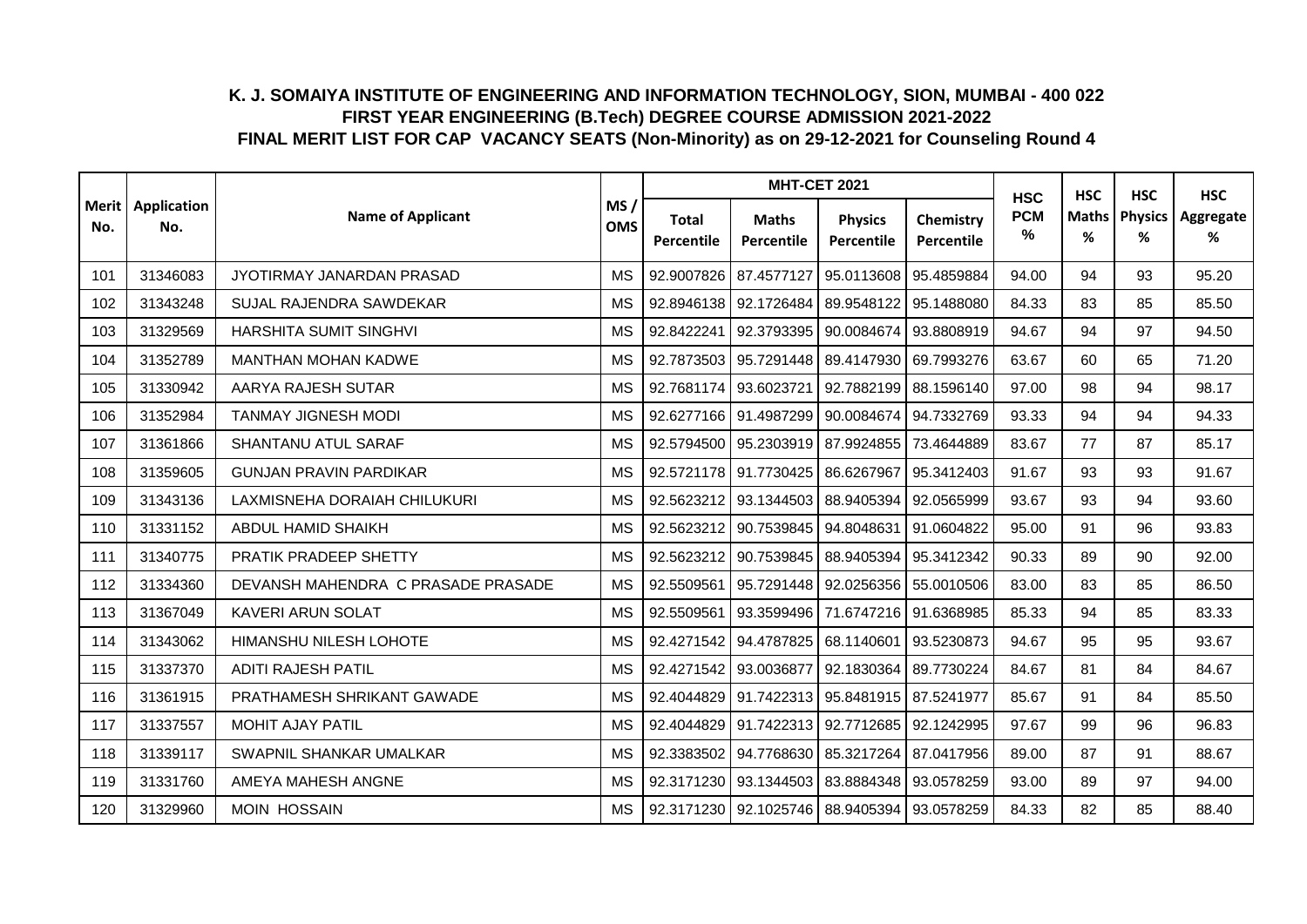|     |                            |                                 |                   |                            | <b>MHT-CET 2021</b>                               |                              |                         | <b>HSC</b>      | <b>HSC</b>        | <b>HSC</b>          | <b>HSC</b>     |
|-----|----------------------------|---------------------------------|-------------------|----------------------------|---------------------------------------------------|------------------------------|-------------------------|-----------------|-------------------|---------------------|----------------|
| No. | Merit   Application<br>No. | <b>Name of Applicant</b>        | MS/<br><b>OMS</b> | <b>Total</b><br>Percentile | <b>Maths</b><br>Percentile                        | <b>Physics</b><br>Percentile | Chemistry<br>Percentile | <b>PCM</b><br>% | <b>Maths</b><br>% | <b>Physics</b><br>% | Aggregate<br>% |
| 121 | 31345371                   | <b>HRIDAY UDAY SHETTY</b>       | <b>MS</b>         |                            | 92.2767834 96.9368053                             | 30.2562229                   | 73.4644889              | 92.33           | 94                | 91                  | 94.60          |
| 122 | 31340827                   | REHA BHALCHANDRA JAMBAVADEKAR   | <b>MS</b>         |                            | 92.1888412 96.1878314 37.1774804                  |                              | 87.3365312              | 91.33           | 86                | 91                  | 92.60          |
| 123 | 31338036                   | SAMARTH GAJENDRA VAISHNAV       | <b>MS</b>         |                            | 92.1069644 92.1774904 95.5568616                  |                              | 79.8413165              | 94.33           | 94                | 94                  | 94.83          |
| 124 | 31335817                   | <b>SURAJ VITTHAL JAGTAP</b>     | <b>MS</b>         |                            | 92.0184593 84.4879123 96.5441292                  |                              | 93.7018197              | 68.67           | 70                | 78                  | 77.69          |
| 125 | 31348722                   | <b>BHARGAV PRAVIN PARDIKAR</b>  | <b>MS</b>         | 91.9565766                 | 91.9363797                                        | 85.5793991                   | 92.7644534              | 88.00           | 91                | 85                  | 89.67          |
| 126 | 31337014                   | DHIMANT MORAKHIA                | <b>MS</b>         | 91.9100651                 | 93.3599496                                        | 71.6747216                   | 89.0523219              | 90.33           | 87                | 94                  | 91.17          |
| 127 | 31353048                   | SHUBHAM NIKAT                   | <b>MS</b>         | 91.9100651                 | 92.2620298 92.0256356                             |                              | 85.5747006              | 64.67           | 63                | 62                  | 75.00          |
| 128 | 31336239                   | OM SANDEEP BOTHRE               | <b>MS</b>         | 91.9100651                 | 90.8646775                                        | 97.1317504                   | 75.1681025              | 76.33           | 76                | 75                  | 81.40          |
| 129 | 31339419                   | ADITYA JAIKUMAR SHARMA          | <b>MS</b>         | 91.8825854                 | 93.1018911                                        | 54.2252329                   | 94.7332769              | 90.00           | 93                | 89                  | 88.83          |
| 130 | 31340730                   | ANIKET KHADATKAR                | <b>MS</b>         |                            | 91.8825854 87.9819362 92.8930285                  |                              | 95.5348575              | 72.00           | 83                | 70                  | 76.00          |
| 131 | 31333359                   | VARUNA SHASHANK VANGALA         | <b>MS</b>         |                            | 91.8484270 94.2557041 86.6267967                  |                              | 83.1540858              | 98.33           | 98                | 99                  | 96.50          |
| 132 | 31331806                   | KARAN SHAMKUMAR PANIKATTI       | <b>MS</b>         |                            | 91.8484270 88.3003317                             | 98.0048246                   | 73.4948236              | 80.33           | 82                | 80                  | 82.17          |
| 133 | 31333235                   | <b>OMKAR VILAS RANE</b>         | <b>MS</b>         |                            | 91.7778910   90.6265920   87.7228732              |                              | 93.8818136              | 85.67           | 93                | 78                  | 82.50          |
| 134 | 31361502                   | MIHIR SURESH KALAL              | <b>MS</b>         |                            | 91.7091644 87.4577127 81.1310275                  |                              | 96.5412775              | 93.33           | 95                | 92                  | 92.67          |
| 135 | 31333661                   | <b>BHAVINI PREMKUMAR MISHRA</b> | <b>MS</b>         |                            | 91.7091644   87.4577127   81.1310275   96.5412775 |                              |                         | 90.00           | 93                | 91                  | 90.67          |
| 136 | 31343227                   | AKSHAYA LAKSHMI CHANDRASEKAR    | <b>MS</b>         |                            | 91.6567880 90.5108665                             | 95.5800169                   | 87.1690658              | 95.00           | 98                | 94                  | 95.17          |
| 137 | 31360889                   | MOHAMMAD JAAN ABDULRAUF MULANI  | <b>MS</b>         |                            | 91.5971454   93.6023721                           | 91.7830938                   | 73.4948236              | 84.00           | 86                | 84                  | 85.17          |
| 138 | 31329445                   | <b>BHUSHAN KISHOR WAKCHAURE</b> | <b>MS</b>         | 91.5305537                 | 93.4352659                                        | 78.1453843                   | 86.6617962              | 92.67           | 93                | 93                  | 90.83          |
| 139 | 31341560                   | <b>SAGAR SUNIL SALVI</b>        | <b>MS</b>         | 91.5305537                 | 92.0002087                                        | 87.9924855                   | 86.6617962              | 89.00           | 88                | 92                  | 88.67          |
| 140 | 31351513                   | APOORVA RAJENDRA NIKAM          | <b>MS</b>         |                            | 91.5305537 89.9806920 87.9924855                  |                              | 90.6121171              | 97.67           | 98                | 99                  | 97.67          |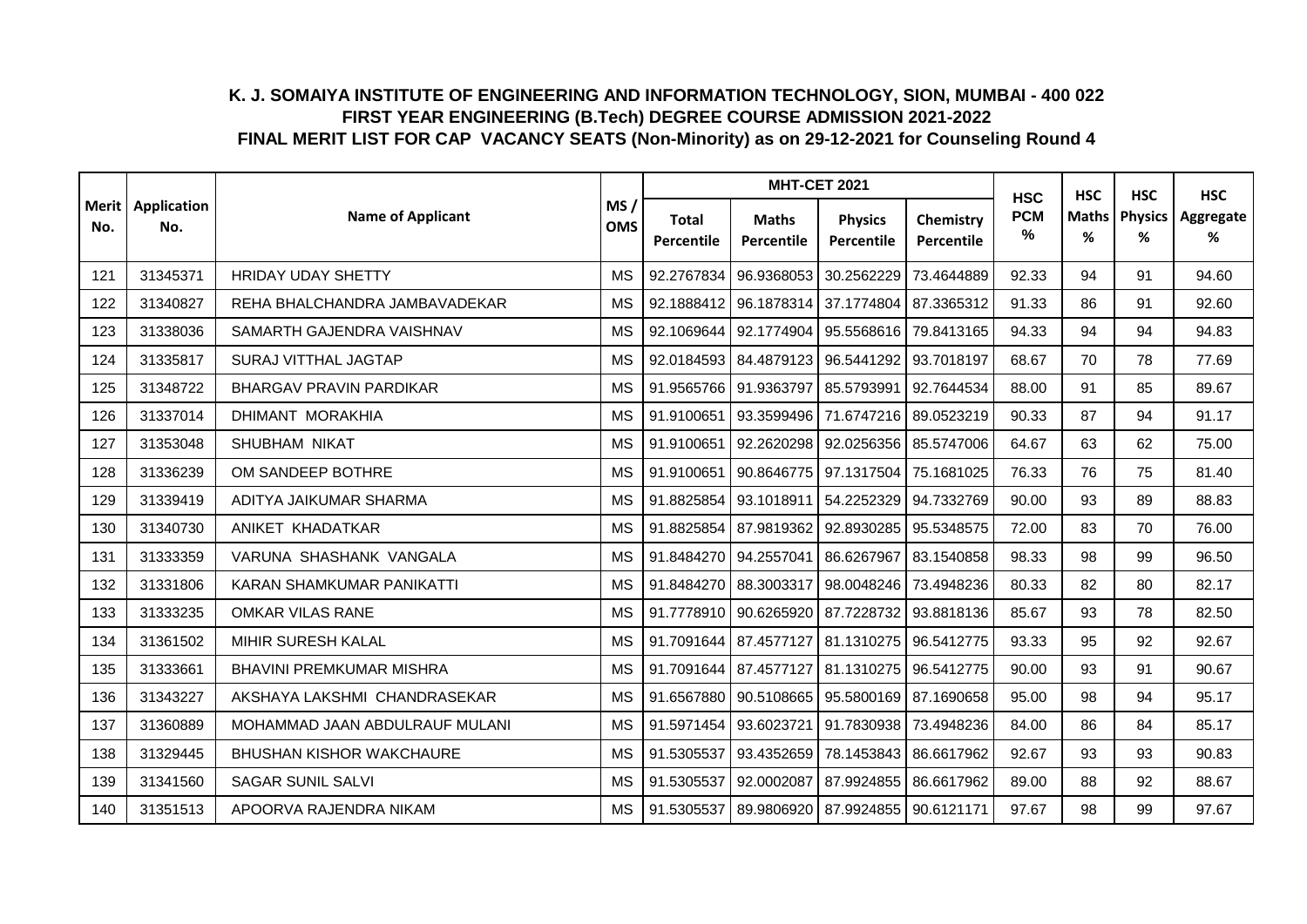|     |                            |                              |                   |                                   | <b>MHT-CET 2021</b>                               |                              |                         | <b>HSC</b>      | <b>HSC</b>        | <b>HSC</b>          | <b>HSC</b>     |
|-----|----------------------------|------------------------------|-------------------|-----------------------------------|---------------------------------------------------|------------------------------|-------------------------|-----------------|-------------------|---------------------|----------------|
| No. | Merit   Application<br>No. | <b>Name of Applicant</b>     | MS/<br><b>OMS</b> | <b>Total</b><br><b>Percentile</b> | <b>Maths</b><br>Percentile                        | <b>Physics</b><br>Percentile | Chemistry<br>Percentile | <b>PCM</b><br>% | <b>Maths</b><br>% | <b>Physics</b><br>% | Aggregate<br>% |
| 141 | 31349378                   | <b>SARANG ROHIDAS GAJARE</b> | <b>MS</b>         | 91.5182050                        | 88.6874773                                        | 79.9407884                   | 97.4185841              | 87.00           | 89                | 84                  | 85.50          |
| 142 | 31333635                   | PRASHANT RAJENDRA PETKAR     | <b>MS</b>         | 91.4950620                        | 89.0365623                                        | 92.0256356                   | 90.4234083              | 83.33           | 81                | 89                  | 82.33          |
| 143 | 31355301                   | MRUDULA SANTOSH GOTMARE      | <b>MS</b>         | 91.4467652                        | 92.7356088                                        | 92.7712685                   | 83.8818136              | 79.00           | 78                | 82                  | 83.40          |
| 144 | 31344400                   | <b>DISHA SAXENA</b>          | <b>MS</b>         | 91.4384961                        | 89.3338782                                        | 94.8048631                   | 88.7362076              | 94.33           | 94                | 94                  | 94.50          |
| 145 | 31335014                   | NIMISHA NITIN JOSHI          | <b>MS</b>         | 91.3786774                        | 89.8526404                                        | 85.3217264                   | 94.5251455              | 95.67           | 98                | 95                  | 96.83          |
| 146 | 31330508                   | ANMOL SHAVINDER MATHARU      | <b>MS</b>         |                                   | 91.3237369 91.4987299                             | 84.9280271                   | 92.0575783              | 63.33           | 74                | 60                  | 71.85          |
| 147 | 31340218                   | ASHUTOSH GUPTA               | <b>MS</b>         |                                   | 91.1513859 90.8315565 96.2686567                  |                              | 49.3603412              | 52.33           | 67                | 53                  | 63.54          |
| 148 | 31335911                   | ADITYA DHANANJAY KALE        | <b>MS</b>         |                                   | 91.1411105 93.6525726                             | 56.0213958                   | 91.1003566              | 89.00           | 97                | 85                  | 90.80          |
| 149 | 31330258                   | KUSHALRAJ DIWAKARRAJ PANDEY  | <b>MS</b>         | 91.0432864                        | 95.7291448                                        | 39.3412482                   | 75.1681025              | 50.67           | 54                | 46                  | 65.69          |
| 150 | 31336100                   | <b>DILIP KISHOR PARIHAR</b>  | <b>MS</b>         | 91.0325659                        | 88.2584299 90.5396193                             |                              | 93.7018197              | 91.00           | 93                | 87                  | 90.33          |
| 151 | 31347781                   | HARSH KAMALKISHOR SARDA      | <b>MS</b>         | 90.9737511                        | 90.5108665 87.8803274                             |                              | 92.0575783              | 92.67           | 91                | 95                  | 91.50          |
| 152 | 31362463                   | RACHIT RAJESH BARAPATRE      | <b>MS</b>         |                                   | 90.7980702 71.9218012                             | 93.6325259                   | 97.3364157              | 91.67           | 91                | 94                  | 90.67          |
| 153 | 31363069                   | KARTIKEY ONKARNATH MISHRA    | <b>MS</b>         | 90.7249467                        | 93.7100213                                        | 85.5543710                   | 71.1620469              | 58.00           | 68                | 54                  | 65.38          |
| 154 | 31346148                   | AONJANEYA BANERJEE           | <b>MS</b>         | 90.7249467                        | 90.0319829                                        | 83.2622601                   | 92.8038380              | 91.67           | 95                | 90                  | 89.50          |
| 155 | 31330318                   | PRITI PREMPRAKASH PRASAD     | <b>MS</b>         | 90.6969427                        | 91.1112276                                        | 75.1743668                   | 92.7998322              | 91.33           | 97                | 88                  | 94.00          |
| 156 | 31335061                   | SANKALP SUNIL TURANKAR       | <b>MS</b>         |                                   | 90.6819716 92.1726484 86.3242092                  |                              | 88.7238352              | 68.00           | 94                | 60                  | 76.77          |
| 157 | 31336723                   | <b>ISHWAR SATISH KARWA</b>   | <b>MS</b>         |                                   | 90.6819716 83.0831559                             | 96.1304732                   | 90.8533735              | 58.00           | 60                | 56                  | 67.08          |
| 158 | 31332466                   | ADITYA AMIT GOTHIWAREKAR     | <b>MS</b>         | 90.6286291                        | 64.7260793 97.1623327                             |                              | 92.7644534              | 92.67           | 93                | 92                  | 93.17          |
| 159 | 31333339                   | PRATHAMESH RAVINDRA DOIFODE  | <b>MS</b>         | 90.5652448                        | 90.8646775                                        | 85.3225468                   | 87.5604119              | 87.33           | 88                | 87                  | 86.00          |
| 160 | 31341923                   | RAHUL LAXMAN CHOPADE         | <b>MS</b>         |                                   | 90.5652448   86.3101492   62.1506619   94.7888212 |                              |                         | 80.67           | 80                | 82                  | 83.83          |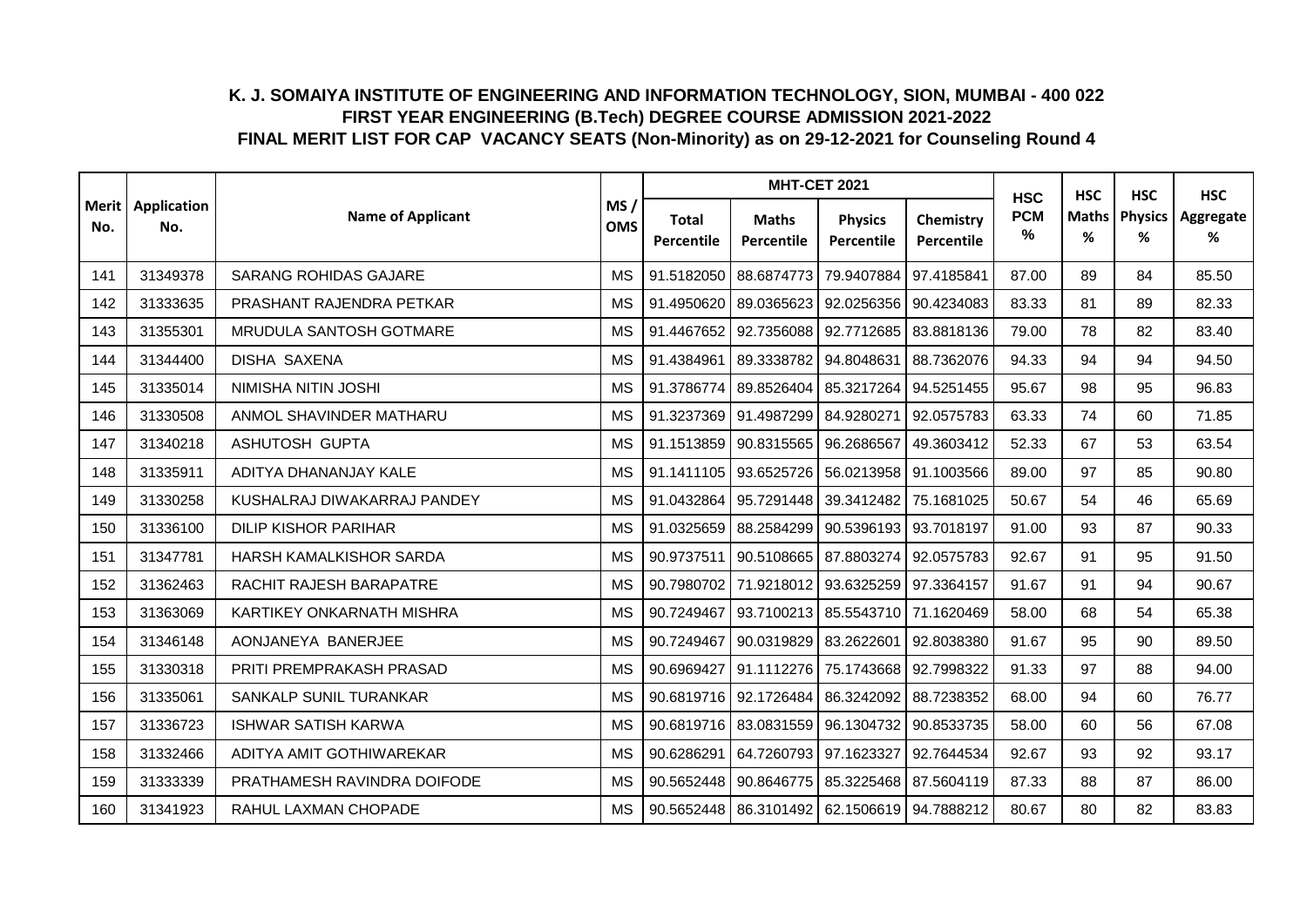|     |                            |                              |                   |                            | <b>MHT-CET 2021</b>                  |                                                   |                         | <b>HSC</b>      | <b>HSC</b> | <b>HSC</b>           | <b>HSC</b>     |
|-----|----------------------------|------------------------------|-------------------|----------------------------|--------------------------------------|---------------------------------------------------|-------------------------|-----------------|------------|----------------------|----------------|
| No. | Merit   Application<br>No. | <b>Name of Applicant</b>     | MS/<br><b>OMS</b> | <b>Total</b><br>Percentile | <b>Maths</b><br>Percentile           | <b>Physics</b><br>Percentile                      | Chemistry<br>Percentile | <b>PCM</b><br>℅ | ℅          | Maths   Physics<br>℅ | Aggregate<br>% |
| 161 | 31344268                   | CHIRAYU PRAKASHCHAND AGRAWAL | <b>MS</b>         |                            | 90.5065836 91.7730425                | 90.4563273                                        | 78.9325560              | 92.67           | 92         | 93                   | 91.83          |
| 162 | 31353118                   | AARADHYA PRAVIN BAHIRAT      | <b>MS</b>         | 90.4890474                 | 89.3275599                           | 87.7228732                                        | 92.1242995              | 90.33           | 92         | 90                   | 91.00          |
| 163 | 31332975                   | SHAUNAK YOGESHWAR RANANAWARE | <b>MS</b>         |                            | 90.4672348 92.1774904                | 93.1060829                                        | 70.6376726              | 87.00           | 75         | 93                   | 84.60          |
| 164 | 31360865                   | LAKSHYA SREDHARAN            | <b>MS</b>         |                            | 90.4672348 91.3546870                | 90.9315310                                        | 85.2541875              | 76.33           | 76         | 79                   | 81.17          |
| 165 | 31339165                   | <b>TANVI SHRIKANT SARAF</b>  | <b>MS</b>         | 90.4032723                 | 88.2584299                           | 90.5396193                                        | 91.8926006              | 88.33           | 88         | 89                   | 90.50          |
| 166 | 31356045                   | SAYALI SANTOSH KAWATKAR      | <b>MS</b>         | 90.3755259                 | 73.3548018                           | 92.1830364                                        | 98.2444294              | 88.67           | 79         | 91                   | 90.80          |
| 167 | 31349655                   | PARTH KISHOR PATIL           | <b>MS</b>         |                            | 90.2852815   92.8704873   85.5793991 |                                                   | 80.9139106              | 86.00           | 89         | 83                   | 88.00          |
| 168 | 31329968                   | SANIYA RAJESH NANDE          | <b>MS</b>         | 90.2037697                 | 91.7422313                           | 87.7228732                                        | 85.8125318              | 95.67           | 97         | 95                   | 95.00          |
| 169 | 31350245                   | AJINKYA NILESH JADHAV        | <b>MS</b>         |                            | 90.1502416   95.0777474              | 50.9035512 69.7993276                             |                         | 98.33           | 97         | 99                   | 97.00          |
| 170 | 31340255                   | SIMRAN JANGBAHADUR YADAV     | <b>MS</b>         |                            | 90.1502416 94.2687539                | 50.9035512                                        | 79.5440219              | 95.67           | 93         | 97                   | 96.83          |
| 171 | 31350106                   | SHRUTI VIJAY KOPE            | <b>MS</b>         |                            | 89.9083036 90.6265920                | 79.6892511                                        | 89.9643403              | 88.00           | 86         | 88                   | 88.83          |
| 172 | 31330099                   | YASHVARDHAN RAVINDRA PAWAR   | <b>MS</b>         |                            | 89.9083036 82.0784513                | 93.8206826                                        | 93.8818136              | 85.00           | 81         | 89                   | 86.67          |
| 173 | 31337611                   | ADITYA KALAMBE               | <b>MS</b>         |                            | 89.9015400 92.8704873                | 75.2739207                                        | 83.5496087              | 87.33           | 90         | 86                   | 88.80          |
| 174 | 31350137                   | AKASH KHOBRAGADE             | <b>MS</b>         |                            | 89.9015400 71.8757889                | 96.0111083                                        | 91.8555920              | 65.00           | 58         | 72                   | 70.80          |
| 175 | 31347524                   | SAMMIT SACHIN DASHPUTE       | <b>MS</b>         |                            | 89.7314704 88.6874773                | 88.4849114                                        | 90.8533735              | 90.33           | 80         | 96                   | 90.33          |
| 176 | 31340894                   | <b>KRITIKA NEGI</b>          | <b>MS</b>         | 89.6923511                 | 92.3793395                           | 70.0874965                                        | 87.1690658              | 83.33           | 73         | 83                   | 88.67          |
| 177 | 31343216                   | RAHUL ANAND PANDHARKAR       | <b>MS</b>         | 89.6923511                 | 84.4256280                           | 90.0084674                                        | 94.7332769              | 93.67           | 95         | 94                   | 94.33          |
| 178 | 31348381                   | <b>KSHITIJ VIJAY SAKPAL</b>  | <b>MS</b>         | 89.6855716                 | 92.8474875                           | 64.8662944                                        | 82.9914781              | 81.67           | 81         | 79                   | 79.67          |
| 179 | 31331785                   | SHREYAS DHAMANKAR            | <b>MS</b>         | 89.6389801                 | 77.5410250                           | 96.0111083                                        | 88.8260540              | 95.00           | 93         | 97                   | 96.17          |
| 180 | 31336956                   | MADHURA DATTARAM SAWANT      | <b>MS</b>         |                            |                                      | 89.6196680   89.0365623   85.3225468   87.5604119 |                         | 49.00           | 43         | 49                   | 67.23          |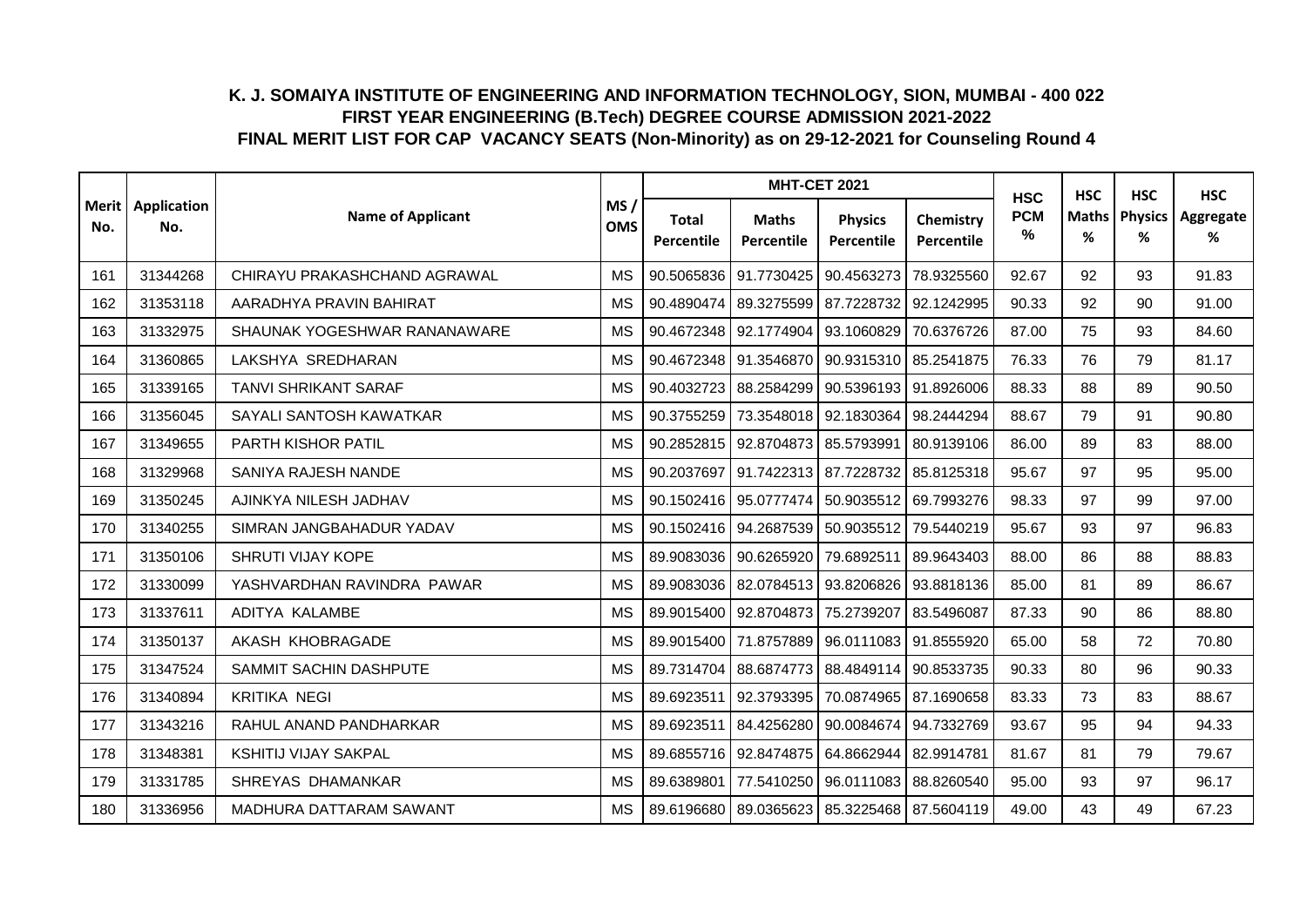|     |                            |                              |                   |                            |                                      | <b>MHT-CET 2021</b>                               |                         | <b>HSC</b>      | <b>HSC</b><br><b>HSC</b> | <b>HSC</b>          |                |
|-----|----------------------------|------------------------------|-------------------|----------------------------|--------------------------------------|---------------------------------------------------|-------------------------|-----------------|--------------------------|---------------------|----------------|
| No. | Merit   Application<br>No. | <b>Name of Applicant</b>     | MS/<br><b>OMS</b> | <b>Total</b><br>Percentile | <b>Maths</b><br>Percentile           | <b>Physics</b><br>Percentile                      | Chemistry<br>Percentile | <b>PCM</b><br>% | <b>Maths</b><br>%        | <b>Physics</b><br>% | Aggregate<br>% |
| 181 | 31334076                   | SURAJ RAJKUMAR BHATIA        | <b>MS</b>         | 89.4044595                 | 89.2351115 81.3322043                |                                                   | 91.0132656              | 92.00           | 91                       | 92                  | 92.83          |
| 182 | 31336682                   | PALLAV PRABHASH              | <b>MS</b>         | 89.3910139                 | 89.9806920                           | 20.6230757                                        | 94.7033346              | 89.00           | 86                       | 90                  | 88.67          |
| 183 | 31345284                   | HARDIK AJIT SONAWANE         | <b>MS</b>         |                            | 89.3910139 87.2306006 95.2825758     |                                                   | 66.3100767              | 90.67           | 90                       | 90                  | 92.33          |
| 184 | 31360298                   | <b>GAGAN SANJAY JAIN</b>     | <b>MS</b>         | 89.3910139                 | 78.4010854                           | 78.1453843                                        | 94.7033346              | 89.67           | 92                       | 87                  | 89.67          |
| 185 | 31341147                   | TULSI BIDYA BHUSHAN          | <b>MS</b>         | 89.3107801                 | 87.4577127 67.5788942                |                                                   | 92.7644534              | 94.67           | 97                       | 90                  | 94.67          |
| 186 | 31352838                   | ATHARV JAIRAJ RANE           | <b>MS</b>         |                            | 89.1696383 87.9164544                | 93.8206826                                        | 83.8818136              | 87.67           | 88                       | 89                  | 86.67          |
| 187 | 31338413                   | MOHD KAIF ZUBER SHAIKH       | MS                |                            | 89.1153604   93.3599496   50.9035512 |                                                   | 79.5440219              | 90.33           | 97                       | 81                  | 88.17          |
| 188 | 31340264                   | ADVAIT YOGENDRA KHAIRE       | <b>MS</b>         | 89.1153604                 | 90.8646775                           | 93.8590040                                        | 63.0437067              | 85.33           | 83                       | 87                  | 89.00          |
| 189 | 31362506                   | UTKARSH SAXENA               | <b>MS</b>         |                            | 89.1153604 86.3101492 89.4147930     |                                                   | 87.5604119              | 90.00           | 94                       | 85                  | 89.67          |
| 190 | 31332912                   | SHIVAM SANTOSH SINGH         | <b>MS</b>         |                            | 89.0943813 90.8433008 74.5451804     |                                                   | 88.1596140              | 92.33           | 93                       | 90                  | 93.00          |
| 191 | 31339029                   | <b>GEETA MEDTIYA</b>         | <b>MS</b>         |                            |                                      | 89.0943813   86.3554126   83.7521359   93.0294502 |                         | 84.33           | 81                       | 83                  | 80.33          |
| 192 | 31340317                   | ANJALI SANJAY DUMBRE         | <b>MS</b>         | 89.0939881                 | 84.4256280 97.1493085                |                                                   | 81.5975162              | 93.67           | 96                       | 93                  | 95.33          |
| 193 | 31334983                   | <b>KARTIK JIGNESH MISTRY</b> | <b>MS</b>         | 89.0926089                 |                                      | 80.5640679 94.4943645                             | 90.8533735              | 96.33           | 97                       | 96                  | 95.17          |
| 194 | 31337434                   | <b>GAURI GANESH PADHYE</b>   | <b>MS</b>         | 89.0039881                 | 91.4987299                           | 90.0084674                                        | 75.7154953              | 89.67           | 93                       | 88                  | 91.17          |
| 195 | 31345390                   | SHRAVANI AJIT SURVE          | <b>MS</b>         | 88.9865141                 |                                      | 87.7094401   93.9313445   81.3291786              |                         | 97.67           | 97                       | 97                  | 98.00          |
| 196 | 31344252                   | JAY PRITAM SAMBERKAR         | <b>MS</b>         |                            | 88.9401647 84.4879123                | 57.4020662                                        | 96.4025382              | 87.00           | 79                       | 94                  | 85.83          |
| 197 | 31353139                   | ALOK KUMAR JAGMOHAN PRASAD   | <b>MS</b>         |                            | 88.8866448 91.9363797 67.5788942     |                                                   | 83.5496087              | 80.67           | 79                       | 81                  | 81.83          |
| 198 | 31337481                   | UTTKARSH ASHOK WADGVE        | <b>MS</b>         | 88.8866448                 | 87.4577127                           | 92.3251704                                        | 83.5496087              | 78.33           | 86                       | 75                  | 79.83          |
| 199 | 31342348                   | SHIVAM SHEKHAR SHETH         | <b>MS</b>         | 88.8866448                 | 85.0290331 88.5331987                |                                                   | 89.9924262              | 85.33           | 91                       | 83                  | 87.83          |
| 200 | 31340645                   | <b>INDRAYANI SUDHIR NAIK</b> | <b>MS</b>         |                            | 88.7757752 88.6874773 91.1857892     |                                                   | 84.6725186              | 97.33           | 97                       | 97                  | 97.83          |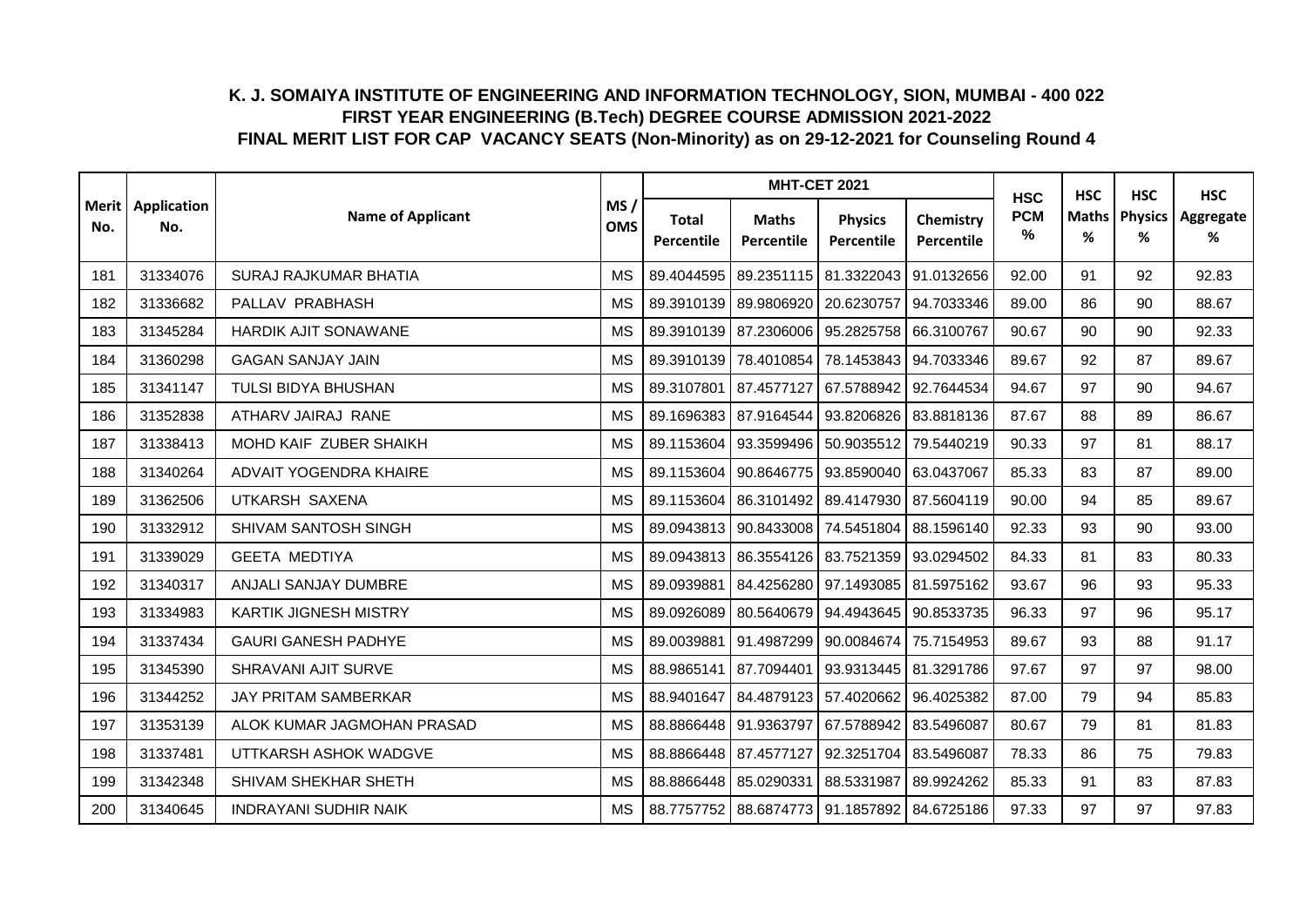|     | Merit   Application |                              |                   |                            | <b>MHT-CET 2021</b>                         |                              |                         | <b>HSC</b>      | <b>HSC</b> | <b>HSC</b>           | <b>HSC</b>     |
|-----|---------------------|------------------------------|-------------------|----------------------------|---------------------------------------------|------------------------------|-------------------------|-----------------|------------|----------------------|----------------|
| No. | No.                 | <b>Name of Applicant</b>     | MS/<br><b>OMS</b> | <b>Total</b><br>Percentile | <b>Maths</b><br><b>Percentile</b>           | <b>Physics</b><br>Percentile | Chemistry<br>Percentile | <b>PCM</b><br>℅ | %          | Maths   Physics<br>% | Aggregate<br>% |
| 201 | 31341096            | ARYAN PRASHANT KOKATE        | <b>MS</b>         | 88.7543704                 | 87.2306006                                  | 51.7038042                   | 92.9186453              | 90.00           | 89         | 91                   | 88.50          |
| 202 | 31344197            | PURVA BHASKAR PHARAT         | <b>MS</b>         | 88.7543704 71.8154777      |                                             | 78.1453843                   | 95.3504149              | 95.00           | 97         | 94                   | 94.83          |
| 203 | 31345261            | PIYUSH BHANUDAS MANE         | <b>MS</b>         |                            | 88.7526385 84.0838275                       | 93.6325259                   | 86.1393105              | 88.00           | 88         | 84                   | 89.50          |
| 204 | 31342032            | PIYUSH VIJAY PANDIT          | <b>MS</b>         | 88.7496472                 | 90.5108665                                  | 84.9280271                   | 83.8272650              | 81.67           | 83         | 77                   | 83.17          |
| 205 | 31343475            | KARTIK SHRINIWAS POOJARY     | <b>MS</b>         | 88.5585207                 | 89.0365623                                  | 39.3412482                   | 91.6368985              | 80.00           | 81         | 80                   | 80.17          |
| 206 | 31347837            | SHREYASH SUDHIR PAWAR        | <b>MS</b>         | 88.4617556                 | 90.5108665                                  | 70.0874965                   | 87.1690658              | 74.33           | 71         | 76                   | 79.80          |
| 207 | 31362013            | SRUJAL SHITAL SAKHALA        | <b>MS</b>         | 88.3254598 89.7778671      |                                             | 86.6267967                   | 78.9325560              | 76.33           | 79         | 73                   | 74.75          |
| 208 | 31335246            | <b>HARSH MANOJ MANTRI</b>    | МS                | 88.2926829                 | 89.2918014                                  | 64.8662944                   | 89.9735527              | 86.67           | 87         | 87                   | 87.83          |
| 209 | 31352012            | BHARGAVI RAVINDRA JADHAV     | <b>MS</b>         | 88.2794064                 | 88.2584299                                  | 88.3475798                   | 85.1486706              | 63.33           | 52         | 70                   | 71.20          |
| 210 | 31332102            | <b>GAURANG VIJAY PATYANE</b> | <b>MS</b>         | 88.1896199                 | 90.7539845                                  | 86.9431957                   | 78.4378831              | 94.67           | 100        | 89                   | 94.83          |
| 211 | 31342435            | SHUBHAM RAVINDRA SHARMA      | <b>MS</b>         | 88.1896199 80.0776461      |                                             | 88.9405394                   | 93.0578259              | 96.33           | 97         | 95                   | 94.33          |
| 212 | 31346786            | PRANAV ANIL KAPLE            | <b>MS</b>         |                            | 88.1896199 76.5273805                       | 83.8884348                   | 96.0461790              | 91.67           | 91         | 91                   | 94.17          |
| 213 | 31362169            | <b>ASTITAV KATOCH</b>        | <b>MS</b>         | 88.0080788                 | 89.4824539                                  | 58.5205756                   | 88.8260540              | 80.67           | 76         | 83                   | 82.20          |
| 214 | 31332990            | RIDDHI PRAVIN KULKARNI       | <b>MS</b>         | 87.7812156                 | 86.5908018                                  | 67.2242907                   | 91.8926006              | 58.00           | 66         | 55                   | 68.46          |
| 215 | 31335980            | RENU AJAY DHARAMKAR          | <b>MS</b>         | 87.7043318                 | 89.3338782 93.9313445                       |                              | 54.0610952              | 69.00           | 84         | 65                   | 78.00          |
| 216 | 31340693            | HARSHIKA KAMAL AGARWAL       | <b>MS</b>         | 87.7043318 83.0302411      |                                             | 95.4025337                   | 78.4378831              | 94.67           | 96         | 95                   | 95.00          |
| 217 | 31342382            | PREMA SHANKAR                | МS                | 87.6827547                 | 71.8656506                                  | 92.8930285                   | 94.7332769              | 96.67           | 98         | 97                   | 95.50          |
| 218 | 31349527            | ARIB FAIYAZ LOKHANDWALA      | <b>MS</b>         | 87.6566480                 | 87.9164544                                  | 73.4131431                   | 88.7468161              | 89.00           | 97         | 80                   | 89.17          |
| 219 | 31341825            | ANNARAJ MAHESH BIRAJDAR      | <b>MS</b>         | 87.6434841                 | 93.7827871                                  | 91.1857892                   | 10.3048875              | 92.33           | 97         | 87                   | 93.83          |
| 220 | 31348432            | SHREYA SAHAY                 | <b>MS</b>         |                            | 87.5168969 83.5027917 94.5636203 75.8154569 |                              |                         | 90.33           | 89         | 92                   | 92.33          |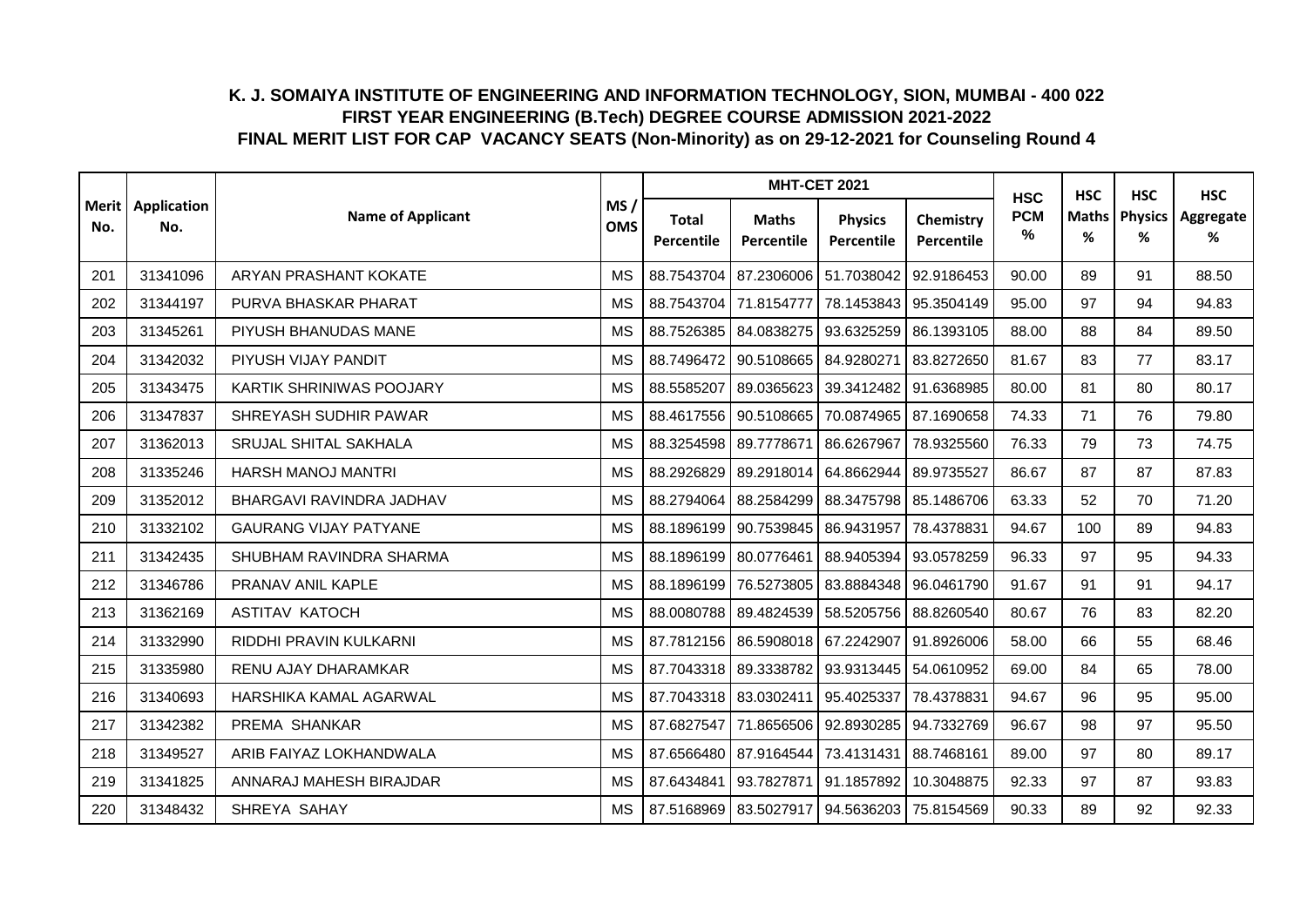|     |                            |                                     |                   |                            | <b>MHT-CET 2021</b>                               |                                  |                         | <b>HSC</b>      | <b>HSC</b><br><b>HSC</b> | <b>HSC</b>          |                |
|-----|----------------------------|-------------------------------------|-------------------|----------------------------|---------------------------------------------------|----------------------------------|-------------------------|-----------------|--------------------------|---------------------|----------------|
| No. | Merit   Application<br>No. | <b>Name of Applicant</b>            | MS/<br><b>OMS</b> | <b>Total</b><br>Percentile | <b>Maths</b><br>Percentile                        | <b>Physics</b><br>Percentile     | Chemistry<br>Percentile | <b>PCM</b><br>% | <b>Maths</b><br>%        | <b>Physics</b><br>% | Aggregate<br>% |
| 221 | 31360936                   | KUNAL RANDHIR SHARMA                | <b>MS</b>         |                            | 87.3040013 84.4879123 90.5396193                  |                                  | 87.0417956              | 87.67           | 89                       | 87                  | 89.50          |
| 222 | 31329469                   | OM SANTOSH UNDE                     | <b>MS</b>         |                            | 87.2241520 87.7094401                             | 83.8884348 85.6814467            |                         | 93.33           | 93                       | 93                  | 92.00          |
| 223 | 31345160                   | KSHITIJ PRAKASH GAIKWAD             | <b>MS</b>         |                            | 87.2241520 83.0302411                             | 97.3641193                       | 45.2850429              | 55.00           | 50                       | 64                  | 65.23          |
| 224 | 31350118                   | SAHIL MILIND DESHKAR                | <b>MS</b>         |                            | 87.2241520 76.5273805                             | 86.9431957                       | 93.8700450              | 95.67           | 97                       | 96                  | 96.00          |
| 225 | 31341203                   | SARVESH PRAKASH PATIL               | <b>MS</b>         |                            | 87.2236373 87.9164544                             | 84.4370861                       | 83.8818136              | 87.33           | 88                       | 84                  | 89.83          |
| 226 | 31333357                   | TANISHQ MANDAR PHADKE               | <b>MS</b>         |                            | 87.0638728 71.8757889 93.4814441                  |                                  | 88.8260540              | 94.33           | 95                       | 94                  | 93.50          |
| 227 | 31349280                   | SIDDHESH ULHAS PRADHAN              | <b>MS</b>         |                            | 86.8378732 84.0838275 91.7830938                  |                                  | 78.9325560              | 79.33           | 75                       | 82                  | 81.50          |
| 228 | 31336750                   | ANWAYA HEMANT BELWALKAR             | <b>MS</b>         | 86.8378732                 | 84.0838275                                        | 74.5451804                       | 92.1449392              | 40.33           | 39                       | 40                  | 47.85          |
| 229 | 31356161                   | <b>ESHAAN NITIN SONAVANE</b>        | <b>MS</b>         |                            | 86.7286473 87.7094401                             | 91.9850838                       | 68.8598284              | 82.33           | 77                       | 82                  | 85.50          |
| 230 | 31344317                   | ADARSH RAVIKUMAR RAVIKUMAR          | <b>MS</b>         | 86.7142129                 | 89.3275599                                        | 56.0213958                       | 85.8125318              | 71.33           | 59                       | 78                  | 73.00          |
| 231 | 31333379                   | <b>KRIT PAWAN SINGH</b>             | <b>MS</b>         | 86.6529533                 |                                                   | 76.0975610 95.5568616 75.8154569 |                         | 82.67           | 85                       | 82                  | 85.17          |
| 232 | 31347146                   | MOHAMMAD NAFEES RUSTAGAR AHMAD KHAN | <b>MS</b>         | 86.5938222                 | 90.8646775                                        | 79.5282622                       | 63.0437067              | 44.67           | 43                       | 45                  | 56.77          |
| 233 | 31359716                   | <b>AARAV SINGH</b>                  | <b>MS</b>         | 86.5034082                 | 81.6359505                                        | 85.5793991                       | 87.3365312              | 93.67           | 92                       | 94                  | 94.00          |
| 234 | 31336036                   | YASH ABHIJIT KOHAD                  | <b>MS</b>         | 86.5034082                 | 81.6359505                                        | 75.2739207                       | 89.9924262              | 91.33           | 86                       | 95                  | 92.33          |
| 235 | 31329611                   | <b>AADITI SUSHIL MALI</b>           | <b>MS</b>         | 86.4508996                 | 86.3554126 88.8280229                             |                                  | 73.4948236              | 90.00           | 91                       | 90                  | 89.17          |
| 236 | 31359706                   | JEEVIKA JAIPRAKASH TIWARI           | <b>MS</b>         | 86.3539112                 | 87.2306006                                        | 92.8090591                       | 48.0196211              | 95.00           | 91                       | 96                  | 95.00          |
| 237 | 31340327                   | SIDDHARTH MUNESHWAR                 | <b>MS</b>         |                            | 86.3539112 83.5568544                             | 83.7186244                       | 83.3429004              | 86.33           | 80                       | 92                  | 85.40          |
| 238 | 31363141                   | <b>MANISH DEVDAS DUSA</b>           | <b>MS</b>         | 86.2971315                 | 79.8980544                                        | 95.4376213                       | 85.1486706              | 73.67           | 85                       | 73                  | 79.85          |
| 239 | 31366908                   | AADARSH LALJEE PATEL                | <b>MS</b>         | 86.2971315                 | 71.2045729                                        | 94.8345482                       | 89.7530023              | 91.00           | 91                       | 92                  | 91.67          |
| 240 | 31343538                   | NAMITHA PRAKASH                     | <b>MS</b>         |                            | 86.2320068   90.5108665   70.0874965   75.7154953 |                                  |                         | 75.00           | 74                       | 70                  | 79.00          |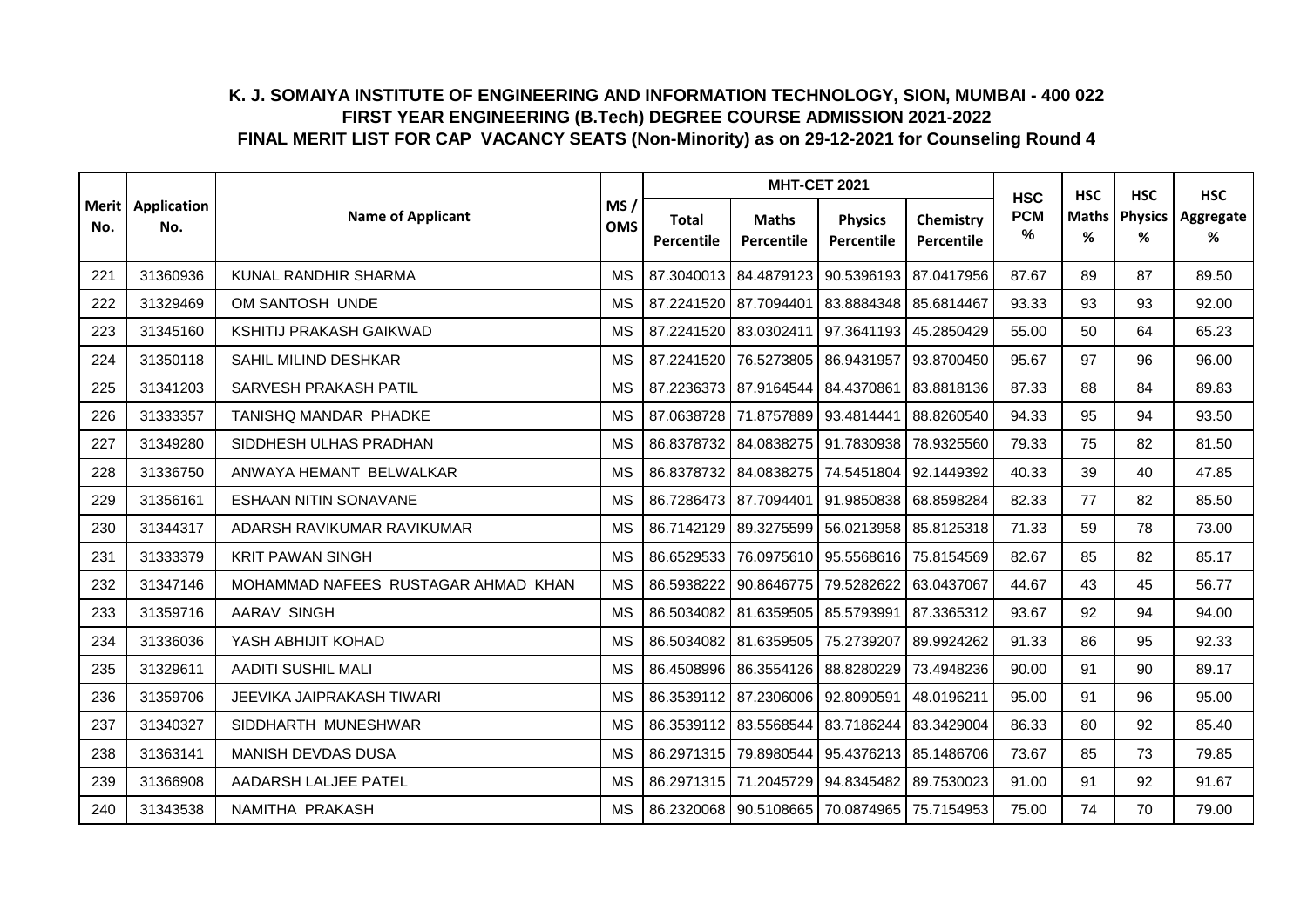|     |                            |                                   |                   |                            | <b>MHT-CET 2021</b>              |                                                   |                         | <b>HSC</b>      | <b>HSC</b>        | <b>HSC</b>          | <b>HSC</b>     |
|-----|----------------------------|-----------------------------------|-------------------|----------------------------|----------------------------------|---------------------------------------------------|-------------------------|-----------------|-------------------|---------------------|----------------|
| No. | Merit   Application<br>No. | <b>Name of Applicant</b>          | MS/<br><b>OMS</b> | <b>Total</b><br>Percentile | <b>Maths</b><br>Percentile       | <b>Physics</b><br>Percentile                      | Chemistry<br>Percentile | <b>PCM</b><br>% | <b>Maths</b><br>% | <b>Physics</b><br>% | Aggregate<br>% |
| 241 | 31362877                   | MITESH DINESH AUDICHYA            | <b>MS</b>         | 86.2320068                 | 84.4256280 87.8803274            |                                                   | 85.5376799              | 86.67           | 86                | 88                  | 86.50          |
| 242 | 31336597                   | <b>SOHAM MAHESH RAUT</b>          | <b>MS</b>         |                            | 86.2229260 92.1025746 66.5151206 |                                                   | 68.8598284              | 93.33           | 96                | 91                  | 94.50          |
| 243 | 31335819                   | PRANAV GOPAL SUKALI               | <b>MS</b>         |                            | 86.2229260 85.5792808 83.8884348 |                                                   | 85.6814467              | 94.67           | 95                | 94                  | 94.17          |
| 244 | 31363871                   | RENUKA DILIP LAHARE               | <b>MS</b>         | 86.1533941                 | 80.2703497                       | 90.9315310                                        | 85.2541875              | 78.33           | 95                | 66                  | 77.08          |
| 245 | 31332507                   | <b>HARSHIL JAPAL SANSI</b>        | <b>MS</b>         | 85.8629008                 | 86.3554126 50.3417429            |                                                   | 91.0242235              | 82.33           | 83                | 82                  | 83.50          |
| 246 | 31339916                   | SIDDHANT NAMBIAR                  | <b>MS</b>         |                            | 85.8356495 86.5908018 75.1743668 |                                                   | 85.1486706              | 72.00           | 73                | 69                  | 72.17          |
| 247 | 31360835                   | <b>VARSHITA NALLURI</b>           | <b>MS</b>         | 85.7972491                 | 90.6265920 24.8802853            |                                                   | 83.8818136              | 83.67           | 78                | 85                  | 85.83          |
| 248 | 31334909                   | <b>ALROY DENNIS PEREIRA</b>       | <b>MS</b>         | 85.7972491                 | 87.9164544                       | 87.7228732                                        | 70.8609272              | 95.67           | 96                | 96                  | 95.17          |
| 249 | 31339389                   | <b>BUSHRA SUHAIL AHMED SHAIKH</b> | <b>MS</b>         | 85.7972491                 | 82.0784513 87.7228732            |                                                   | 87.5241977              | 95.33           | 94                | 96                  | 96.17          |
| 250 | 31342497                   | <b>ADITI SHINDE</b>               | <b>MS</b>         | 85.6712301                 | 93.1344503                       | 47.5581346                                        | 62.2139354              | 87.33           | 90                | 85                  | 90.33          |
| 251 | 31348460                   | APARN SHIVAJI GOILKAR             | <b>MS</b>         | 85.6712301                 |                                  | 80.0776461 90.6824683 85.6814467                  |                         | 92.67           | 93                | 92                  | 90.00          |
| 252 | 31338275                   | <b>VARSHA VIVEK KULKARNI</b>      | <b>MS</b>         |                            | 85.5868079 71.8154777            | 30.2562229                                        | 95.9974952              | 91.67           | 91                | 95                  | 93.20          |
| 253 | 31342543                   | NILESH GHANSHYAM BALOTIYA         | <b>MS</b>         |                            | 85.4775879 87.1604425            | 83.5350335                                        | 80.5277100              | 97.33           | 96                | 99                  | 96.33          |
| 254 | 31345819                   | ADITYA ARVIND TRIPATHI            | <b>MS</b>         | 85.4775879                 | 83.0831559 91.1857892            |                                                   | 80.5277100              | 85.67           | 88                | 87                  | 85.00          |
| 255 | 31331210                   | <b>RIDDHI ROHIT VAZE</b>          | <b>MS</b>         |                            | 85.4775879 80.5640679 88.4849114 |                                                   | 87.4461123              | 87.67           | 89                | 88                  | 90.00          |
| 256 | 31332118                   | SHIFA FAROOQUI                    | <b>MS</b>         |                            | 85.4531684 89.4824539 81.1310275 |                                                   | 59.9949508              | 85.67           | 92                | 80                  | 88.17          |
| 257 | 31341807                   | PRANAV SUNIL KHEDEKAR             | <b>MS</b>         |                            | 85.4531684 87.4577127            | 75.2739207                                        | 77.4147942              | 84.00           | 82                | 83                  | 84.33          |
| 258 | 31362907                   | <b>ISHA PRASAD SAVE</b>           | <b>MS</b>         |                            | 85.4531684 87.4577127            | 58.5205756                                        | 83.5496087              | 90.00           | 89                | 90                  | 91.67          |
| 259 | 31360034                   | HARSHAVARDHAN PRASHANT SURVE      | <b>MS</b>         |                            | 85.4531684 77.5410250 85.5793991 |                                                   | 87.3365312              | 91.33           | 93                | 91                  | 91.00          |
| 260 | 31339114                   | PUNYA HAJELA                      | <b>MS</b>         |                            |                                  | 85.3944563   87.8997868   62.1002132   84.9680171 |                         | 90.67           | 91                | 94                  | 94.50          |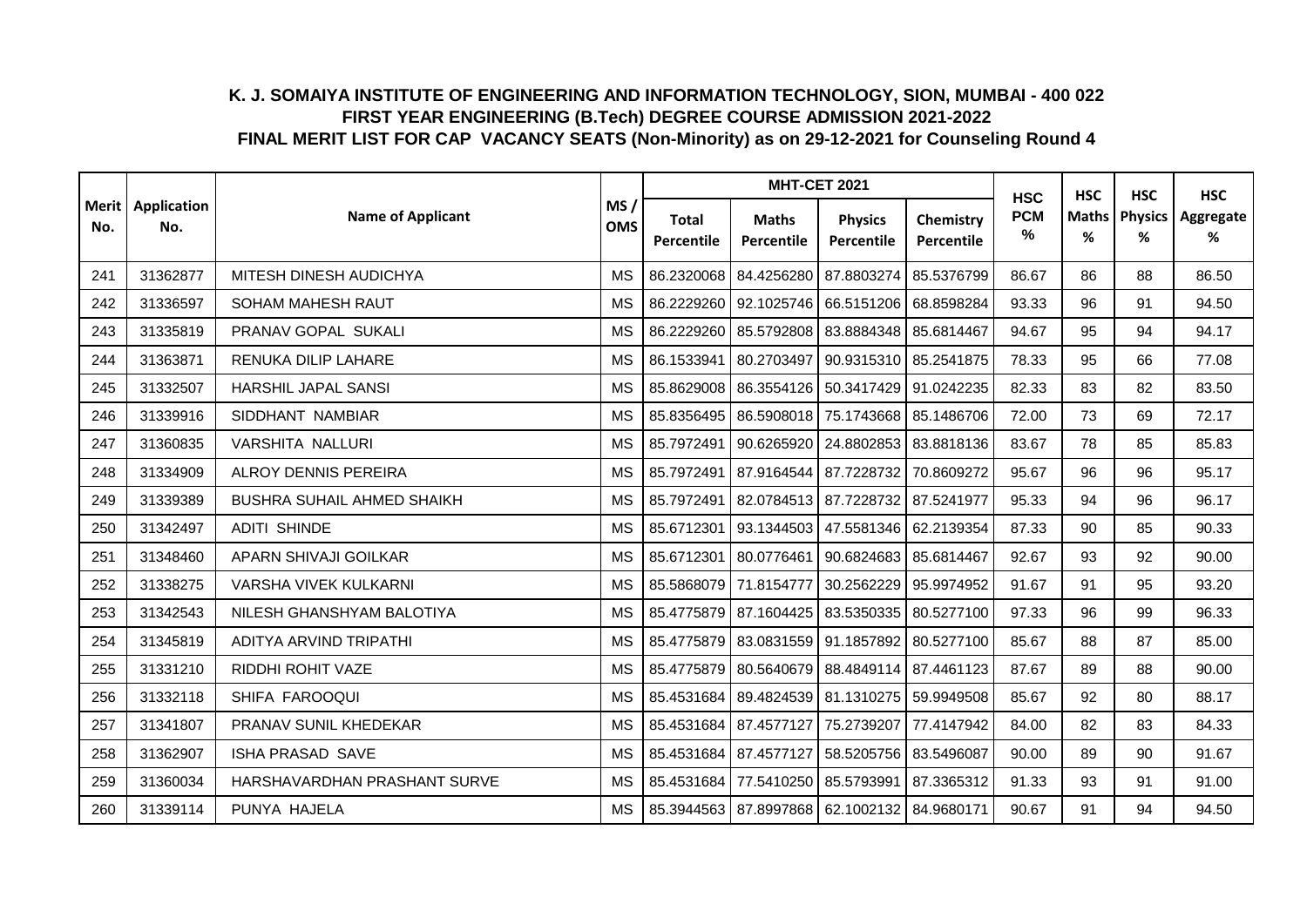|     |                            |                                    |                   |                            | <b>MHT-CET 2021</b>              |                              |                         | <b>HSC</b>      | <b>HSC</b>        | <b>HSC</b>          | <b>HSC</b>     |
|-----|----------------------------|------------------------------------|-------------------|----------------------------|----------------------------------|------------------------------|-------------------------|-----------------|-------------------|---------------------|----------------|
| No. | Merit   Application<br>No. | <b>Name of Applicant</b>           | MS/<br><b>OMS</b> | <b>Total</b><br>Percentile | <b>Maths</b><br>Percentile       | <b>Physics</b><br>Percentile | Chemistry<br>Percentile | <b>PCM</b><br>% | <b>Maths</b><br>% | <b>Physics</b><br>% | Aggregate<br>% |
| 261 | 31362896                   | HIMANSHU RAJESH BIND               | <b>MS</b>         | 85.2554332                 | 79.8645216                       | 76.5227209                   | 92.0575783              | 89.67           | 97                | 88                  | 91.33          |
| 262 | 31342437                   | ABHIRAM PRAKASH ACHARYA            | <b>MS</b>         | 85.2554332                 | 76.4493367                       | 87.8803274                   | 91.0132656              | 93.33           | 92                | 94                  | 91.83          |
| 263 | 31332717                   | <b>KEVAL HIREN MAJITHIA</b>        | <b>MS</b>         |                            | 85.1794150 81.0533722            | 79.7215801                   | 89.7276108              | 90.67           | 95                | 88                  | 91.17          |
| 264 | 31336178                   | <b>ISHANA SANDEEP BAGAITKAR</b>    | <b>MS</b>         | 85.0598865                 | 93.3599496                       | 28.0626182 55.0010506        |                         | 40.67           | 39                | 39                  | 61.08          |
| 265 | 31341614                   | DEVANG ARUN MESTRY                 | <b>MS</b>         | 85.0598865                 | 86.3101492                       | 71.6747216                   | 79.5440219              | 61.33           | 74                | 54                  | 75.85          |
| 266 | 31333417                   | RITHVIKA SAPALYA                   | <b>MS</b>         | 85.0598650                 | 72.4627022                       | 79.5282622                   | 90.4234083              | 90.33           | 89                | 87                  | 89.50          |
| 267 | 31362001                   | <b>SRUSHTI SUHAS PAWAR</b>         | <b>MS</b>         |                            | 84.9685763 89.9600062            | 79.9407884                   | 64.7795149              | 85.67           | 90                | 85                  | 87.83          |
| 268 | 31341066                   | YOGESH KRISHNA TIWARI              | <b>MS</b>         | 84.7973150                 | 79.6790603                       | 57.4020662                   | 92.7998322              | 70.33           | 63                | 73                  | 75.40          |
| 269 | 31333310                   | ATHARVA UDAY SAWANT                | <b>MS</b>         |                            | 84.6867040 84.2995415 87.7228732 |                              | 78.9811513              | 88.33           | 85                | 91                  | 90.17          |
| 270 | 31340825                   | BHANUSHALI KRISHNAKANT KRISHNAKANT | <b>MS</b>         |                            | 84.6867040 82.0784513 84.4370861 |                              | 85.8125318              | 82.67           | 79                | 89                  | 85.00          |
| 271 | 31329527                   | <b>GAURAV GURUNATH CHOUGHULE</b>   | <b>MS</b>         |                            | 84.6567494 77.1082521            | 88.8280229                   | 86.1393105              | 96.00           | 97                | 96                  | 96.50          |
| 272 | 31338575                   | ANIMESH NARAYAN PARAB              | <b>MS</b>         |                            | 84.5627299 92.1025746            | 47.5582346                   | 62.2139354              | 77.00           | 80                | 73                  | 79.00          |
| 273 | 31364176                   | ADITI ATUL KAKADE                  | <b>MS</b>         |                            | 84.5535668 94.4215415            | 20.6230757                   | 48.0196211              | 97.33           | 98                | 96                  | 97.67          |
| 274 | 31342319                   | <b>SWARANGI PARAG JOG</b>          | <b>MS</b>         |                            | 84.5535668 83.5568544 90.8104159 |                              | 57.8041017              | 91.67           | 91                | 92                  | 91.17          |
| 275 | 31333955                   | ARSHAD AHMED ANISUL                | <b>MS</b>         |                            | 84.4335948 87.1604425 92.1830364 |                              | 40.7001506              | 74.00           | 87                | 74                  | 77.23          |
| 276 | 31342673                   | ADITYA SACHIN SAMANT               | <b>MS</b>         | 84.4335948                 | 77.2866566                       | 92.1830364                   | 82.7974861              | 83.67           | 85                | 83                  | 86.00          |
| 277 | 31343282                   | ADITYA PARAS MEHTA                 | <b>MS</b>         |                            | 84.4255069 87.9988246            | 72.9591537                   | 70.6376726              | 91.00           | 91                | 91                  | 91.00          |
| 278 | 31350193                   | AREEB KHUTHBUDDIN                  | <b>MS</b>         | 84.4255069                 | 87.9988246                       | 64.8662944                   | 75.8154569              | 88.33           | 90                | 88                  | 91.17          |
| 279 | 31359718                   | PRAJAKTA PRAKASH BUGADE            | <b>MS</b>         | 84.4255069                 | 83.5027917                       | 44.5606818                   | 89.9735527              | 95.00           | 94                | 94                  | 94.33          |
| 280 | 31352818                   | AMIT LAXMAN RAWAT                  | <b>MS</b>         |                            | 84.2624154 88.2584299 67.2242907 |                              | 71.1259112              | 80.33           | 74                | 83                  | 84.33          |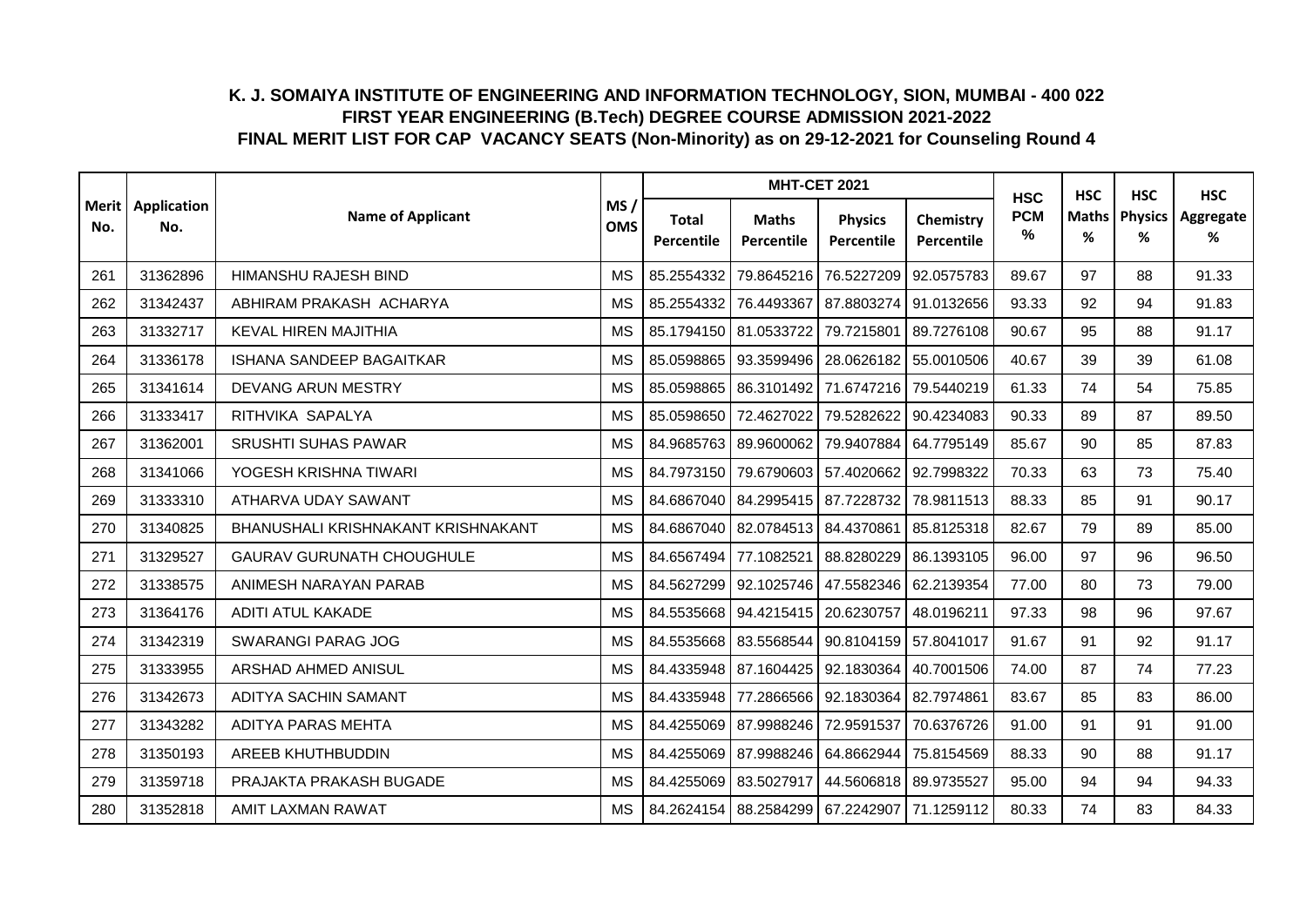|     |                            |                             |                   |                            | <b>MHT-CET 2021</b>                  |                              |                         | <b>HSC</b>      | <b>HSC</b>        | <b>HSC</b>          | <b>HSC</b>     |
|-----|----------------------------|-----------------------------|-------------------|----------------------------|--------------------------------------|------------------------------|-------------------------|-----------------|-------------------|---------------------|----------------|
| No. | Merit   Application<br>No. | <b>Name of Applicant</b>    | MS/<br><b>OMS</b> | <b>Total</b><br>Percentile | <b>Maths</b><br>Percentile           | <b>Physics</b><br>Percentile | Chemistry<br>Percentile | <b>PCM</b><br>% | <b>Maths</b><br>% | <b>Physics</b><br>% | Aggregate<br>% |
| 281 | 31335407                   | AKSHIT VENKATRAO DESHPANDE  | <b>MS</b>         |                            | 84.2624154 65.3573863                | 92.1076092                   | 90.8962190              | 89.00           | 90                | 87                  | 88.67          |
| 282 | 31345892                   | <b>MANAS VIKAS PATIL</b>    | <b>MS</b>         | 84.0932969                 | 78.1519227                           | 62.1506619 89.0523219        |                         | 81.00           | 80                | 83                  | 82.17          |
| 283 | 31341526                   | <b>TANISHQ AJAY TIWARI</b>  | <b>MS</b>         | 84.0448293                 | 86.3168619                           | 79.6892511                   | 75.3948039              | 82.33           | 84                | 78                  | 80.00          |
| 284 | 31329457                   | SHIVAM TIWARI               | <b>MS</b>         |                            | 84.0141378   87.4577127   67.5788942 |                              | 72.8654380              | 78.67           | 74                | 81                  | 81.00          |
| 285 | 31330367                   | SHRIKANT DEEPAK DESHMUKH    | <b>MS</b>         |                            | 84.0141378 71.8757889 81.1310275     |                              | 88.8260540              | 90.67           | 85                | 94                  | 92.50          |
| 286 | 31335358                   | <b>GAURAV ARUN ISAME</b>    | <b>MS</b>         |                            | 84.0141378 56.6725574 88.5331987     |                              | 90.9871245              | 78.67           | 73                | 81                  | 81.17          |
| 287 | 31331944                   | <b>SHREYA KIRAN KHATU</b>   | <b>MS</b>         |                            | 84.0034174   88.3003317   86.6267967 |                              | 26.5554327              | 87.67           | 88                | 89                  | 85.83          |
| 288 | 31340905                   | TANISHKA AJIT SHIRWADKAR    | <b>MS</b>         | 83.9803841                 | 87.7094401                           | 36.7746220                   | 85.6814467              | 86.67           | 89                | 86                  | 89.83          |
| 289 | 31335787                   | CHINMAY SANJAY BADVE        | <b>MS</b>         | 83.9803841                 | 83.0302411                           | 66.5151206                   | 87.2599101              | 87.33           | 81                | 90                  | 89.67          |
| 290 | 31350458                   | SHIPRA SHAILESH SUVARNA     | <b>MS</b>         | 83.9765231                 | 89.9600062                           | 59.9646808                   | 70.2539864              | 89.67           | 93                | 93                  | 90.00          |
| 291 | 31362114                   | TEJESH AKULA                | <b>MS</b>         | 83.9765231                 | 83.0831559 88.4849114                |                              | 77.8683841              | 98.00           | 98                | 97                  | 98.67          |
| 292 | 31339282                   | MANDAR VIJAY DHAGE          | <b>MS</b>         | 83.9765231                 | 80.5640679                           | 86.3242092                   | 84.6725186              | 88.00           | 87                | 89                  | 89.00          |
| 293 | 31346569                   | PRANESH SAMIR SHIRODKAR     | <b>MS</b>         | 83.6967382                 | 85.9300617                           | 55.5627388                   | 82.9914781              | 93.00           | 97                | 89                  | 90.83          |
| 294 | 31341692                   | KAVERI VINOD SHINDE         | <b>MS</b>         | 83.6917866                 | 76.4493367                           | 70.0874965                   | 92.0575783              | 86.67           | 87                | 90                  | 87.50          |
| 295 | 31340884                   | VANSH JAYRAJ BACHANI        | <b>MS</b>         |                            | 83.6917866 65.9554050 93.9260514     |                              | 87.1690658              | 66.33           | 58                | 72                  | 68.00          |
| 296 | 31367121                   | PRANJAI DEVENDER GUSARIA    | <b>MS</b>         |                            | 83.5151072 63.5443302                | 78.1453843                   | 91.9532432              | 83.67           | 82                | 84                  | 82.40          |
| 297 | 31338703                   | PRANAV MANISH PATIL         | <b>MS</b>         | 83.4488029                 | 86.3168619 84.4370861                |                              | 65.2063169              | 92.67           | 96                | 89                  | 90.33          |
| 298 | 31330249                   | <b>ADHIRAJ KIRAN PATOLE</b> | <b>MS</b>         | 83.4488029                 | 82.0784513 84.4370861                |                              | 81.6505349              | 93.67           | 96                | 95                  | 94.50          |
| 299 | 31341424                   | <b>BHATI KIRAN NATHMAL</b>  | <b>MS</b>         | 83.4488029                 | 79.0320937                           | 87.7228732                   | 83.8818136              | 70.00           | 75                | 67                  | 71.23          |
| 300 | 31330335                   | HIAMSNHU DINESH MAHAJAN     | <b>MS</b>         |                            | 83.4155716 87.1604425                | 79.9407884 70.2539864        |                         | 96.00           | 98.67             | 98.67               | 96.20          |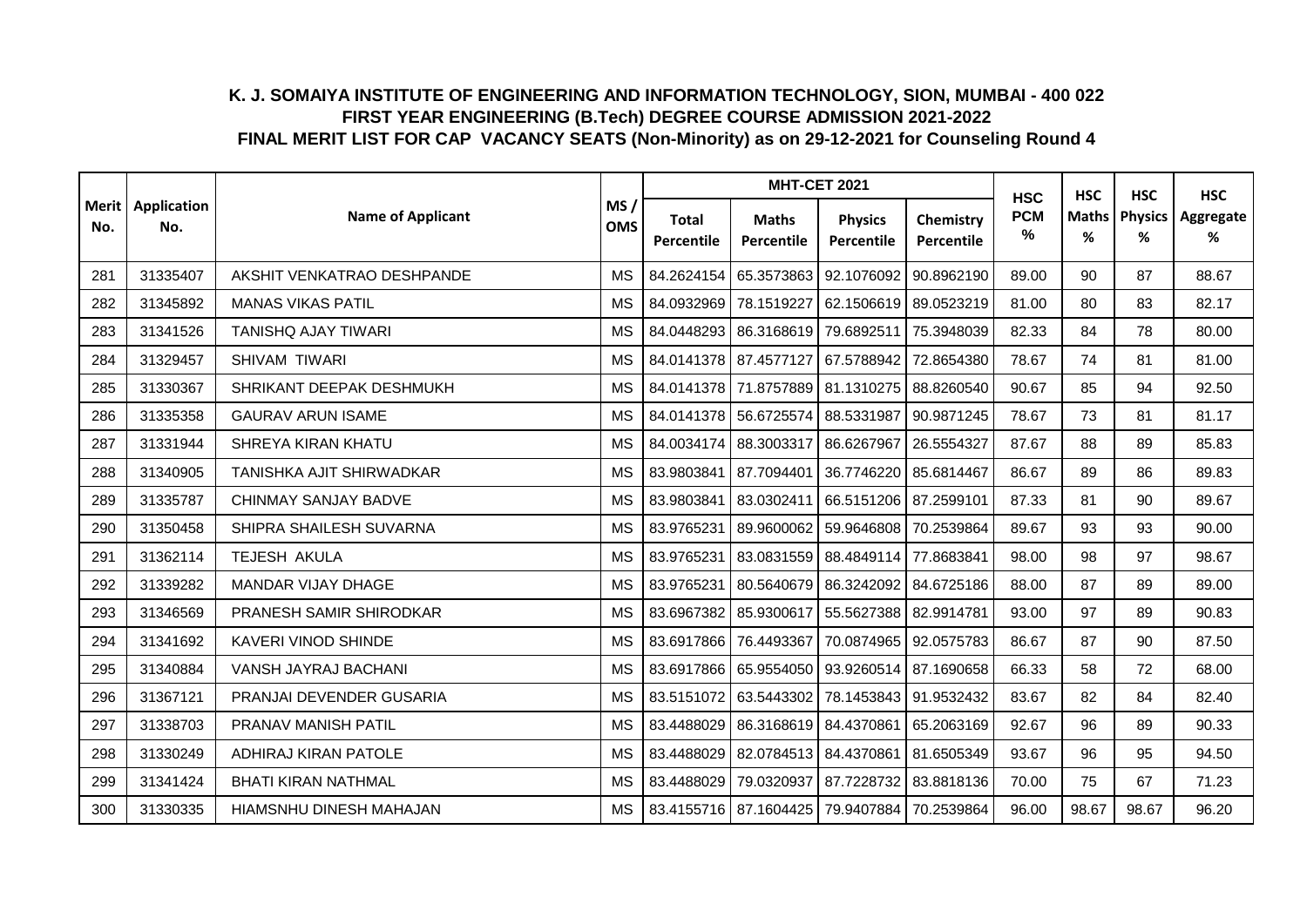|     |                            |                                 |                   |                            | <b>MHT-CET 2021</b>                         |                              |                         | <b>HSC</b>      | <b>HSC</b>        | <b>HSC</b>          | <b>HSC</b>     |
|-----|----------------------------|---------------------------------|-------------------|----------------------------|---------------------------------------------|------------------------------|-------------------------|-----------------|-------------------|---------------------|----------------|
| No. | Merit   Application<br>No. | <b>Name of Applicant</b>        | MS/<br><b>OMS</b> | <b>Total</b><br>Percentile | <b>Maths</b><br>Percentile                  | <b>Physics</b><br>Percentile | Chemistry<br>Percentile | <b>PCM</b><br>% | <b>Maths</b><br>% | <b>Physics</b><br>% | Aggregate<br>% |
| 301 | 31342545                   | PIYUSH ASHISH PINGALKAR         | <b>MS</b>         |                            | 83.4155716 87.1604425                       | 68.1140601                   | 77.8683841              | 70.67           | 61                | 74                  | 76.20          |
| 302 | 31345380                   | <b>AYAN IRFAN SHAIKH</b>        | <b>MS</b>         |                            | 83.2948035   88.3003317                     | 74.5451804                   | 47.0399035              | 89.00           | 92                | 88                  | 89.00          |
| 303 | 31341559                   | SHRAVANI ASHOK PATIL            | <b>MS</b>         | 83.2948035                 | 77.1082521                                  | 67.9213991                   | 91.0242235              | 87.00           | 88                | 85                  | 87.00          |
| 304 | 31361010                   | PRATIK UMESH ANDHARI            | <b>MS</b>         | 83.1897457                 | 86.3101492 71.6747216                       |                              | 69.7993276              | 60.67           | 60                | 58                  | 69.83          |
| 305 | 31332527                   | <b>SUSHANT ASHOK PHAD</b>       | <b>MS</b>         | 83.1897457                 | 82.8325278                                  | 71.6747216                   | 79.5440219              | 93.00           | 91                | 96                  | 94.17          |
| 306 | 31344105                   | SURAJ DATTATRAYA SHINDE         | <b>MS</b>         | 83.1897457                 | 78.1519227                                  | 79.5282622                   | 82.8062618              | 82.33           | 82                | 82                  | 83.00          |
| 307 | 31334972                   | PRITESH PANDURANG CHAVAN        | МS                |                            | 83.1254734 87.4577127                       | 75.2739207                   | 59.9949508              | 88.00           | 89                | 90                  | 89.00          |
| 308 | 31340838                   | <b>TEJAS KIRAN PATIL</b>        | <b>MS</b>         | 83.0877787                 | 76.4493367                                  | 87.8803274                   | 85.5376799              | 89.00           | 88                | 89                  | 89.50          |
| 309 | 31351831                   | SHRUTIKA NAMDEV GURAV           | <b>MS</b>         | 82.7767101                 | 91.1286553 88.4849114                       |                              | 3.3501273               | 96.00           | 97                | 95                  | 95.00          |
| 310 | 31331970                   | <b>ATHARVA SHIRISH GANGURDE</b> | <b>MS</b>         |                            | 82.7356088 84.2995415                       | 73.4131431                   | 78.9811513              | 81.00           | 84                | 76                  | 84.17          |
| 311 | 31347021                   | JASVEER HARPINDER SAINI         | <b>MS</b>         |                            | 82.5258820 88.3003317                       | 79.7215801                   | 26.5554327              | 91.67           | 91                | 92                  | 93.00          |
| 312 | 31344047                   | YASH SINGH JAGDISH SINGH RAWAT  | <b>MS</b>         |                            | 82.4499012 71.8656506 90.0084674            |                              | 85.5376799              | 92.33           | 94                | 94                  | 95.00          |
| 313 | 31350196                   | <b>ARPIT ASHOK TRIPATHI</b>     | <b>MS</b>         | 82.3220935                 |                                             | 79.6790603   90.5396193      | 71.1259112              | 98.00           | 100               | 99                  | 97.67          |
| 314 | 31344364                   | SOHAM MAYUR PATIL               | <b>MS</b>         | 82.2470386                 | 89.9806920                                  | 78.1453843                   | 28.2523613              | 72.67           | 70                | 73                  | 72.33          |
| 315 | 31341833                   | <b>TUSHAR GIRISH</b>            | <b>MS</b>         | 82.2470386                 | 89.9806920                                  | 40.8965193 66.3100767        |                         | 81.33           | 83                | 79                  | 82.33          |
| 316 | 31361183                   | SAAKSHI RAKESH JAGTAP           | <b>MS</b>         | 82.2470386                 | 32.0304754                                  | 78.1453843                   | 95.9974952              | 95.33           | 96                | 94                  | 95.67          |
| 317 | 31360316                   | SAIF HAIDER SHAIKH              | <b>MS</b>         |                            | 82.1745519 85.9300617 55.5627388            |                              | 75.8154569              | 87.67           | 87                | 87                  | 88.33          |
| 318 | 31331169                   | <b>SALIL SANJAY GUJAR</b>       | <b>MS</b>         | 82.1599592                 | 84.2995415                                  | 73.4131431                   | 75.3948039              | 82.33           | 82                | 82                  | 83.50          |
| 319 | 31329934                   | <b>KIRAN KRISHNA LAD</b>        | <b>MS</b>         | 82.1599592                 | 84.2995415                                  | 45.5170657                   | 83.8818136              | 92.00           | 91                | 91                  | 93.17          |
| 320 | 31329591                   | ANIK SANTOSH BHOSLE             | <b>MS</b>         |                            | 82.0962967 89.9600062 21.3161585 74.4922869 |                              |                         | 64.33           | 54                | 70                  | 71.40          |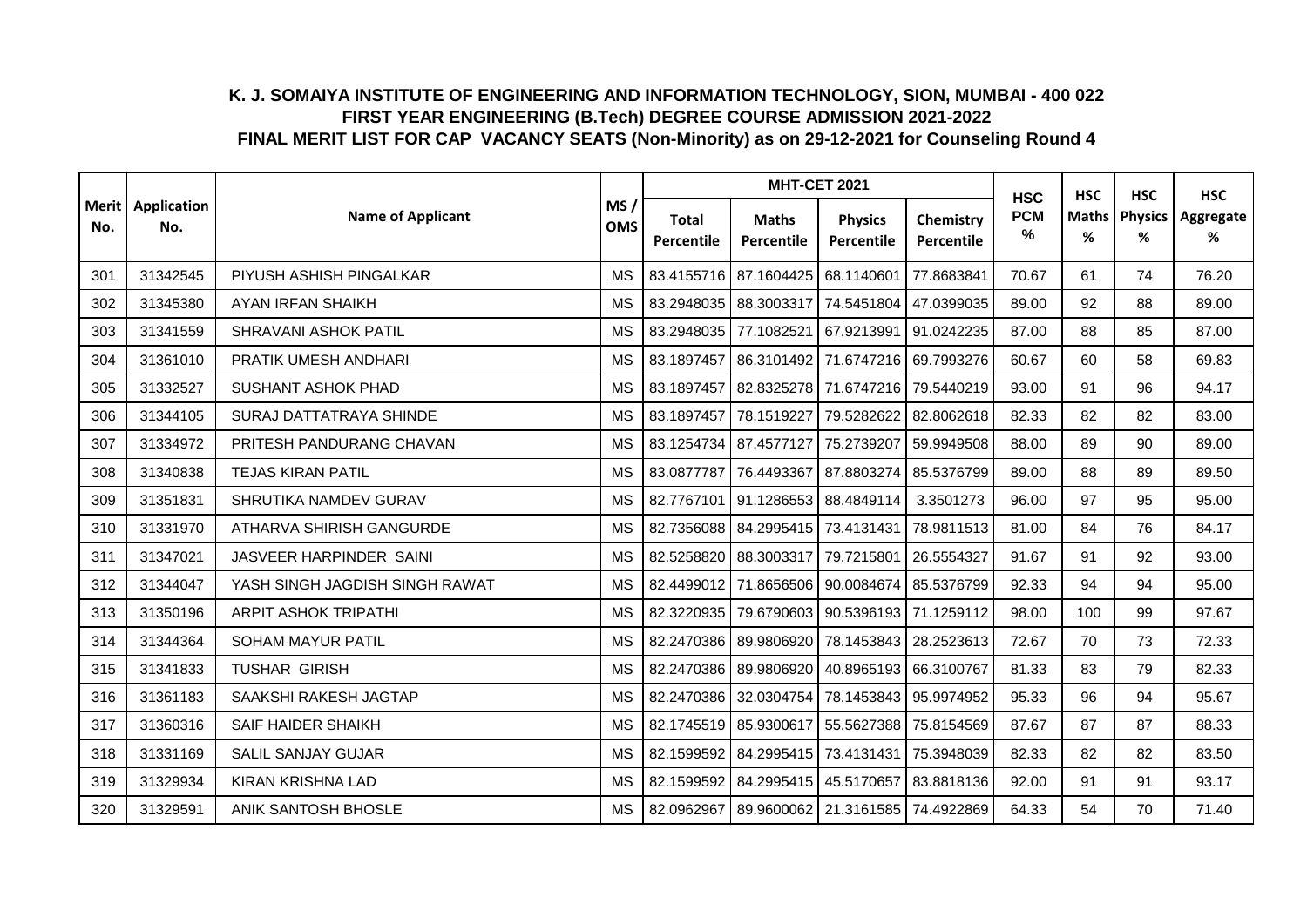|     |                            |                                 |                   |                                   | <b>MHT-CET 2021</b>                               |                              |                         | <b>HSC</b>      | <b>HSC</b>        | <b>HSC</b>          | <b>HSC</b>     |
|-----|----------------------------|---------------------------------|-------------------|-----------------------------------|---------------------------------------------------|------------------------------|-------------------------|-----------------|-------------------|---------------------|----------------|
| No. | Merit   Application<br>No. | <b>Name of Applicant</b>        | MS/<br><b>OMS</b> | <b>Total</b><br><b>Percentile</b> | <b>Maths</b><br>Percentile                        | <b>Physics</b><br>Percentile | Chemistry<br>Percentile | <b>PCM</b><br>% | <b>Maths</b><br>% | <b>Physics</b><br>% | Aggregate<br>% |
| 321 | 31341903                   | PRASAD PRASAD DODWADKAR         | <b>MS</b>         | 82.0962967                        | 83.0831559                                        | 83.5350335                   | 74.4922869              | 90.67           | 91                | 91                  | 88.17          |
| 322 | 31331863                   | SHREYA KARTHIKEYAN              | <b>MS</b>         | 82.0130279                        | 78.1519227                                        | 85.3225468                   | 75.1681025              | 88.00           | 83                | 89                  | 86.17          |
| 323 | 31333441                   | SANAT SUSHANT PATIL             | <b>MS</b>         | 82.0130279                        | 78.1519227                                        | 50.9035512                   | 87.5604119              | 92.67           | 91                | 94                  | 91.83          |
| 324 | 31326095                   | AAVYA RAKESH UPADHYAY           | <b>MS</b>         |                                   | 81.9881488 83.0302411                             | 83.8884348                   | 68.8598284              | 94.33           | 95                | 93                  | 95.67          |
| 325 | 31333478                   | <b>GUNESH RAVINDRA SONAWANE</b> | <b>MS</b>         | 81.8966977                        | 58.8540785                                        | 92.8930285                   | 87.1690658              | 64.67           | 62                | 67                  | 79.08          |
| 326 | 31335922                   | SHULKA BANARASI YADAV           | <b>MS</b>         | 81.6162428 88.3003317             |                                                   | 4.4225550                    | 88.1596140              | 91.00           | 89                | 91                  | 89.50          |
| 327 | 31338329                   | RISHIKESH GIRIDHAR              | <b>MS</b>         |                                   | 81.6162428 86.3554126                             | 79.7215801                   | 36.3704895              | 81.33           | 83                | 80                  | 83.17          |
| 328 | 31331611                   | SANIKA SANDIP TULASKAR          | <b>MS</b>         | 81.6162428                        | 84.0838275                                        | 59.9658257                   | 78.9325560              | 80.67           | 81                | 75                  | 83.33          |
| 329 | 31336621                   | YASH PRASHANT TELANG            | <b>MS</b>         |                                   | 81.4574352 80.5640679 68.1140601                  |                              | 84.6725186              | 92.67           | 91                | 93                  | 88.17          |
| 330 | 31334211                   | KAUSHIK NARENDRA GAGE           | <b>MS</b>         | 81.4574352                        | 73.3548018                                        | 74.7000467                   | 88.7238352              | 74.33           | 60                | 82                  | 77.00          |
| 331 | 31345190                   | ATHARVA MANOJKUMAR MORE         | <b>MS</b>         |                                   | 81.4518594 75.6546103 34.9261335                  |                              | 92.1242995              | 92.67           | 90                | 94                  | 93.17          |
| 332 | 31346132                   | <b>ADWAIT SACHIN PANADI</b>     | <b>MS</b>         | 81.2701101                        | 76.4493367                                        | 70.0874965                   | 87.1690658              | 89.00           | 92                | 88                  | 87.50          |
| 333 | 31331892                   | JAYANT SUBODH CHAUDHARI         | <b>MS</b>         | 81.0839804                        | 87.7094401                                        | 26.7623621                   | 78.4378831              | 89.00           | 89                | 87                  | 90.33          |
| 334 | 31352972                   | AYUSH MAHESH KANOJIA            | <b>MS</b>         |                                   | 81.0839804 85.5792808                             | 36.7746220                   | 81.3291786              | 93.33           | 92                | 91                  | 93.17          |
| 335 | 31331796                   | ATHARVA PRAFULL JIVTODE         | <b>MS</b>         |                                   | 80.9151082 65.3393570                             | 79.5282622                   | 87.5604119              | 76.00           | 69                | 86                  | 77.60          |
| 336 | 31333330                   | ARYAAN SANDEEP SAWANT           | <b>MS</b>         | 80.7641365 58.6958737             |                                                   | 79.6892511                   | 92.1242995              | 95.33           | 95                | 96                  | 95.00          |
| 337 | 31336658                   | ARYAAN SANDEEP SAWANT           | <b>MS</b>         | 80.7641365 58.6958737             |                                                   | 79.6892511                   | 92.1242995              | 95.33           | 95                | 96                  | 95.00          |
| 338 | 31349255                   | <b>VIVEK PANT</b>               | <b>MS</b>         | 80.1951082                        | 72.4627022                                        | 85.3225468                   | 79.5440219              | 75.00           | 71                | 75                  | 78.25          |
| 339 | 31338231                   | SAMIKSHA SANTOSH JADHAV         | <b>MS</b>         | 80.0862203                        | 87.1604425                                        | 83.5350335                   | 23.4560848              | 87.67           | 87                | 86                  | 89.67          |
| 340 | 31339939                   | MOHD UMAR AFFAF                 | <b>MS</b>         |                                   | 80.0862203   85.1503662   74.7000467   57.7052927 |                              |                         | 59.67           | 53                | 60                  | 68.20          |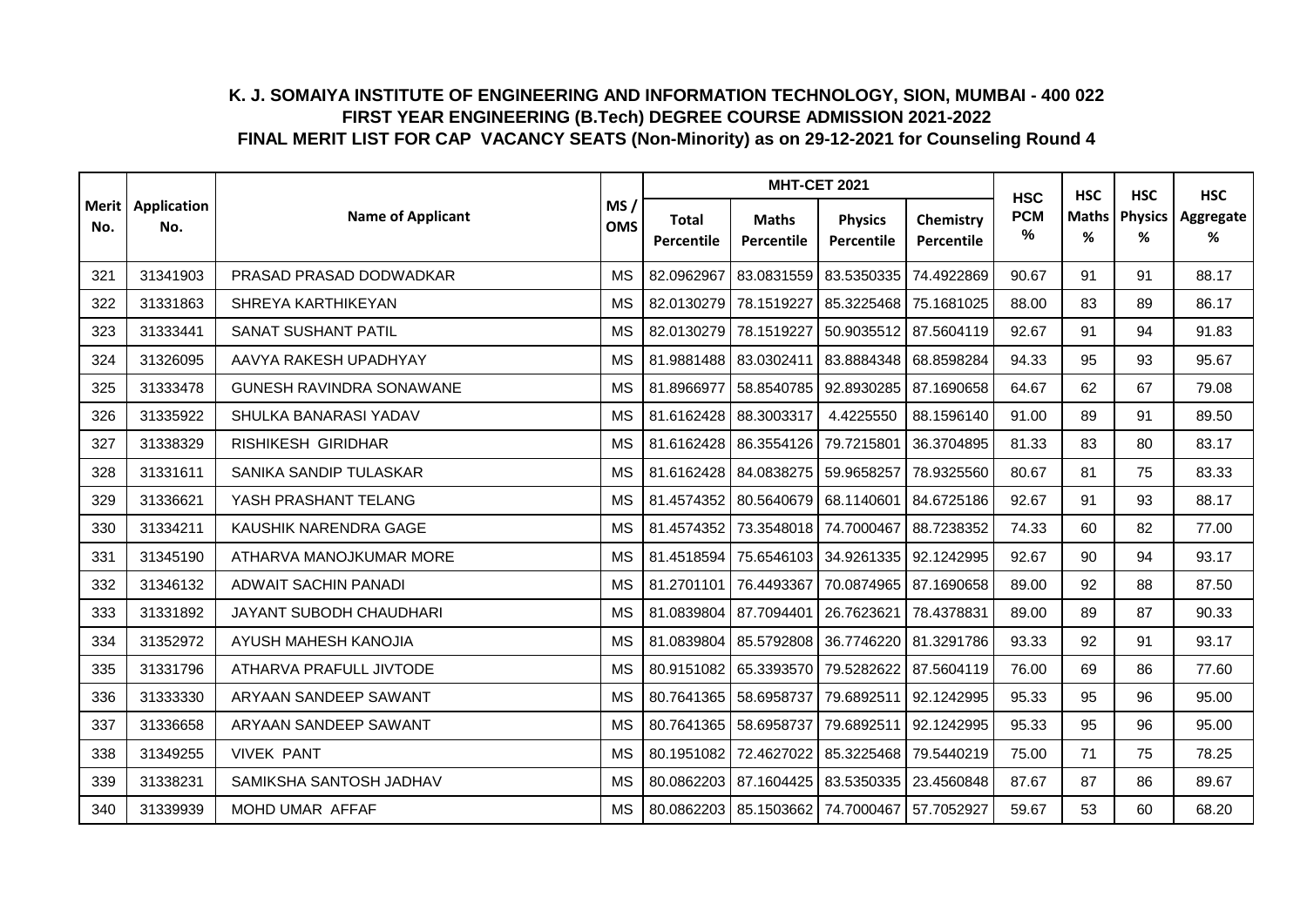|     |                            |                                   |                   |                            | <b>MHT-CET 2021</b>                               |                              |                         | <b>HSC</b>      | <b>HSC</b>        | <b>HSC</b>          | <b>HSC</b>     |
|-----|----------------------------|-----------------------------------|-------------------|----------------------------|---------------------------------------------------|------------------------------|-------------------------|-----------------|-------------------|---------------------|----------------|
| No. | Merit   Application<br>No. | <b>Name of Applicant</b>          | MS/<br><b>OMS</b> | <b>Total</b><br>Percentile | <b>Maths</b><br>Percentile                        | <b>Physics</b><br>Percentile | Chemistry<br>Percentile | <b>PCM</b><br>% | <b>Maths</b><br>% | <b>Physics</b><br>% | Aggregate<br>% |
| 341 | 31334486                   | SANIKA RAJESH AMBRE               | <b>MS</b>         | 80.0862203                 | 68.4308939                                        | 68.1140601                   | 89.7730224              | 96.00           | 97                | 95                  | 94.17          |
| 342 | 31341680                   | IQRA MOHAMMED ASLAM               | <b>MS</b>         | 79.9592461                 | 86.3168619 56.0213958                             |                              | 58.5328579              | 89.00           | 85                | 90                  | 91.17          |
| 343 | 31336769                   | TANAYA RAVINDRA KALE              | <b>MS</b>         | 79.9592461                 | 82.0784513                                        | 79.6892511                   | 65.2063169              | 83.33           | 84                | 82                  | 87.67          |
| 344 | 31340710                   | ASHUTOSH AKHILESH RAI             | <b>MS</b>         |                            | 79.9517542 71.2045729 81.0058210                  |                              | 85.1486706              | 97.33           | 99                | 97                  | 96.33          |
| 345 | 31343653                   | SHAIKH MARIA SARFRAZ              | <b>MS</b>         | 79.7854925                 | 82.4216765                                        | 76.5227209                   | 66.5029636              | 90.67           | 91                | 91                  | 90.83          |
| 346 | 31340709                   | PRATIK PRAVIN GUPTA               | <b>MS</b>         |                            | 79.6562469 84.0838275                             | 83.7521359                   | 26.5554327              | 85.67           | 85                | 86                  | 89.50          |
| 347 | 31362188                   | RIFAT PERWEEN SHAMIM AHMAD        | <b>MS</b>         | 79.5702879                 | 78.1519227                                        | 18.6068502                   | 89.0523219              | 91.33           | 88                | 89                  | 92.00          |
| 348 | 31341834                   | PRADYUM VISHAL SAMAL              | <b>MS</b>         | 79.5702879                 | 72.4627022                                        | 92.0256356                   | 63.0437067              | 94.00           | 95                | 92                  | 94.83          |
| 349 | 31361618                   | SHREYAS SANJAY MAHADIK            | <b>MS</b>         |                            | 79.5415810 80.2703497                             | 64.8662944                   | 75.8154569              | 96.00           | 97                | 96                  | 90.00          |
| 350 | 31360815                   | ATHARVA MAHESH KAHANE             | <b>MS</b>         |                            | 79.3019270 83.0831559                             | 40.4456448                   | 80.5277100              | 85.67           | 89                | 78                  | 85.83          |
| 351 | 31361026                   | KUSH RAJEEV AMBEKAR               | <b>MS</b>         |                            | 79.3019270 80.5640679 59.9646808                  |                              | 80.5277100              | 85.67           | 83                | 85                  | 86.50          |
| 352 | 31332328                   | <b>STUTI SONI</b>                 | <b>MS</b>         |                            | 79.2552105 72.0320801                             | 47.5582346                   | 89.9775235              | 85.67           | 84                | 85                  | 87.67          |
| 353 | 31343636                   | RIDDHESH SANTOSH SARODE           | <b>MS</b>         |                            | 79.0779419 82.0784513                             | 56.0213958                   | 75.3948039              | 76.00           | 79                | 74                  | 81.00          |
| 354 | 31332800                   | <b>VIVEK SURESH WALSE</b>         | <b>MS</b>         | 79.0779419                 | 75.6546103                                        | 73.4131431                   | 81.6505349              | 90.33           | 95                | 90                  | 90.50          |
| 355 | 31342630                   | <b>GAURAV PURUSHOTTAM PATIL</b>   | <b>MS</b>         |                            | 78.5807619 77.1082521                             | 83.7521359 57.2369082        |                         | 86.00           | 87                | 85                  | 89.00          |
| 356 | 31341817                   | TANAYA MAKARAND KULKARNI          | <b>MS</b>         | 78.4397237                 | 73.3548018                                        | 8.4402431                    | 92.6556900              | 93.33           | 95                | 90                  | 93.67          |
| 357 | 31362074                   | ARYAN SUBHASHCHANDRA PAL          | <b>MS</b>         | 78.4397237                 | 68.4308939                                        | 74.7000467                   | 86.2099413              | 88.33           | 85                | 91                  | 85.83          |
| 358 | 31363976                   | YASH DEEPAL MADAIYAR              | <b>MS</b>         | 78.0920124                 | 58.8540785                                        | 87.8803274                   | 83.8272650              | 82.00           | 79                | 80                  | 85.83          |
| 359 | 31364070                   | <b>VIGHNESH SHAILENDRA SHINDE</b> | <b>MS</b>         | 78.0626182                 | 46.5959235                                        | 50.9035512 93.4387476        |                         | 82.67           | 79                | 83                  | 83.60          |
| 360 | 31339570                   | VEDANT LALITKUMAR CHAWARDOL       | <b>MS</b>         |                            | 77.8069117   75.8980544   88.3475798   58.2201479 |                              |                         | 97.33           | 98                | 99                  | 96.00          |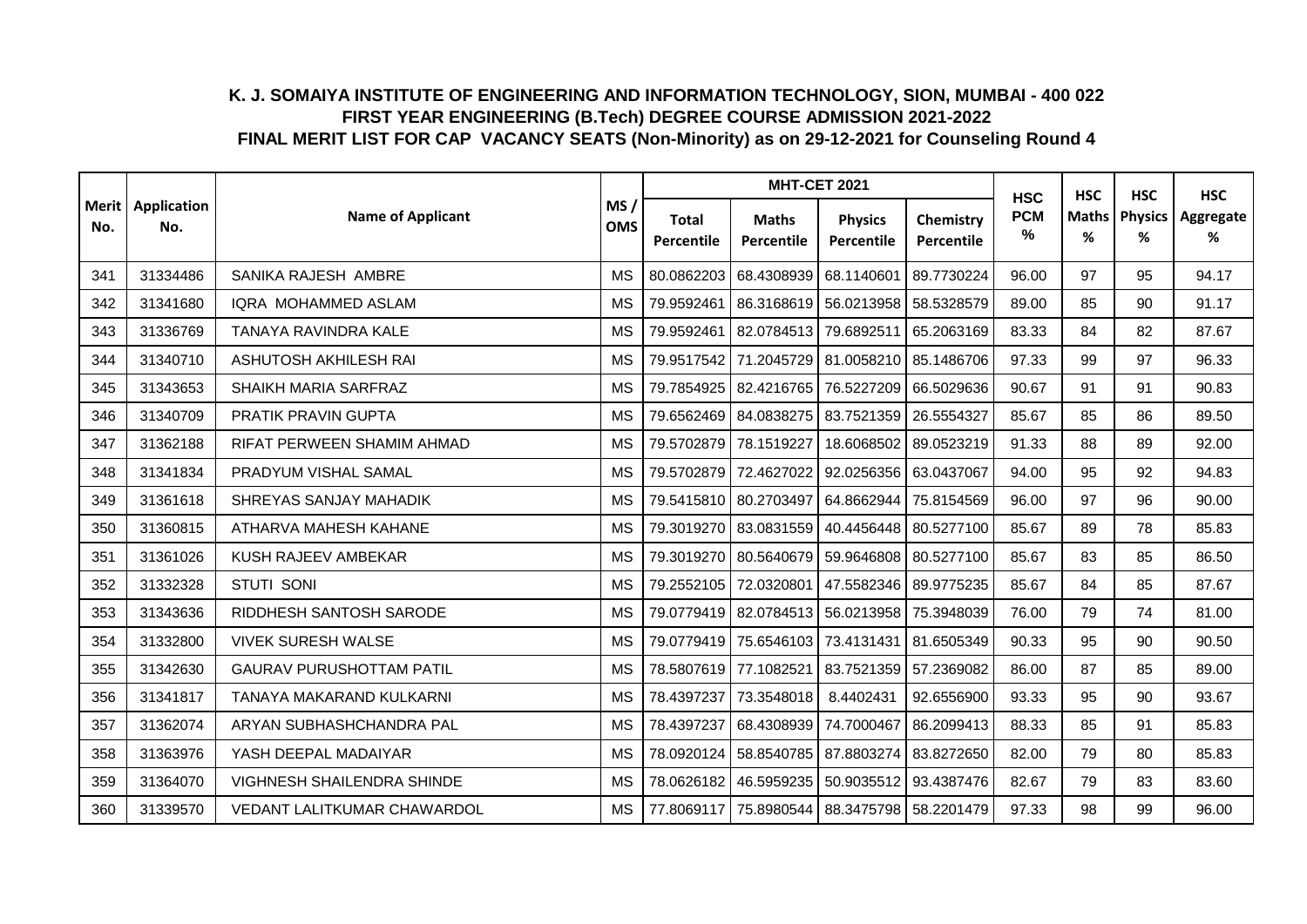|     |                            |                                  |                   |                                   | <b>MHT-CET 2021</b>              |                              |                         | <b>HSC</b>      | <b>HSC</b>        | <b>HSC</b>          | <b>HSC</b>     |
|-----|----------------------------|----------------------------------|-------------------|-----------------------------------|----------------------------------|------------------------------|-------------------------|-----------------|-------------------|---------------------|----------------|
| No. | Merit   Application<br>No. | <b>Name of Applicant</b>         | MS/<br><b>OMS</b> | <b>Total</b><br><b>Percentile</b> | <b>Maths</b><br>Percentile       | <b>Physics</b><br>Percentile | Chemistry<br>Percentile | <b>PCM</b><br>% | <b>Maths</b><br>% | <b>Physics</b><br>% | Aggregate<br>% |
| 361 | 31347120                   | JHAANVI MUKESH BHANSALI          | <b>MS</b>         | 77.8069117                        | 75.8980544 81.0058210            |                              | 71.1259112              | 80.67           | 86                | 74                  | 84.83          |
| 362 | 31345867                   | KRISH BHAVANI SINGH PUROHIT      | <b>MS</b>         | 77.7279132                        |                                  | 78.4010854 61.6291812        | 73.4644889              | 93.67           | 94                | 94                  | 94.17          |
| 363 | 31350260                   | <b>TEJAS RANGANATH POOJARI</b>   | <b>MS</b>         | 77.7279132                        | 78.4010854                       | 40.8965193                   | 83.3429004              | 79.67           | 78                | 82                  | 82.67          |
| 364 | 31337591                   | JATIN MANOJ VASWANI              | <b>MS</b>         |                                   | 77.6138784 88.6874773            | 8.4402431                    | 64.7795149              | 72.33           | 73                | 76                  | 77.80          |
| 365 | 31339078                   | PRIYANKA VIVEK ANGANE            | <b>MS</b>         | 77.5309265                        | 64.7260793                       | 58.5205756                   | 87.3365312              | 74.67           | 71                | 76                  | 83.20          |
| 366 | 31331120                   | ABHISHEK RAJESH MESTRY           | <b>MS</b>         | 77.3804659                        | 83.0302411                       | 26.7623621                   | 78.4378831              | 84.67           | 82                | 87                  | 87.00          |
| 367 | 31341904                   | ASAWARI KASAR                    | <b>MS</b>         |                                   | 77.3804659 80.0776461            | 79.6791990                   | 54.0610952              | 82.33           | 87                | 64                  | 82.80          |
| 368 | 31333319                   | SOHAM NARESH LAD                 | <b>MS</b>         | 77.3804659                        | 72.0320801                       | 83.8884348                   | 74.2439722              | 88.67           | 90                | 88                  | 88.33          |
| 369 | 31330119                   | TEJAL VINAY NARVEKAR             | <b>MS</b>         | 77.3804659                        | 72.0320801                       | 58.0046996                   | 85.6814467              | 90.67           | 90                | 92                  | 92.50          |
| 370 | 31333644                   | ABHIJEET SWARUPKUMAR BAUG        | <b>MS</b>         | 77.3804659                        | 72.0320801                       | 47.5582346                   | 87.2599101              | 83.67           | 83                | 82                  | 81.83          |
| 371 | 31334058                   | PRATIK RAJENDRA MHATRE           | <b>MS</b>         | 77.3552748                        |                                  | 70.5671466 64.8662944        | 82.9914781              | 89.33           | 86                | 91                  | 89.33          |
| 372 | 31333590                   | SHIVANI SANTOSH ZAGADE           | <b>MS</b>         | 76.7568691                        | 77.2866566                       | 74.7000467                   | 70.2539864              | 93.00           | 94                | 90                  | 93.33          |
| 373 | 31340335                   | RONIT RAVINDRA NAIK              | <b>MS</b>         | 76.6846715                        | 71.2045729                       | 88.3475798                   | 65.1948188              | 86.67           | 86                | 86                  | 88.33          |
| 374 | 31345176                   | KHUSHI LOKESH PUROHIT            | <b>MS</b>         |                                   | 76.6846715 50.7367979            | 57.4020662                   | 92.7998322              | 86.67           | 82                | 86                  | 90.00          |
| 375 | 31335416                   | YASH SANJAY RAHANE               | <b>MS</b>         | 76.4866569                        | 72.4627022                       | 92.0256356                   | 46.0285774              | 87.67           | 89                | 89                  | 86.50          |
| 376 | 31332758                   | SHRUTI RAGHAVENDRA PRASAD VEMURI | <b>MS</b>         | 76.2362076                        | 36.1003269                       | 83.8884348                   | 92.0565999              | 89.33           | 91                | 87                  | 91.33          |
| 377 | 31332039                   | NIKUNJ YOGESH GAIKWAD            | <b>MS</b>         | 76.2200713                        | 79.0320937                       | 65.6444218                   | 65.2063169              | 93.33           | 91                | 92                  | 94.17          |
| 378 | 31342455                   | ADITYA PRAKASH MAHANWAR          | <b>MS</b>         |                                   | 76.2200713 71.4212973 91.4824249 |                              | 50.6877229              | 88.00           | 89                | 85                  | 89.17          |
| 379 | 31345711                   | <b>ISHAAN PRAVIN PARSONE</b>     | <b>MS</b>         | 75.9153688                        | 76.0975610 55.5627388            |                              | 75.8154569              | 93.00           | 92                | 93                  | 94.50          |
| 380 | 31348399                   | MUSTAQEEM ARIF MOMIN             | <b>MS</b>         |                                   | 75.7188332 71.8154777 20.6230757 |                              | 90.6121171              | 95.33           | 96                | 95                  | 93.33          |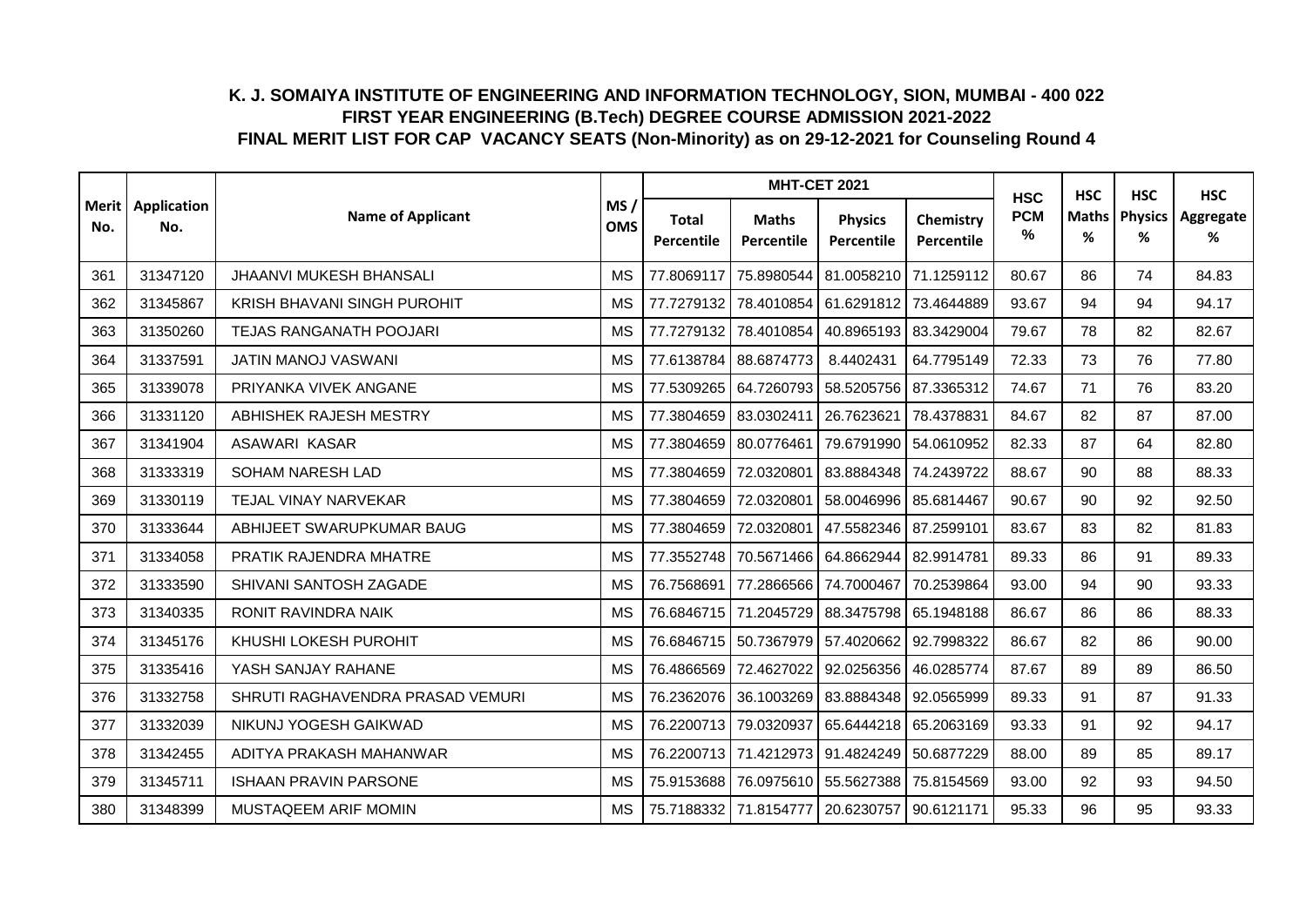|     |                            |                               |                   |                            | <b>MHT-CET 2021</b>                               |                              |                         | <b>HSC</b>      | <b>HSC</b> | <b>HSC</b>           | <b>HSC</b>     |
|-----|----------------------------|-------------------------------|-------------------|----------------------------|---------------------------------------------------|------------------------------|-------------------------|-----------------|------------|----------------------|----------------|
| No. | Merit   Application<br>No. | <b>Name of Applicant</b>      | MS/<br><b>OMS</b> | <b>Total</b><br>Percentile | <b>Maths</b><br><b>Percentile</b>                 | <b>Physics</b><br>Percentile | Chemistry<br>Percentile | <b>PCM</b><br>% | %          | Maths   Physics<br>% | Aggregate<br>% |
| 381 | 31335263                   | ANJALI RAMESH GUPTA           | <b>MS</b>         | 75.4365724                 | 82.3850228                                        | 67.2242907                   | 40.3115003              | 85.00           | 82         | 90                   | 89.00          |
| 382 | 31349559                   | OM SHYAMKANT YEOLE            | <b>MS</b>         | 75.1095262                 | 75.6546103                                        | 24.8802853                   | 83.8818136              | 94.33           | 91         | 96                   | 94.83          |
| 383 | 31335937                   | ANISHK AVINASH KHAIRE         | <b>MS</b>         | 74.9846751                 | 80.0776461                                        | 66.5151206                   | 54.0610952              | 92.22           | 91.33      | 96                   | 90.60          |
| 384 | 31363906                   | KHUSHBOO NAGORAO MAKESHWAR    | <b>MS</b>         | 74.6585417                 | 65.3393570                                        | 62.1506619                   | 82.8062618              | 87.33           | 82         | 89                   | 91.67          |
| 385 | 31334059                   | YASH ANANT NAGARE             | <b>MS</b>         | 74.5853855                 | 84.0838275                                        | 86.6267967                   | 1.7388682               | 69.67           | 56         | 83                   | 78.40          |
| 386 | 31332658                   | SHLOK RAKESHKUMAR VARMA       | <b>MS</b>         |                            | 74.2881116 71.2045729                             | 75.1743668                   | 71.1259112              | 87.00           | 86         | 85                   | 88.83          |
| 387 | 31347827                   | JAYESH DILIP KAKADE           | <b>MS</b>         |                            | 74.2590255   81.6359505   81.1310275              |                              | 22.9033072              | 80.00           | 78         | 81                   | 83.83          |
| 388 | 31339349                   | DEEP SHASHIKANT SURVE         | <b>MS</b>         | 74.2590255                 | 64.7260793                                        | 88.5331987                   | 59.9949508              | 84.00           | 93         | 80                   | 84.40          |
| 389 | 31348451                   | SIDDHESH SANTOSH PATIL        | <b>MS</b>         | 73.6463016                 | 83.0302411                                        | 36.7746220                   | 54.0610952              | 88.33           | 86         | 87                   | 90.83          |
| 390 | 31332789                   | SUNNY RAMBABU KEWAT           | <b>MS</b>         | 73.4175234                 | 78.4010854 61.6291812                             |                              | 57.8041017              | 55.00           | 55         | 58                   | 56.46          |
| 391 | 31339338                   | <b>VINOD SUDARSHAN BHABAL</b> | <b>MS</b>         | 73.4175234                 | 63.5443302                                        | 61.6291812 83.3429004        |                         | 71.00           | 67         | 71                   | 78.20          |
| 392 | 31362695                   | SHIVANI DHARMENDRA SINGH      | <b>MS</b>         |                            | 73.3755778 77.2866566                             | 68.1140601                   | 57.7052927              | 73.33           | 67         | 73                   | 74.00          |
| 393 | 31349341                   | <b>HITESH NITIN PATIL</b>     | <b>MS</b>         | 72.9671324                 | 81.0533722                                        | 50.3417429                   | 47.0399035              | 78.00           | 73         | 80                   | 79.50          |
| 394 | 31341987                   | SHUBHANGE DUBEY               | <b>MS</b>         | 72.9671324                 | 77.1082521                                        | 40.4311991                   | 73.4948236              | 91.67           | 93         | 94                   | 93.00          |
| 395 | 31355458                   | SHREYA JAYANT BARAI           | <b>MS</b>         | 72.9671324                 | 65.2678661                                        | 74.5451804                   | 73.4948236              | 78.67           | 74         | 77                   | 79.33          |
| 396 | 31348754                   | <b>GAURI KURMUDE</b>          | <b>MS</b>         | 72.8984215                 | 58.4823536                                        | 85.3217264                   | 75.9190309              | 78.00           | 76         | 77                   | 84.83          |
| 397 | 31331662                   | ABHIJEET BHAJAN MAHALIK       | <b>MS</b>         | 72.6591951                 | 82.0784513                                        | 45.5170657                   | 41.6658176              | 89.00           | 91         | 88                   | 90.00          |
| 398 | 31364122                   | ARYAN AJI                     | <b>MS</b>         | 72.6591951                 | 75.6546103                                        | 65.6444218                   | 58.5328579              | 84.33           | 86         | 84                   | 82.83          |
| 399 | 31342336                   | SHREYAS AVINASH JADHAV        | <b>MS</b>         | 72.6591951                 | 71.4212939                                        | 73.4131431                   | 65.2063169              | 85.33           | 86         | 85                   | 87.67          |
| 400 | 31347468                   | RAGHAV MAHESH JOSHI           | <b>MS</b>         |                            | 72.5940324   56.4982139   28.0626182   90.4234083 |                              |                         | 86.33           | 83         | 86                   | 90.33          |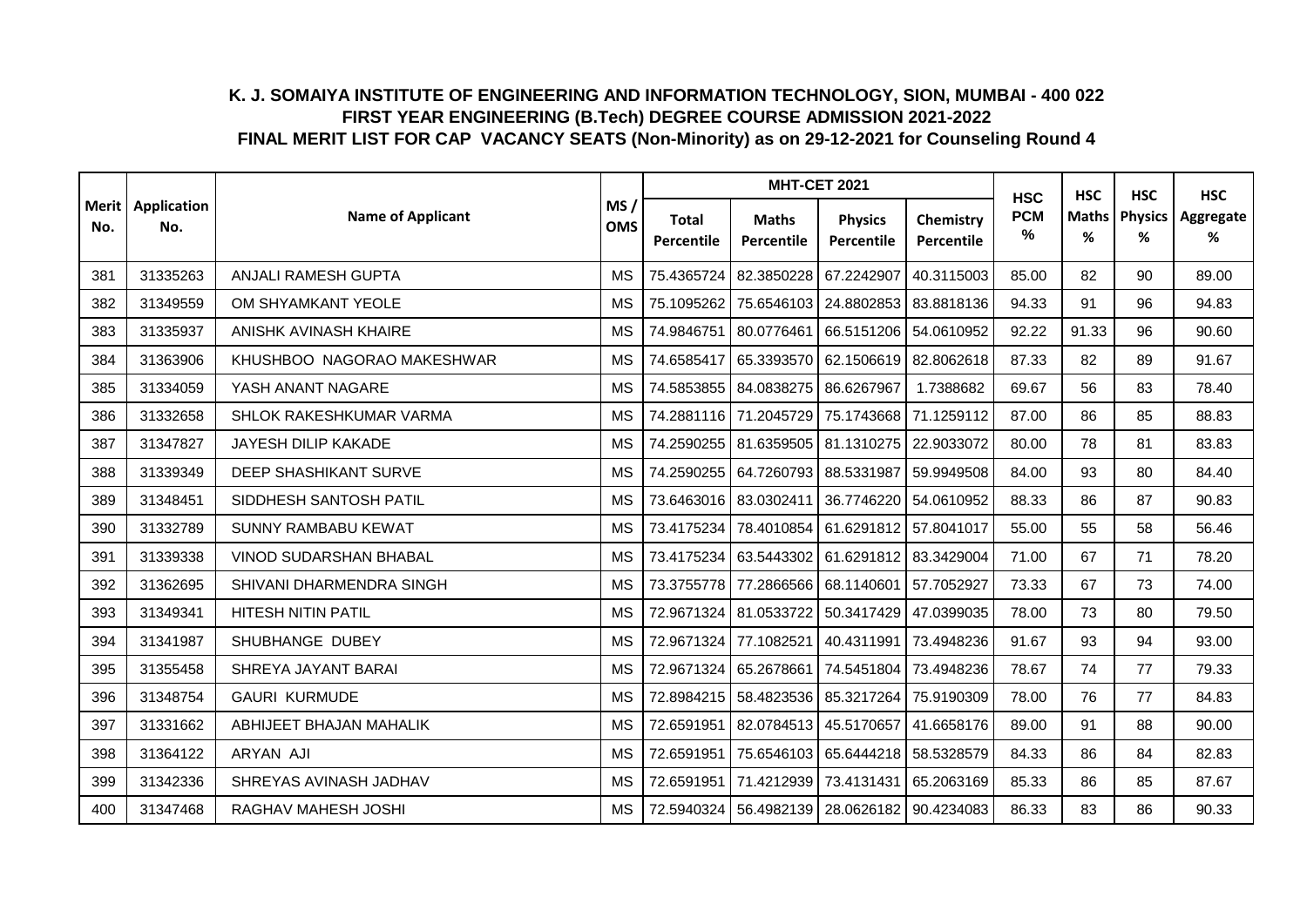|     |                            |                                |                   |                            | <b>MHT-CET 2021</b>              |                                                   |                         | <b>HSC</b>      | <b>HSC</b>        | <b>HSC</b>          | <b>HSC</b>     |
|-----|----------------------------|--------------------------------|-------------------|----------------------------|----------------------------------|---------------------------------------------------|-------------------------|-----------------|-------------------|---------------------|----------------|
| No. | Merit   Application<br>No. | <b>Name of Applicant</b>       | MS/<br><b>OMS</b> | <b>Total</b><br>Percentile | <b>Maths</b><br>Percentile       | <b>Physics</b><br>Percentile                      | Chemistry<br>Percentile | <b>PCM</b><br>% | <b>Maths</b><br>% | <b>Physics</b><br>% | Aggregate<br>% |
| 401 | 31335977                   | PRATHAM RAKESH JAIN            | <b>MS</b>         | 72.5725827                 |                                  | 71.8757889 81.1310275                             | 51.4970967              | 84.33           | 89                | 81                  | 86.50          |
| 402 | 31338289                   | <b>OMKAR ASHOK BINAGE</b>      | <b>MS</b>         | 72.4696585                 |                                  | 71.8656506 54.2252329                             | 75.7154953              | 90.00           | 91                | 89                  | 91.33          |
| 403 | 31343581                   | YASH RAMDAS KHANDAGALE         | <b>MS</b>         |                            | 71.1205193 65.9554050            | 76.5227209                                        | 66.5029636              | 79.00           | 82                | 71                  | 76.50          |
| 404 | 31362310                   | SAMYAK SANJAY RANDIVE          | <b>MS</b>         |                            | 70.8970412 63.5443302 61.6291812 |                                                   | 79.0690393              | 87.00           | 89                | 86                  | 87.17          |
| 405 | 31332299                   | AKSHAY SANJAY SARODE           | <b>MS</b>         | 70.8255491                 | 77.5410250 58.5205756            |                                                   | 51.4970967              | 88.33           | 83                | 92                  | 91.17          |
| 406 | 31349277                   | <b>KARTHIK KUMAR SINGH</b>     | <b>MS</b>         | 70.8255491                 | 77.5410250                       | 37.1774804                                        | 67.1699066              | 37.00           | 35                | 38                  | 52.92          |
| 407 | 31339431                   | ROHAN JITENDRA NEHETE          | <b>MS</b>         | 70.8255491                 | 71.8757889 85.5793991            |                                                   | 32.0121182              | 75.00           | 77                | 74                  | 81.40          |
| 408 | 31348372                   | HARMEET KAUR SAINI             | <b>MS</b>         |                            | 70.7243564 80.0776461            | 58.0046996                                        | 36.0492440              | 94.33           | 97                | 92                  | 95.50          |
| 409 | 31345121                   | SHRESHHTH ARUN SINGH           | <b>MS</b>         | 70.3981929                 | 78.1519227 62.1506619            |                                                   | 46.0285774              | 58.00           | 52                | 64                  | 68.00          |
| 410 | 31352315                   | AAYUSH SURESH CHAURASIA        | <b>MS</b>         |                            | 69.7147224 75.6546103 24.8802853 |                                                   | 70.8609272              | 86.33           | 89                | 83                  | 85.17          |
| 411 | 31345905                   | NINAD MANOJ NAGARE             | <b>MS</b>         |                            |                                  | 69.6680476 75.8980544 81.0058210 22.2665058       |                         | 91.67           | 91                | 92                  | 92.67          |
| 412 | 31332157                   | NIDHI SURAJ KUMAR NANDIKOL     | <b>MS</b>         |                            | 69.6680476 75.8980544            | 47.0029891                                        | 58.2201479              | 97.00           | 97                | 98                  | 96.50          |
| 413 | 31343139                   | AJAY BABU NADAR                | <b>MS</b>         | 69.3138732                 | 46.7511557                       | 74.7000467                                        | 82.7974861              | 82.00           | 79                | 86                  | 84.67          |
| 414 | 31362711                   | <b>VIVEK SHINGNE</b>           | <b>MS</b>         |                            | 68.9918585 65.2678661 59.9658257 |                                                   | 73.4948236              | 79.67           | 75                | 81                  | 83.33          |
| 415 | 31332727                   | <b>VEDANG RUPESH NIJAP</b>     | <b>MS</b>         |                            |                                  | 68.5685433 77.5401250 37.1774804 59.9949508       |                         | 80.67           | 82                | 80                  | 82.83          |
| 416 | 31334110                   | <b>DISHAN DINESH SHETTIGAR</b> | <b>MS</b>         |                            | 68.5685433 71.8757889            | 67.5788942                                        | 51.4970967              | 83.33           | 84                | 84                  | 88.83          |
| 417 | 31348295                   | MANDAR MURLIDHAR JAWALKAR      | <b>MS</b>         | 68.3243751                 | 53.6450451                       | 78.1453843                                        | 73.4644889              | 88.67           | 92                | 86                  | 88.83          |
| 418 | 31341651                   | SAAHIL SANTOSH BARVE           | <b>MS</b>         | 68.1025426                 | 72.4627022                       | 62.1506619                                        | 55.0010506              | 93.67           | 95                | 93                  | 92.83          |
| 419 | 31345779                   | NIKITA SUDHIR SAINDANE         | <b>MS</b>         | 68.1025426                 | 56.4982139                       | 79.5282622                                        | 69.7993276              | 89.00           | 90                | 88                  | 89.00          |
| 420 | 31368014                   | PRIYANKA AVINASH SHINDE        | <b>MS</b>         |                            |                                  | 68.0234447   53.1729632   65.3826660   71.0346082 |                         | 83.33           | 82                | 86                  | 87.60          |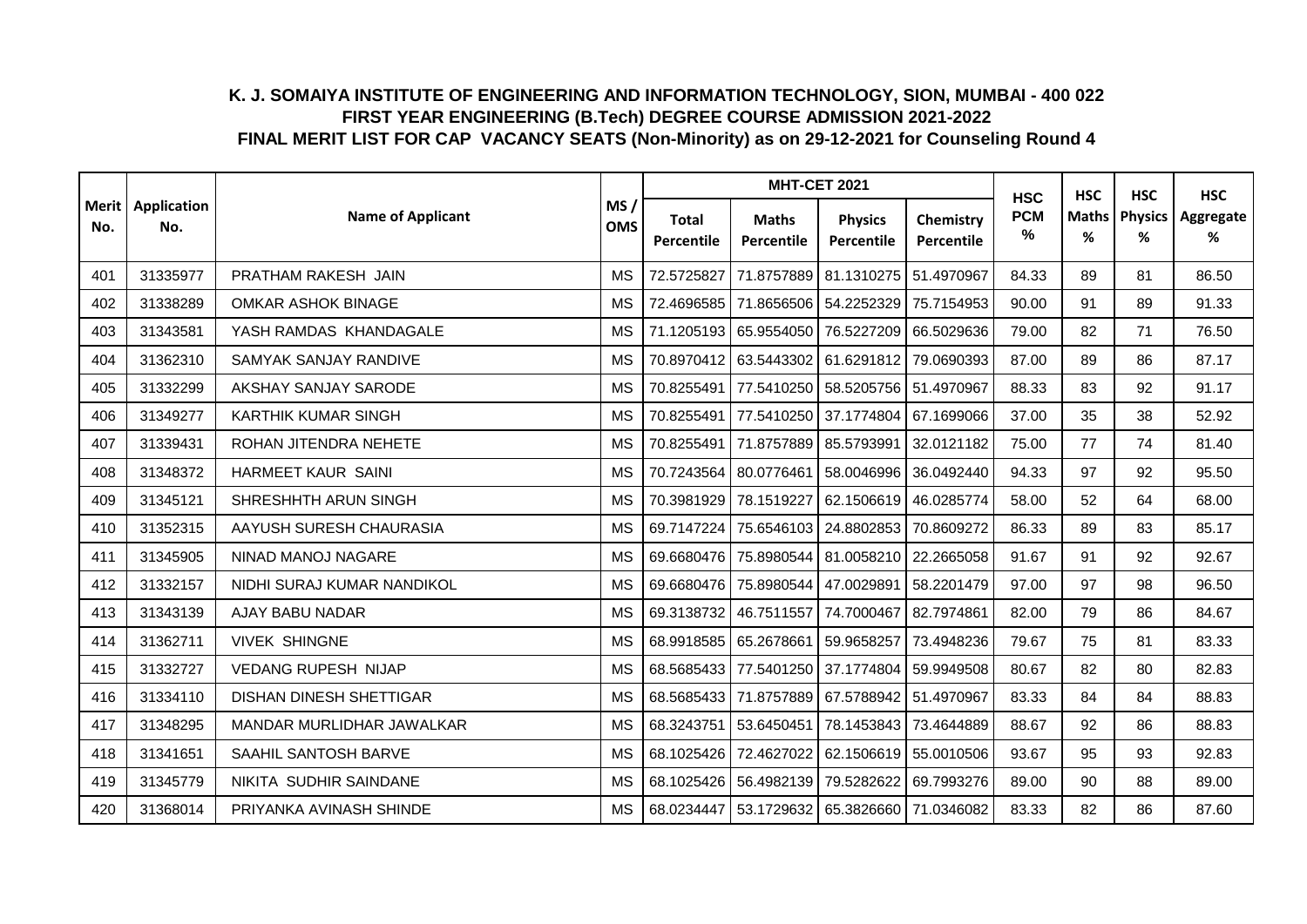|     |                            |                                |                   |                                   | <b>MHT-CET 2021</b>                  |                              |                         | <b>HSC</b>      |                   | <b>HSC</b><br><b>HSC</b> | <b>HSC</b>     |
|-----|----------------------------|--------------------------------|-------------------|-----------------------------------|--------------------------------------|------------------------------|-------------------------|-----------------|-------------------|--------------------------|----------------|
| No. | Merit   Application<br>No. | <b>Name of Applicant</b>       | MS/<br><b>OMS</b> | <b>Total</b><br><b>Percentile</b> | <b>Maths</b><br>Percentile           | <b>Physics</b><br>Percentile | Chemistry<br>Percentile | <b>PCM</b><br>% | <b>Maths</b><br>% | <b>Physics</b><br>%      | Aggregate<br>% |
| 421 | 31337912                   | <b>MRUNAL KISHOR SUPLEKAR</b>  | <b>MS</b>         | 67.9011717                        | 75.6546103                           | 16.1996943                   | 70.8609272              | 93.67           | 94                | 94                       | 93.83          |
| 422 | 31341753                   | AASTHA KAILAS KEDAR            | <b>MS</b>         | 67.8408129                        | 50.0987863                           | 76.5227209                   | 75.7154953              | 79.33           | 80                | 78                       | 78.17          |
| 423 | 31332810                   | KUSHAGRA DIWAKER MISHRA        | <b>MS</b>         |                                   | 67.7556744 83.0831559                | 8.4402431                    | 49.5818833              | 84.33           | 81                | 87                       | 86.83          |
| 424 | 31343301                   | MANOHAR MODARAM CHOUDHARY      | <b>MS</b>         |                                   | 67.2915815 76.5273805                | 58.0046996                   | 36.0492440              | 62.33           | 70                | 67                       | 66.62          |
| 425 | 31338278                   | <b>ARYAN YATIN SHAH</b>        | <b>MS</b>         | 67.2915815                        | 66.5610952                           | 66.5151206                   | 62.2139354              | 87.33           | 86                | 89                       | 89.33          |
| 426 | 31335100                   | OM SUDESH KOKATE               | <b>MS</b>         |                                   | 66.7554528 65.2678661 67.9213991     |                              | 57.2369082              | 88.00           | 87                | 90                       | 89.67          |
| 427 | 31334109                   | PRATIK SUDHIR SONKUL           | <b>MS</b>         | 66.1416397                        | 76.0975610 55.5627388                |                              | 37.4493094              | 92.67           | 94                | 98                       | 88.62          |
| 428 | 31363199                   | YASH RAJU AGARWAL              | <b>MS</b>         | 66.1416397                        | 76.0975610                           | 55.5627388                   | 37.4493094              | 79.00           | 75                | 85                       | 81.33          |
| 429 | 31349558                   | SAMRUDDHI DAYANAND VISHWASRAO  | <b>MS</b>         |                                   | 65.8390900   68.4308939   59.9646808 |                              | 57.7052927              | 98.00           | 98                | 98                       | 97.67          |
| 430 | 31333391                   | ROHAN PRAVIN JADHAV            | <b>MS</b>         |                                   | 65.8390900 37.5941412                | 74.7000467                   | 82.7974861              | 92.67           | 93                | 93                       | 93.00          |
| 431 | 31360175                   | KRISHNA MANGESH WALZADE        | <b>MS</b>         | 65.8083801                        | 71.2045729                           | 16.4770046 75.9190309        |                         | 80.33           | 82                | 79                       | 82.00          |
| 432 | 31350237                   | PALASH GIRISHKUMAR SHAH        | <b>MS</b>         | 65.8083801                        | 58.4823536 81.0058210                |                              | 58.2201479              | 81.33           | 77                | 84                       | 84.50          |
| 433 | 31366233                   | <b>MANISH BHARAT MOURYA</b>    | <b>MS</b>         | 65.3394562                        | 63.5443302                           | 70.5839378                   | 57.8041017              | 73.67           | 71                | 75                       | 76.83          |
| 434 | 31366921                   | MANAV ARVIND JADHAV            | <b>MS</b>         | 64.167253                         | 84.0838275                           | 8.015881                     | 36.3704895              | 37.67           | 35                | 36                       | 55.23          |
| 435 | 31332682                   | <b>GAYATRI SHRIKANT SARANG</b> | <b>MS</b>         | 64.1672530                        | 71.9218012                           | 8.0158810                    | 83.1540858              | 39.67           | 40                | 35                       | 52.46          |
| 436 | 31350916                   | SAHIL ABHIJAY BHELKAR          | <b>MS</b>         |                                   | 64.1672530 57.3776259                | 59.9658250                   | 73.4948236              | 82.33           | 82                | 83                       | 82.00          |
| 437 | 31335851                   | HARSHAL ANANT PATIL            | <b>MS</b>         |                                   | 63.9429445 71.4212939                | 45.5170657                   | 50.6877229              | 83.00           | 91                | 70                       | 84.17          |
| 438 | 31329888                   | SOORAJ SUBRAMANIAN             | <b>MS</b>         | 63.9429445                        | 65.8481915                           | 34.9261335                   | 70.8609272              | 88.33           | 87                | 87                       | 88.50          |
| 439 | 31334997                   | DIVYESH NARENDRA BODDU         | <b>MS</b>         | 63.7162333                        | 64.7260793                           | 58.5205756                   | 59.9949508              | 81.00           | 82                | 82                       | 85.00          |
| 440 | 31362028                   | MADHUR MUKUL MAWALE            | <b>MS</b>         |                                   | 63.6974316 58.8540785 62.6305391     |                              | 66.5029636              | 95.33           | 95                | 92                       | 95.83          |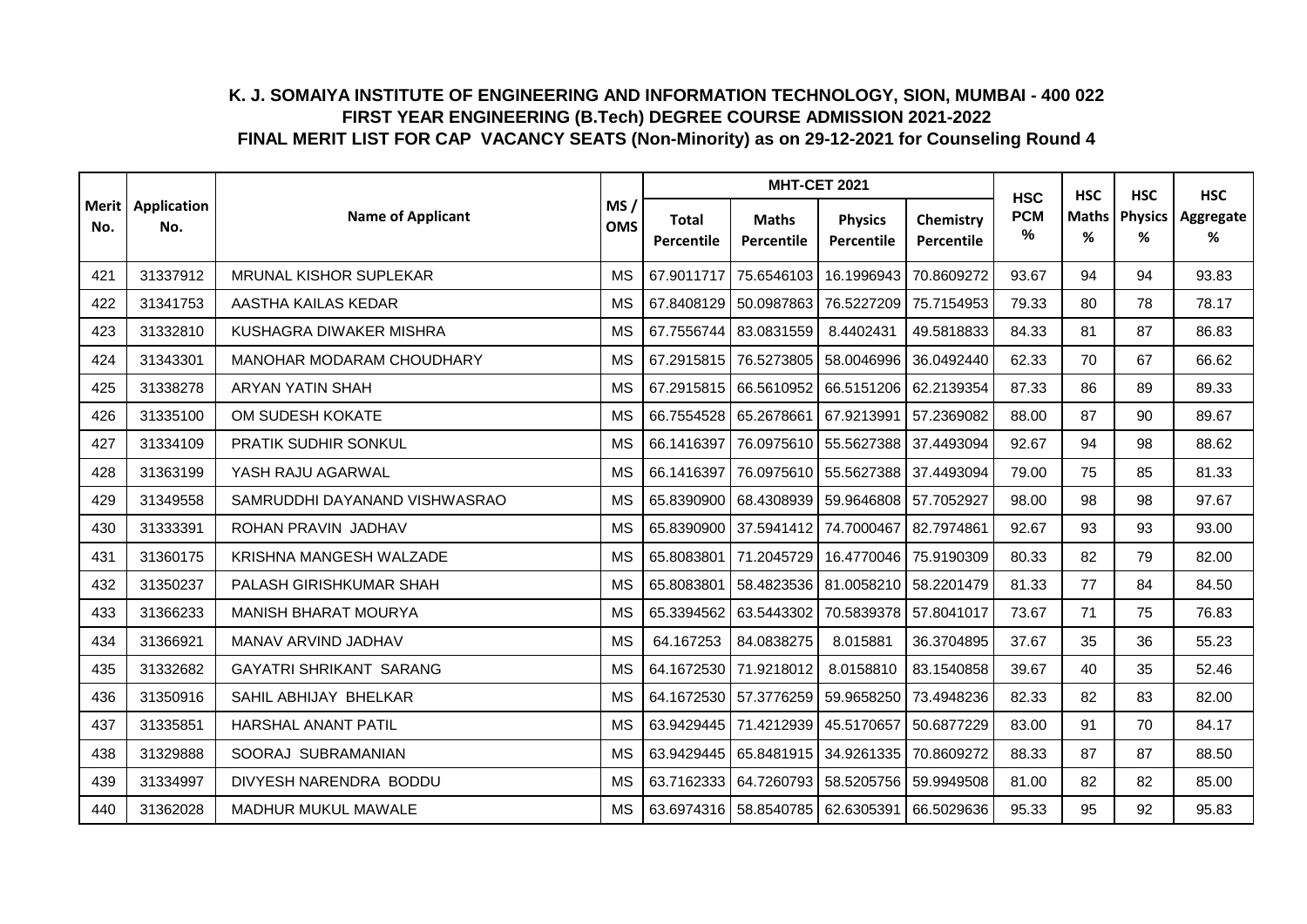|     |                            |                               |                   |                            | <b>MHT-CET 2021</b>                         |                              |                         | <b>HSC</b>      | <b>HSC</b>        | <b>HSC</b>          | <b>HSC</b>     |
|-----|----------------------------|-------------------------------|-------------------|----------------------------|---------------------------------------------|------------------------------|-------------------------|-----------------|-------------------|---------------------|----------------|
| No. | Merit   Application<br>No. | <b>Name of Applicant</b>      | MS/<br><b>OMS</b> | <b>Total</b><br>Percentile | <b>Maths</b><br>Percentile                  | <b>Physics</b><br>Percentile | Chemistry<br>Percentile | <b>PCM</b><br>% | <b>Maths</b><br>% | <b>Physics</b><br>% | Aggregate<br>% |
| 441 | 31367037                   | VAIBHAVI SUDHIR MAHAJAN       | <b>MS</b>         | 63.6530495                 | 75.8980544 67.2242907                       |                              | 14.6782736              | 81.66           | 82                | 77                  | 81.17          |
| 442 | 31340739                   | <b>SARANGGH ERANDE</b>        | <b>MS</b>         |                            | 63.6530495   23.8607163   85.3217264        |                              | 85.1486706              | 82.67           | 77                | 87                  | 88.40          |
| 443 | 31330077                   | SAHIL GANESH GURAV            | <b>MS</b>         | 63.5909492                 | 55.3805466 55.5627388                       |                              | 75.8154569              | 77.67           | 81                | 72                  | 76.00          |
| 444 | 31350299                   | ADITYA NITIN NALAWADE         | <b>MS</b>         | 63.5625255                 | 66.5610952                                  | 73.8812832                   | 36.0492440              | 78.00           | 77                | 82                  | 82.00          |
| 445 | 31366931                   | KAUSTUBH KISHOR JADHAV        | <b>MS</b>         | 63.5625255                 | 60.1706171                                  | 66.5151206                   | 62.2139354              | 81.00           | 80                | 82                  | 82.33          |
| 446 | 31339038                   | SHRIRAM SUNIL PHASE           | <b>MS</b>         |                            | 63.5625255 60.1706171                       | 58.0046996                   | 68.8598284              | 83.67           | 76                | 92                  | 88.20          |
| 447 | 31341629                   | <b>SUMIT SUBHASH SINGH</b>    | <b>MS</b>         |                            | 62.3075719 32.0304754 83.7186244            |                              | 79.0690393              | 64.00           | 75                | 59                  | 63.50          |
| 448 | 31337647                   | SHRAVANI PRABHAKAR PINGLE     | <b>MS</b>         |                            | 61.8916532 73.3548018                       | 59.9646808                   | 23.4560848              | 80.33           | 82                | 84                  | 82.33          |
| 449 | 31331991                   | <b>TEJAS MAHADEO NIKAM</b>    | <b>MS</b>         |                            | 61.8916532 68.4308939                       | 13.8160287                   | 74.4922869              | 63.78           | 58                | 68.67               | 70.77          |
| 450 | 31330006                   | <b>BHUSHAN ASHOK NAIKWADE</b> | <b>MS</b>         |                            | 61.7065716 75.6546103                       | 5.1808456                    | 65.2063169              | 87.33           | 87                | 88                  | 89.33          |
| 451 | 31334254                   | PALAK ASHISH TIWARI           | <b>MS</b>         |                            | 61.7065716 71.4212939 65.6444218            |                              | 23.5354050              | 89.00           | 85                | 91                  | 90.50          |
| 452 | 31332518                   | DANISH SIKANDER KHAN          | <b>MS</b>         |                            | 61.3942986 58.8540785 54.2252329            |                              | 66.5029636              | 62.67           | 58                | 67                  | 65.80          |
| 453 | 31335224                   | PRACHITI RAJESH PALANDE       | <b>MS</b>         | 60.8583691                 | 28.1797526 37.1774804                       |                              | 89.9924262              | 93.00           | 91                | 94                  | 93.83          |
| 454 | 31338305                   | TEJAS SANJAY GUPTA (NON CAP)  | <b>MS</b>         | 60.8583691                 | 19.7273416 47.7556173                       |                              | 90.9871245              | 91.00           | 90                | 89                  | 91.67          |
| 455 | 31344350                   | SWARAJ ROHIDAS UPARKAR        | <b>MS</b>         |                            | 59.7867199 65.3393570 71.6747216 36.3574280 |                              |                         | 89.00           | 88                | 90                  | 89.83          |
| 456 | 31331903                   | SUHANI SHUKLA                 | <b>MS</b>         |                            | 59.7867199 65.3393570                       | 71.6747216                   | 36.3574280              | 86.00           | 86                | 90                  | 90.60          |
| 457 | 31341754                   | DEVRAJ SURESH GHODAKE         | <b>MS</b>         |                            | 59.7867199 18.1971002 89.4147930            |                              | 82.8062618              | 84.67           | 87                | 85                  | 82.33          |
| 458 | 31340959                   | AISHWARY PURUSHOTTAM PANDORE  | <b>MS</b>         |                            | 59.7361450 46.7511557                       | 88.4849114                   | 31.7612840              | 81.33           | 79                | 79                  | 85.17          |
| 459 | 31350128                   | KAUSTUBH VIJAY RAYMANE        | <b>MS</b>         |                            | 59.3581253 50.7845135                       | 34.9261335                   | 78.9811513              | 81.67           | 82                | 78                  | 83.67          |
| 460 | 31339880                   | ASHISH BALASAHEB WAGHULE      | <b>MS</b>         |                            | 59.0147680 63.5443302 30.2562229            |                              | 73.4644889              | 86.67           | 86                | 88                  | 90.50          |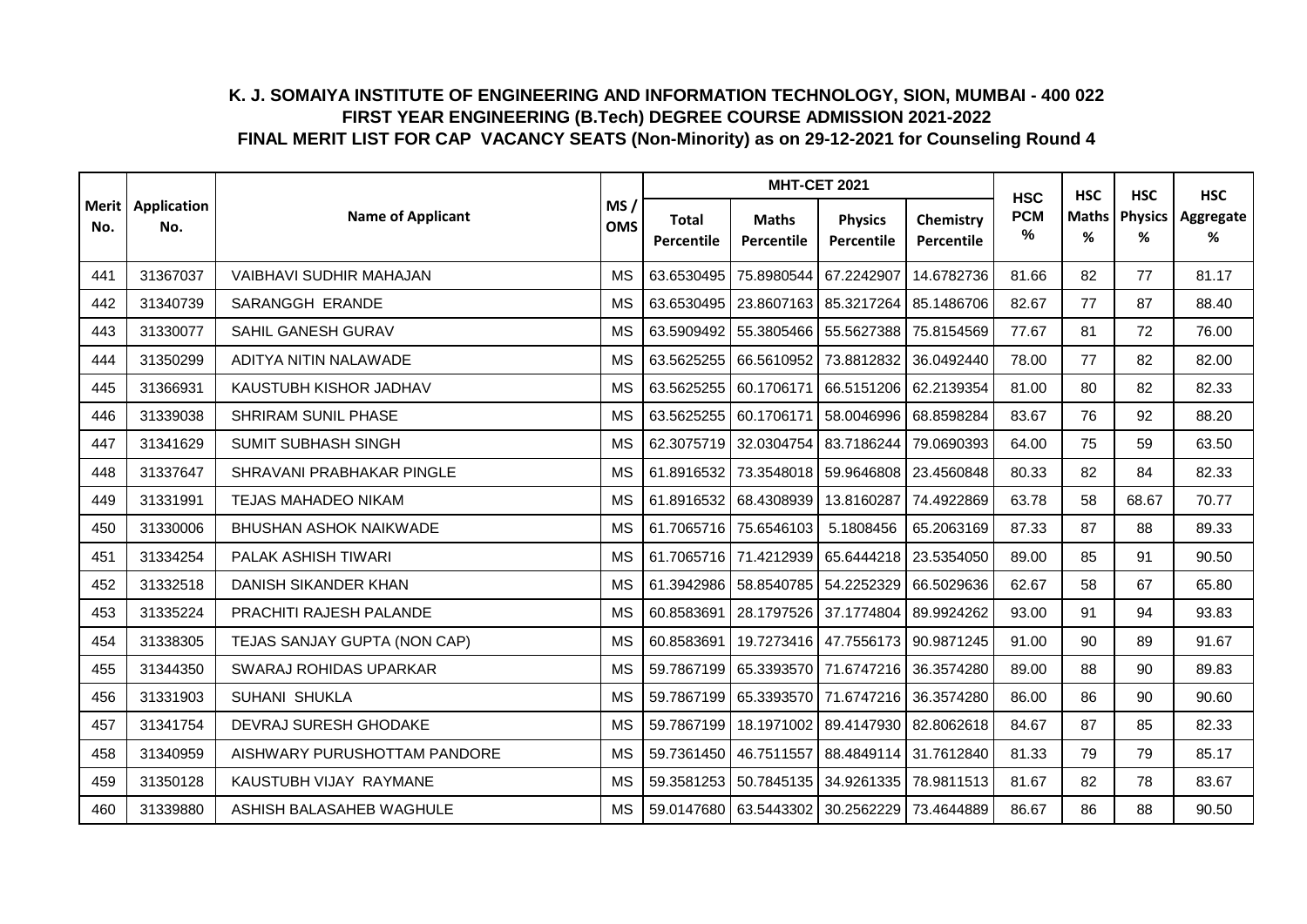|     |                            |                                |                   |                            | <b>MHT-CET 2021</b>                         |                              |                         | <b>HSC</b>      | <b>HSC</b>        | <b>HSC</b>          | <b>HSC</b>     |
|-----|----------------------------|--------------------------------|-------------------|----------------------------|---------------------------------------------|------------------------------|-------------------------|-----------------|-------------------|---------------------|----------------|
| No. | Merit   Application<br>No. | <b>Name of Applicant</b>       | MS/<br><b>OMS</b> | <b>Total</b><br>Percentile | <b>Maths</b><br>Percentile                  | <b>Physics</b><br>Percentile | Chemistry<br>Percentile | <b>PCM</b><br>% | <b>Maths</b><br>% | <b>Physics</b><br>% | Aggregate<br>% |
| 461 | 31355208                   | <b>VISHAL SINGH</b>            | <b>MS</b>         | 58.9803841                 | 72.0320801                                  | 66.5151206                   | 11.7746220              | 71.67           | 58                | 81                  | 77.00          |
| 462 | 31326202                   | <b>QAIS JAVID KHATRI</b>       | <b>MS</b>         | 58.9803841                 | 52.8657540                                  | 36.7746220                   | 78.4378831              | 76.00           | 72                | 79                  | 78.17          |
| 463 | 31352317                   | SAMBHRAM SANTOSH SHETTY        | <b>MS</b>         | 58.8127327                 | 50.7367979                                  | 47.0029891                   | 75.9190309              | 97.33           | 98                | 99                  | 96.67          |
| 464 | 31331702                   | <b>MANAS NARAYAN DHANAWADE</b> | <b>MS</b>         |                            | 58.7073102 31.5551792 91.6285634            |                              | 43.7708157              | 78.00           | 77                | 78                  | 81.17          |
| 465 | 31337528                   | SIDDHI PRAMOD KADAM            | <b>MS</b>         | 58.7073102                 | 31.5551792 81.3322043                       |                              | 71.5777590              | 73.67           | 74                | 74                  | 80.17          |
| 466 | 31366954                   | PRAGNYA SRINIVAS GOVINDULA     | <b>MS</b>         |                            | 58.2603585 80.2703497                       | 15.2336174                   | 28.1516309              | 89.33           | 89                | 90                  | 89.67          |
| 467 | 31335156                   | ADITYA KAMLAKAR KAMBLE         | <b>MS</b>         | 58.0509972                 | 77.5410250                                  | 6.3822267                    | 59.9949508              | 87.00           | 82                | 89                  | 84.67          |
| 468 | 31362257                   | KAVYA SUDARSHAN AMBALLA        | <b>MS</b>         | 57.2430271                 | 55.3835766                                  | 74.7000467                   | 40.7001506              | 79.33           | 81                | 77                  | 80.50          |
| 469 | 31332820                   | SHIVAM VIBHUTE VIBHUTE         | <b>MS</b>         | 57.2430271                 | 55.3835766 50.6051005                       |                              | 64.7795149              | 84.33           | 81                | 83                  | 86.50          |
| 470 | 31334396                   | <b>VIDHI SUDAM NAGARE</b>      | <b>MS</b>         | 57.2430271                 | 55.3835766 21.3161585                       |                              | 77.8683841              | 87.67           | 91                | 86                  | 88.50          |
| 471 | 31332410                   | ATHARVA MAHENDRA SHIRSAT       | <b>MS</b>         | 57.2430271                 | 46.7511557                                  | 30.4523970                   | 80.5277100              | 79.67           | 80                | 76                  | 84.50          |
| 472 | 31332369                   | <b>ALFRED ANTO VEMBIL</b>      | <b>MS</b>         |                            | 56.6347972 56.4982139 62.1506619            |                              | 55.0010506              | 88.33           | 89                | 86                  | 91.33          |
| 473 | 31356315                   | YASH YASHWANT GHOLAP           | <b>MS</b>         | 56.2588494                 | 65.3573863                                  | 16.4770046                   | 65.1948188              | 72.33           | 59                | 79                  | 71.67          |
| 474 | 31335245                   | AMEYA SHIVHARE                 | <b>MS</b>         |                            | 55.3100206   25.6068175                     | 23.8142815                   | 89.9735527              | 61.33           | 53                | 66                  | 71.00          |
| 475 | 31364068                   | AASTHA MAHAPATRA               | <b>MS</b>         |                            | 55.0214592 56.6725574 26.7457713 72.8654380 |                              |                         | 71.33           | 73                | 70                  | 80.40          |
| 476 | 31361076                   | ATHARVA PRAKASH GAJAKOS        | <b>MS</b>         | 54.6564177                 | 37.5941412                                  | 50.6051005                   | 77.8683841              | 79.33           | 78                | 82                  | 79.33          |
| 477 | 31345766                   | PRATHAMESH SANTOSH NAGVEKAR    | <b>MS</b>         |                            | 54.6564172 77.2866566                       | 21.3161585                   | 16.1065808              | 85.33           | 83                | 88                  | 85.50          |
| 478 | 31339917                   | HARSHAL SHRINIVAS KARNAM       | <b>MS</b>         | 54.6564172                 | 28.8266764                                  | 79.9407884                   | 70.2539864              | 83.67           | 84                | 82                  | 84.00          |
| 479 | 31332791                   | ADITYA SHYAMKUMAR SHRIVASTAV   | <b>MS</b>         | 54.0906775                 | 58.6958737                                  | 34.9261335                   | 58.5328579              | 79.67           | 78                | 82                  | 75.00          |
| 480 | 31337693                   | NIVEDITA RAJENDRA PALAN        | <b>MS</b>         |                            | 54.0906775 50.7845135                       | 5.1808456                    | 83.8818136              | 93.00           | 93                | 91                  | 93.50          |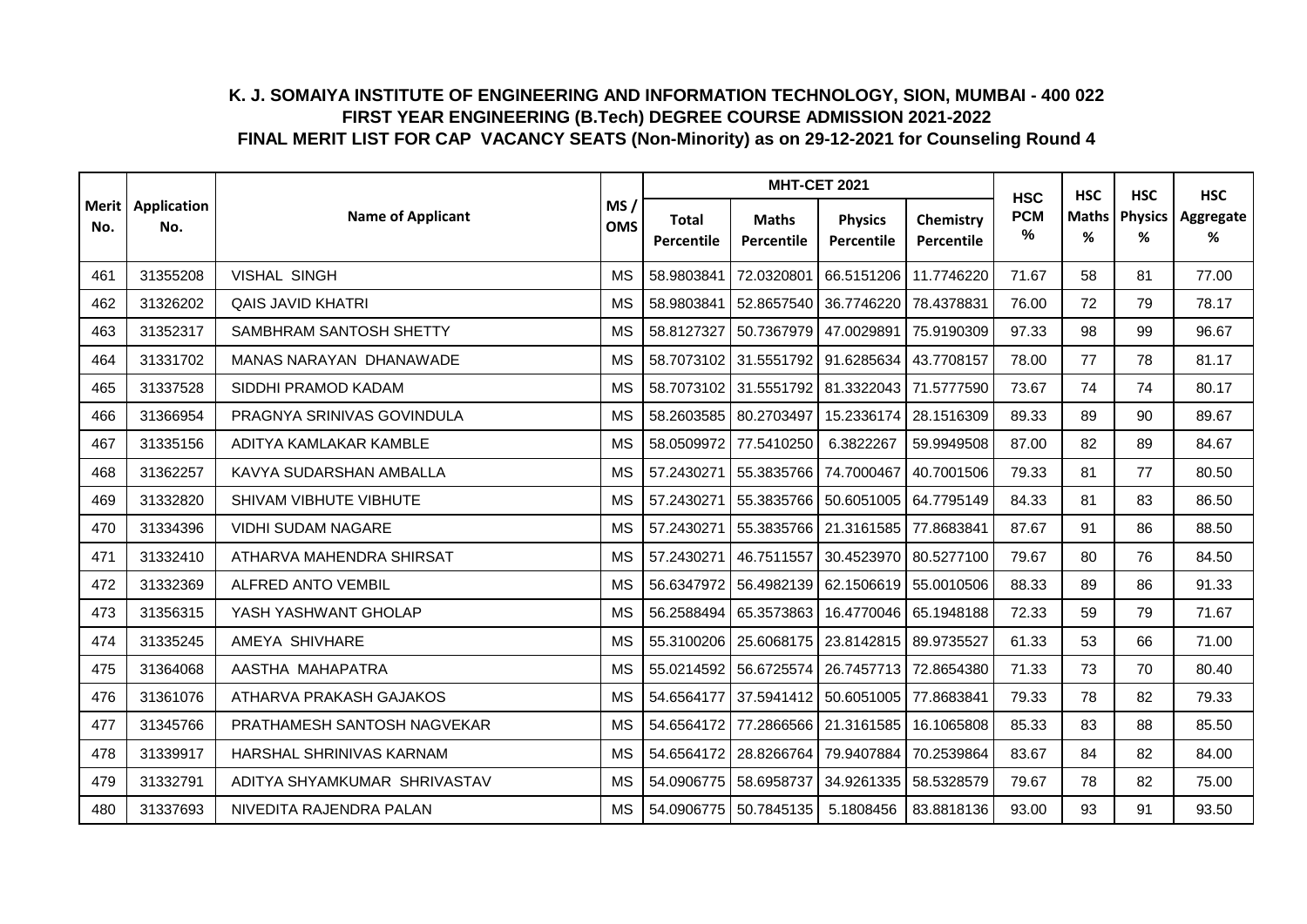|     |                            |                               |                   |                                   | <b>MHT-CET 2021</b>                           |                              |                         | <b>HSC</b>      | <b>HSC</b>        | <b>HSC</b>          | <b>HSC</b>     |
|-----|----------------------------|-------------------------------|-------------------|-----------------------------------|-----------------------------------------------|------------------------------|-------------------------|-----------------|-------------------|---------------------|----------------|
| No. | Merit   Application<br>No. | <b>Name of Applicant</b>      | MS/<br><b>OMS</b> | <b>Total</b><br><b>Percentile</b> | <b>Maths</b><br>Percentile                    | <b>Physics</b><br>Percentile | Chemistry<br>Percentile | <b>PCM</b><br>% | <b>Maths</b><br>% | <b>Physics</b><br>% | Aggregate<br>% |
| 481 | 31344348                   | VEDANT RAVINDRA KOKAMKAR      | <b>MS</b>         | 53.5196161                        | 65.9554050 54.2252329                         |                              | 25.7296077              | 89.33           | 93                | 89                  | 92.00          |
| 482 | 31338240                   | SHRAVANI SHRIPAD KALE         | <b>MS</b>         | 53.2569868                        | 72.4627022                                    | 28.0626182                   | 36.3574280              | 82.00           | 84                | 79                  | 87.67          |
| 483 | 31335744                   | HIMANSHU GANESH SONAWANE      | <b>MS</b>         | 53.2569868                        | 46.5959235                                    | 92.0256356                   | 18.9693213              | 77.33           | 81                | 71                  | 72.17          |
| 484 | 31335820                   | YASH VIJAY PATEL              | <b>MS</b>         |                                   | 51.8984054 73.3548018                         | 30.4523970                   | 16.1065808              | 83.33           | 85                | 80                  | 82.50          |
| 485 | 31341874                   | YASH SUBHASH AGRE             | <b>MS</b>         | 51.1462048                        | 65.8481915                                    | 56.0213958                   | 15.9347937              | 77.00           | 79                | 71                  | 77.50          |
| 486 | 31361394                   | DIYA BIDDUT DALUI             | <b>MS</b>         | 50.7987581                        | 71.8656506                                    | 35.3542196                   | 17.7420265              | 89.33           | 85                | 89                  | 90.50          |
| 487 | 31331609                   | TISHA SURAJNARAYAN CHAURASIYA | <b>MS</b>         | 50.7987581                        | 41.0160881 54.2252329                         |                              | 66.5029636              | 87.00           | 84                | 91                  | 89.67          |
| 488 | 31330247                   | ADITYA VIDYADHARAN NAIR       | <b>MS</b>         | 50.6109392                        | 41.7955845                                    | 47.0029891                   | 71.1259112              | 87.00           | 91                | 85                  | 89.00          |
| 489 | 31348369                   | <b>VIVEK BABULAL VARMA</b>    | <b>MS</b>         |                                   | 48.8491306 57.3776259 67.9213991              |                              | 18.3335009              | 82.00           | 83                | 89                  | 84.17          |
| 490 | 31341641                   | PRATHMESH MADHUSUDAN DEOKAR   | <b>MS</b>         |                                   | 47.7789098 50.7845135                         | 45.5170657                   | 50.6877229              | 46.00           | 46                | 45                  | 57.85          |
| 491 | 31333634                   | <b>SUYOG UMESH RANE</b>       | <b>MS</b>         |                                   | 47.7789098 50.7845135                         | 34.9261335                   | 58.5328579              | 75.33           | 74                | 77                  | 80.50          |
| 492 | 31340804                   | PRASAD DIVAKAR SAKHA          | <b>MS</b>         | 45.4668811                        | 71.9218012 50.3417429                         |                              | 3.2465574               | 79.33           | 75                | 78                  | 81.17          |
| 493 | 31361975                   | <b>SANIKA ATUL SHELKE</b>     | <b>MS</b>         | 45.1726604                        | 44.6516142                                    | 79.6791990                   | 18.5993053              | 80.00           | 79                | 84                  | 82.00          |
| 494 | 31340857                   | PRAGATI RAMUJAGIR PANDEY      | <b>MS</b>         | 44.5236882                        | 58.6958737                                    | 16.1996943                   | 50.6877229              | 71.00           | 67                | 69                  | 76.33          |
| 495 | 31344453                   | DHAWAL GHANSHYAM MALVIYA      | <b>MS</b>         |                                   | 44.3547118 23.8607163                         | 88.3475798                   | 40.3115003              | 83.00           | 81                | 87                  | 83.83          |
| 496 | 31332377                   | RISHABH RAJ                   | <b>MS</b>         |                                   | 42.4406388 56.4982139                         | 6.5244799                    | 69.7993276              | 92.33           | 92                | 93                  | 92.83          |
| 497 | 31341866                   | KASTURI SACHINDRA PEDNEKAR    | <b>MS</b>         |                                   | 41.6222736 28.9375817                         | 67.9213991                   | 57.2369082              | 79.67           | 81                | 82                  | 84.20          |
| 498 | 31361463                   | <b>ADITYA VIVEK WARE</b>      | <b>MS</b>         | 41.5574493                        | 70.5671466                                    | 15.2336174                   | 19.8119306              | 90.00           | 86                | 91                  | 89.50          |
| 499 | 31362329                   | ASHUTOSH AJAYKUMAR JAJU       | <b>MS</b>         |                                   | 41.0748854 23.6678553                         | 73.4131431                   | 58.5328579              | 83.00           | 83                | 83                  | 85.83          |
| 500 | 31330779                   | SAHIL MEHMOOD PINJARI         | <b>MS</b>         |                                   | 40.7677382 32.3037391   16.4770046 79.7786984 |                              |                         | 85.33           | 87                | 84                  | 86.17          |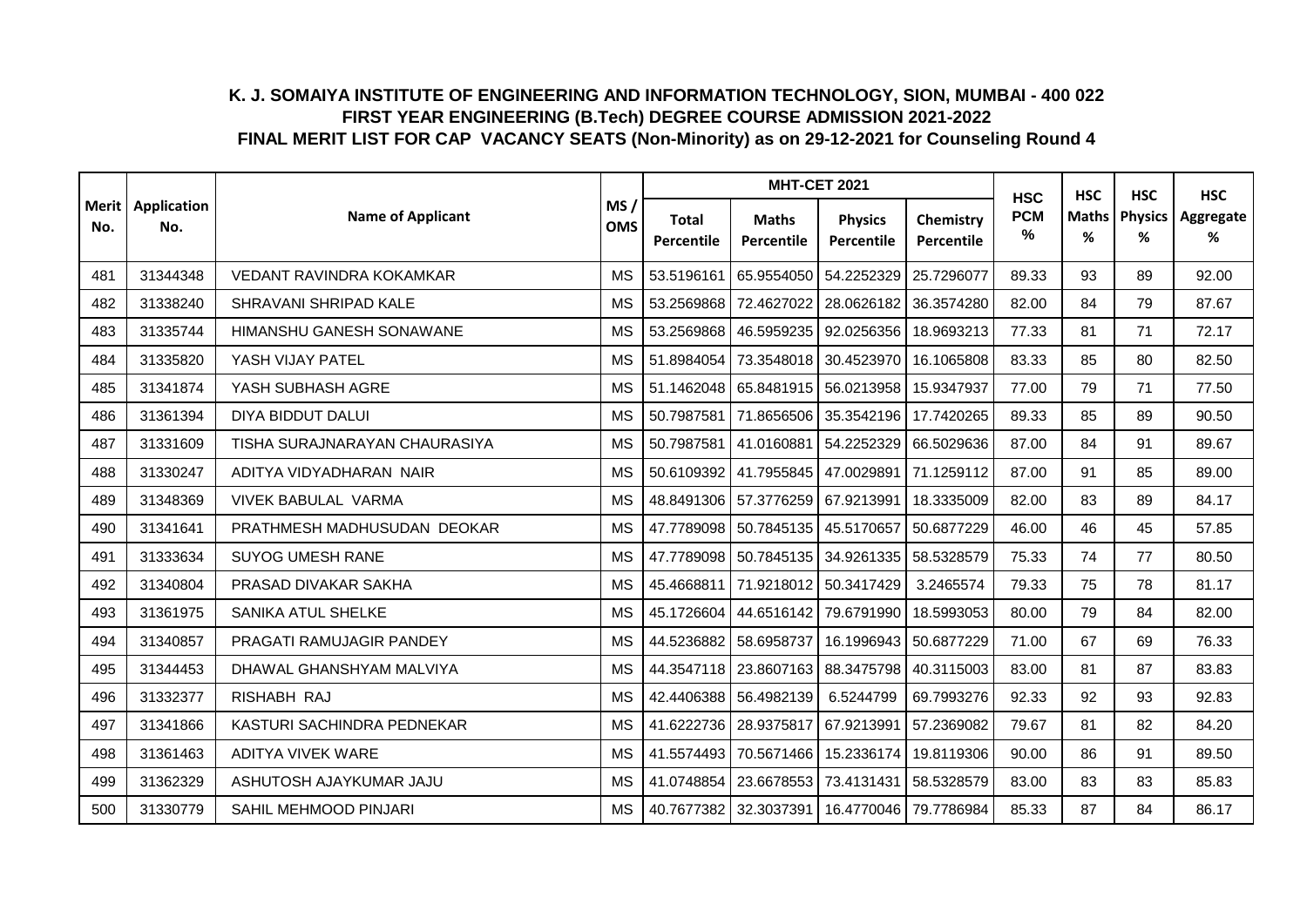|     | Merit   Application<br>No. |                               |                   |                                   | <b>MHT-CET 2021</b>              |                              |                         | <b>HSC</b>      | <b>HSC</b>        | <b>HSC</b>          | <b>HSC</b>     |
|-----|----------------------------|-------------------------------|-------------------|-----------------------------------|----------------------------------|------------------------------|-------------------------|-----------------|-------------------|---------------------|----------------|
| No. |                            | <b>Name of Applicant</b>      | MS/<br><b>OMS</b> | <b>Total</b><br><b>Percentile</b> | <b>Maths</b><br>Percentile       | <b>Physics</b><br>Percentile | Chemistry<br>Percentile | <b>PCM</b><br>% | <b>Maths</b><br>% | <b>Physics</b><br>% | Aggregate<br>% |
| 501 | 31350184                   | ARPITA ASHOK KATKAM           | <b>MS</b>         | 39.7860074                        | 68.4308939                       | 13.8160287                   | 16.1065808              | 87.00           | 85                | 88                  | 89.33          |
| 502 | 31331697                   | SHARYU DINESH SONAVANE        | <b>MS</b>         | 39.7860074                        | 46.7511557                       | 40.4456448                   | 40.7001506              | 76.33           | 76                | 76                  | 74.67          |
| 503 | 31341130                   | KAPIL ASOPA                   | <b>MS</b>         | 37.8436353                        | 50.0987863                       | 11.6454982                   | 60.2032176              | 79.33           | 77                | 76                  | 82.50          |
| 504 | 31341569                   | <b>IPSHIKA ANAND</b>          | <b>MS</b>         | 37.5662711                        | 56.6725574                       | 10.8154506                   | 51.4970967              | 88.33           | 91                | 82                  | 87.60          |
| 505 | 31352360                   | YASH RAJESH AMIN              | <b>MS</b>         | 36.4202981                        | 28.8266764                       | 8.4402431                    | 80.5277100              | 91.00           | 88                | 93                  | 92.83          |
| 506 | 31332040                   | PRATHAM PANDURANG KALEKAR     | <b>MS</b>         | 36.4202981                        | 20.0799875                       | 59.9646808                   | 64.7795149              | 92.00           | 93                | 94                  | 92.00          |
| 507 | 31338623                   | PIYUSH JAIN                   | <b>MS</b>         |                                   | 34.9390628 26.7177979            | 39.3412482                   | 69.7993276              | 88.33           | 84                | 88                  | 89.17          |
| 508 | 31340217                   | KAUSTUBH SATISH RAWOOL        | <b>MS</b>         | 34.2396221                        | 47.8892351                       | 13.4938185                   | 57.2369082              | 72.67           | 70                | 74                  | 78.33          |
| 509 | 31332889                   | PRANAV MANOHAR WARULE         | <b>MS</b>         | 33.9863671                        | 19.7273416                       | 47.7556173                   | 72.8654380              | 78.33           | 74                | 83                  | 78.00          |
| 510 | 31339312                   | PRANAV VIJAY KADAM            | <b>MS</b>         |                                   | 33.8348516 10.6670585            | 78.9714957                   | 64.1845431              | 71.00           | 69                | 72                  | 70.67          |
| 511 | 31334553                   | SAMRUDDHI SHRINIDHI GINDI     | <b>MS</b>         | 33.8297761                        | 58.4823536                       | 16.4770046                   | 22.2665058              | 84.33           | 90                | 80                  | 84.83          |
| 512 | 31333800                   | <b>BHAGYESH PRASANNA AHER</b> | <b>MS</b>         |                                   | 33.7901172 50.7845135            | 9.3937850                    | 50.6877229              | 78.00           | 86                | 76                  | 84.60          |
| 513 | 31335385                   | ARYA SANDEEP SHINDE           | <b>MS</b>         | 32.7140844                        | 32.0304754                       | 20.6230757                   | 73.4644889              | 94.67           | 92                | 96                  | 94.40          |
| 514 | 31340810                   | DANISH ANWARALI SHAIKH        | <b>MS</b>         | 32.7140844                        | 8.1876533                        | 78.1453843                   | 73.4644889              | 67.33           | 72                | 64                  | 66.00          |
| 515 | 31333399                   | PRACHETA PRAVIN GHOSALKAR     | <b>MS</b>         | 32.7140844                        | 0.8401607                        | 90.8104159                   | 86.6617962              | 94.67           | 93                | 96                  | 95.00          |
| 516 | 31350236                   | MANAV NARAYAN SAWANT          | <b>MS</b>         | 32.2078055                        | 52.8657540                       | 11.1360850                   | 36.0492440              | 77.33           | 75                | 79                  | 78.33          |
| 517 | 31340326                   | DHISHAN ANIL DESHPANDE        | <b>MS</b>         |                                   | 30.6714243 28.9375817            | 40.4311991                   | 57.2369082              | 82.33           | 79                | 83                  | 84.67          |
| 518 | 31337507                   | MOHAMMED AYAAN KHAN           | <b>MS</b>         |                                   | 30.6714243 28.9375817            | 13.4938185                   | 78.9325560              | 81.33           | 84                | 80                  | 84.00          |
| 519 | 31362924                   | MITALI TARESH PATEL           | <b>MS</b>         |                                   | 30.6350550 41.0160881            | 44.7981936                   | 25.7296077              | 74.00           | 75                | 72                  | 79.00          |
| 520 | 31329580                   | ABHISHEK BHANUDAS BHALERAO    | <b>MS</b>         |                                   | 30.3311258 15.7361182 87.7228732 |                              | 23.5354050              | 70.33           | 67                | 68                  | 69.33          |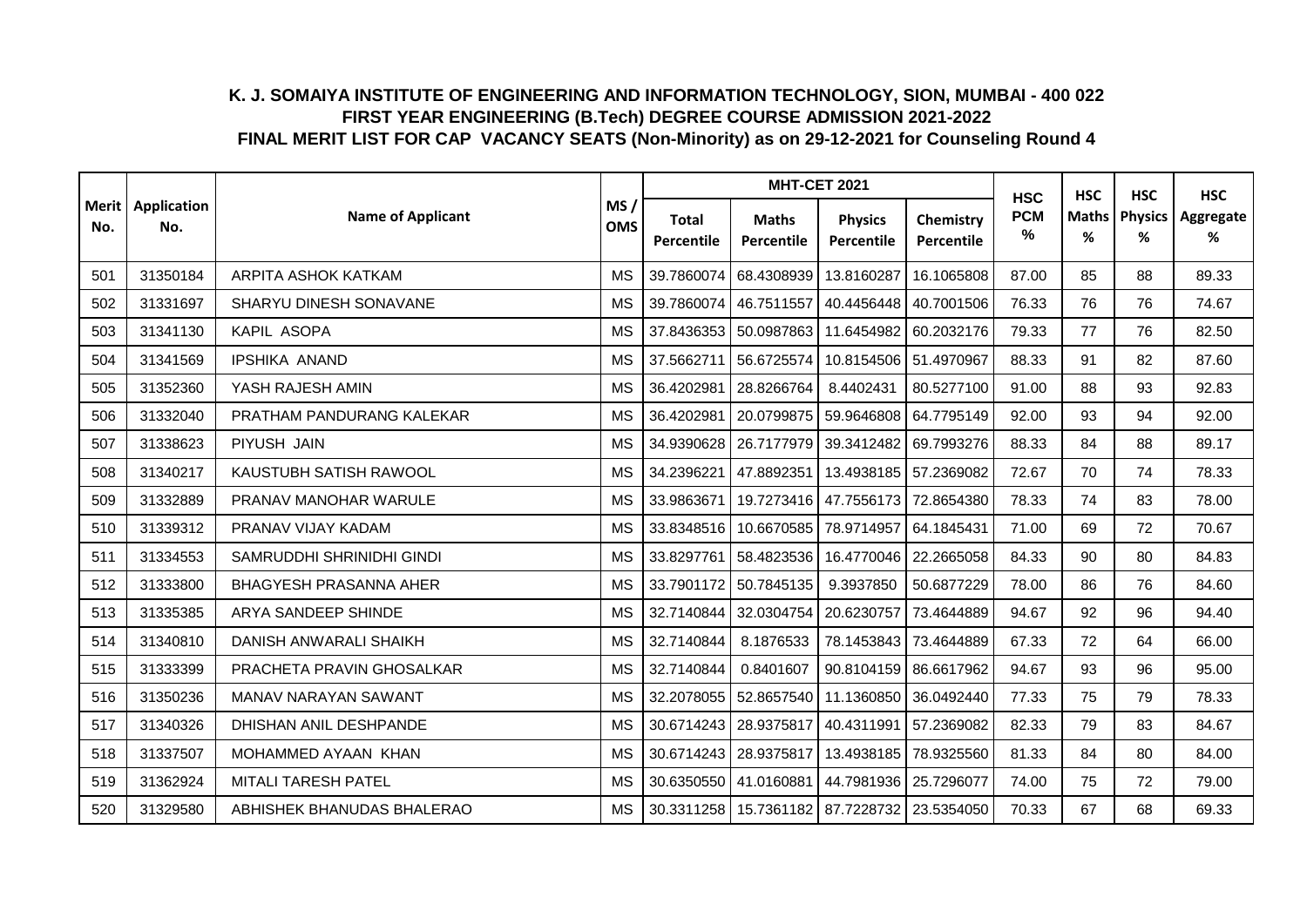|     |                            |                                  |                   |                            | <b>MHT-CET 2021</b>        |                              |                         | <b>HSC</b>      | <b>HSC</b>        | <b>HSC</b>          | <b>HSC</b>     |
|-----|----------------------------|----------------------------------|-------------------|----------------------------|----------------------------|------------------------------|-------------------------|-----------------|-------------------|---------------------|----------------|
| No. | Merit   Application<br>No. | <b>Name of Applicant</b>         | MS/<br><b>OMS</b> | <b>Total</b><br>Percentile | <b>Maths</b><br>Percentile | <b>Physics</b><br>Percentile | Chemistry<br>Percentile | <b>PCM</b><br>% | <b>Maths</b><br>% | <b>Physics</b><br>% | Aggregate<br>% |
| 521 | 31348529                   | SWARA SANDESH WAIRKAR            | <b>MS</b>         | 30.3004877                 | 32.3037391                 | 16.4770046                   | 65.1948188              | 78.67           | 71                | 82                  | 84.17          |
| 522 | 31337766                   | <b>SHAZIL SHIRAJ KATCHHI</b>     | <b>MS</b>         | 30.1705757                 | 27.3454158                 | 79.5309168                   | 13.5394456              | 88.33           | 87                | 89                  | 89.17          |
| 523 | 31333289                   | <b>VEDANTI SANJAY AWATE</b>      | <b>MS</b>         |                            | 29.8758635 37.5941412      | 30.4523970                   | 40.7001506              | 84.33           | 82                | 87                  | 87.50          |
| 524 | 31332516                   | JAGJEEVAN SINGH BISHT            | <b>MS</b>         | 29.8758635                 | 28.8266764 50.6051005      |                              | 40.7001506              | 91.00           | 90                | 92                  | 90.83          |
| 525 | 31338685                   | ADEEBA ASIF SHAIKH               | <b>MS</b>         | 29.8758635                 | 20.0799875                 | 21.3161585                   | 74.4922869              | 91.00           | 92                | 92                  | 89.00          |
| 526 | 31333280                   | NAVYA PADMAKUMAR NAIR            | <b>MS</b>         | 23.8512481                 | 71.4212939                 | 5.1808456                    | 1.4773306               | 89.33           | 88                | 90                  | 91.33          |
| 527 | 31352961                   | SWANANDI GAJANAN AMBEKAR         | <b>MS</b>         |                            | 23.6981488   23.8607163    | 47.0029891                   | 40.3115003              | 93.67           | 92                | 93                  | 93.83          |
| 528 | 31345219                   | PRATHAMESH SANTOSH BORUDE        | <b>MS</b>         | 23.6859379                 | 47.4425650                 | 26.7457713                   | 15.3294632              | 72.00           | 71                | 67                  | 72.00          |
| 529 | 31350302                   | SAHIL BHIBHUTI JOSHI             | <b>MS</b>         |                            | 23.3734940 35.3864237      | 44.5606818                   | 19.8119306              | 64.00           | 62                | 64                  | 64.00          |
| 530 | 31350337                   | <b>BHAVIKA RAJENDRA MOHITE</b>   | <b>MS</b>         | 20.4100897                 | 41.7955845                 | 35.9798626                   | 9.1457339               | 74.67           | 63                | 83                  | 78.40          |
| 531 | 31326185                   | <b>DISHANT ANIL JAIN</b>         | <b>MS</b>         | 20.4100897                 | 32.3037391                 | 35.9798626                   | 22.2665058              | 78.33           | 78                | 78                  | 82.50          |
| 532 | 31330266                   | PRITI DHANANJAY DUBAL            | <b>MS</b>         | 20.4100897                 | 32.3037391                 | 25.0196654                   | 30.9245372              | 53.33           | 48                | 54                  | 61.00          |
| 533 | 31336760                   | <b>BUSHRA NAIM KHAN</b>          | <b>MS</b>         | 17.6566480                 | 15.7361182                 | 73.4131431                   | 15.9347937              | 75.67           | 71                | 76                  | 75.50          |
| 534 | 31340826                   | SRUSHTI ASHOK POTE               | <b>MS</b>         | 17.2251737                 | 52.8657540                 | 0.4393134                    | 36.0492440              | 90.33           | 88                | 90                  | 91.50          |
| 535 | 31343126                   | OM ANNASAHEB WAKCHAURE           | <b>MS</b>         | 16.4118353                 | 32.0304754                 | 40.8965193                   | 12.6285028              | 90.00           | 89                | 92                  | 88.17          |
| 536 | 31343382                   | ANUSHKA PRAMOD SABALE            | <b>MS</b>         | 10.9173017                 | 5.1707592                  | 70.0874965                   | 25.7296077              | 90.00           | 89                | 90                  | 91.50          |
| 537 | 31334096                   | NIVEDI SANJAY TALE               | <b>MS</b>         | 10.7619592                 | 28.8266764                 | 8.4402431                    | 23.4560848              | 82.33           | 83                | 80                  | 85.67          |
| 538 | 31343291                   | <b>JAYAWARDHAN DILIP TATKARE</b> | <b>MS</b>         | 8.4069679                  | 12.5574350                 | 26.7457713                   | 32.0121182              | 78.67           | 78                | 79                  | 77.50          |
| 539 | 31351180                   | JAY NARENDRA PATIL               | <b>MS</b>         | 7.1005313                  | 2.4366571                  | 36.7746220                   | 62.2139354              | 80.00           | 72                | 84                  | 80.83          |
| 540 | 31364132                   | <b>ABHIJEET VILAS PATIL</b>      | <b>MS</b>         | 6.5584481                  | 7.4530104                  | 50.3417429                   | 18.3335009              | 70.00           | 43                | 76                  | 73.20          |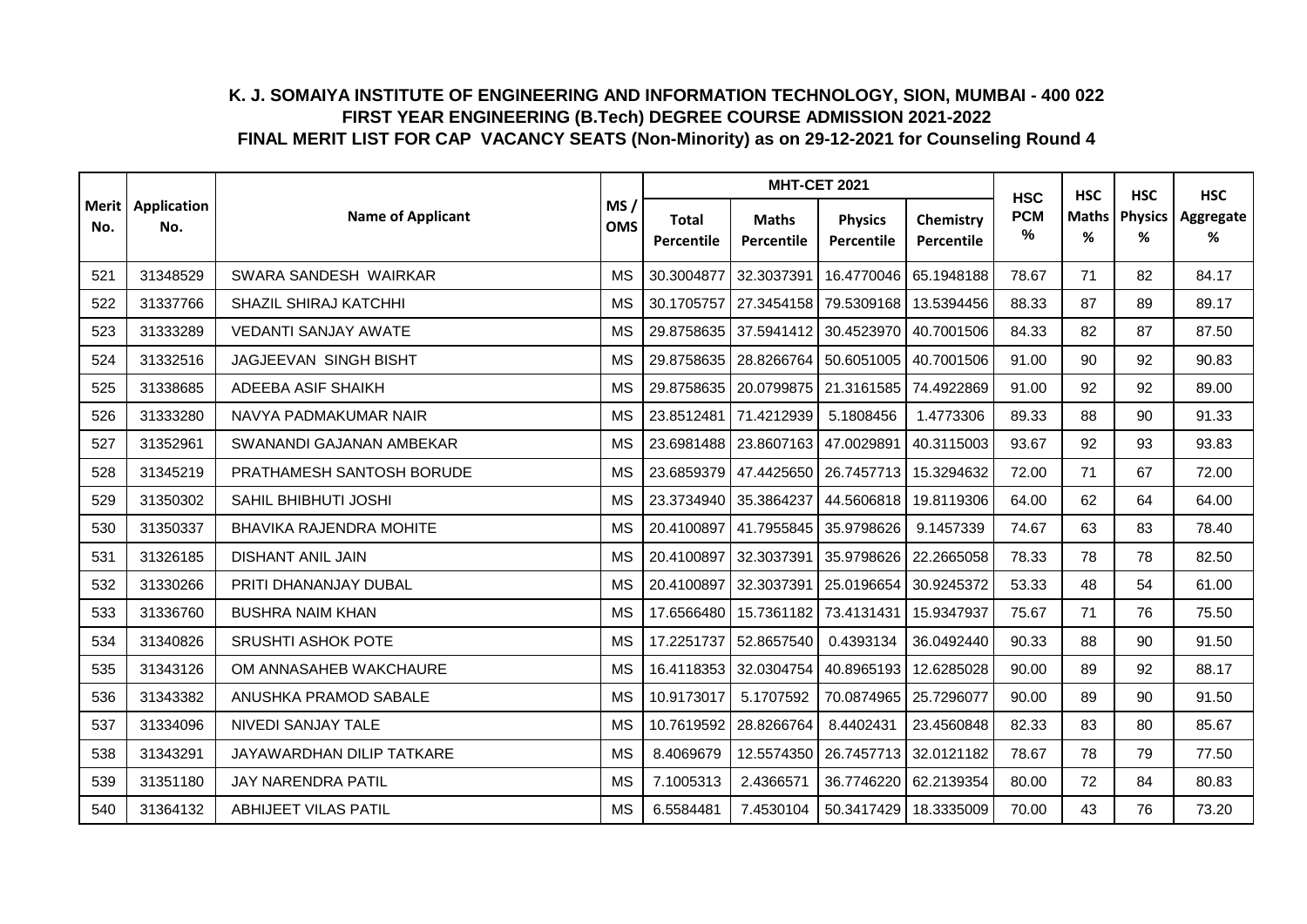|                |                    |                                |                   |                            |                                   | <b>MHT-CET 2021</b>                               |                         | <b>HSC</b>      | <b>HSC</b>        | <b>HSC</b>          | <b>HSC</b>     |
|----------------|--------------------|--------------------------------|-------------------|----------------------------|-----------------------------------|---------------------------------------------------|-------------------------|-----------------|-------------------|---------------------|----------------|
| Merit  <br>No. | Application<br>No. | <b>Name of Applicant</b>       | MS/<br><b>OMS</b> | <b>Total</b><br>Percentile | <b>Maths</b><br><b>Percentile</b> | <b>Physics</b><br>Percentile                      | Chemistry<br>Percentile | <b>PCM</b><br>% | Maths  <br>%      | <b>Physics</b><br>% | Aggregate<br>℅ |
| 541            | 31349382           | ROHAN VIMLESH MISHRA           | <b>MS</b>         | 4.3788348                  | 5.8734071                         | 47.0029891                                        | 14.6782736              | 75.33           | 72                | 74                  | 75.83          |
|                |                    |                                |                   |                            |                                   |                                                   |                         |                 |                   |                     |                |
| Merit l        | Application        |                                | MS/               |                            | JEE Main 2021                     |                                                   | <b>HSC</b>              | <b>HSC</b>      | <b>HSC</b>        | <b>HSC</b>          |                |
| No.            | No.                | <b>Name of Applicant</b>       | <b>OMS</b>        | Total                      | <b>Maths</b>                      | <b>Physics</b>                                    | Chemistry               | <b>PCM</b><br>% | <b>Maths</b><br>℅ | <b>Physics</b><br>% | Aggregate<br>℅ |
|                |                    |                                |                   | Percentile                 | Percentile                        | Percentile                                        | Percentile              |                 |                   |                     |                |
| 542            | 31341075           | MADHURA VINAYAK KORGAONKAR     | <b>MS</b>         | 95.4612503                 |                                   |                                                   |                         | 94.67           | 95                | 96                  | 95.60          |
| 543            | 31329943           | <b>HARSH VIJAY SHINDE</b>      | <b>MS</b>         |                            |                                   | 81.2074805 73.3632749 67.4863790 86.2803711       |                         | 78.67           | 80                | 75                  | 80.50          |
| 544            | 31332494           | HARSHAL SURYAKANT TRIPATHI     | <b>MS</b>         |                            |                                   | 65.4480870   33.3526912   77.6735678   62.3421121 |                         | 85.00           | 81                | 86                  | 87.67          |
| 545            | 31361984           | PRATHAMESH HARSHWARDHAN KHARAT | MS                |                            |                                   | 62.9455594   17.5413172   80.3273169              | 44.5376429              | 73.00           | 73                | 74                  | 71.17          |
| 546            | 31336070           | <b>OMKAR DINESH SHELKE</b>     | MS                |                            |                                   | 59.6261990   21.1881878   73.4438669              | 66.2398250              | 57.67           | 49                | 60                  | 66.62          |
| 547            | 31342245           | PRATHAMESH RAJENDRA MORE       | <b>MS</b>         |                            | 48.3090398 35.6827771             | 31.6754038                                        | 72.3362315              | 73.00           | 76                | 72                  | 75.83          |
| 548            | 31342393           | ASHUTOSH ANKUSH BAGAL          | <b>MS</b>         | 37.8595582                 | 58.1441307                        | 16.7830428                                        | 59.4769820              | 49.67           | 60                | 45                  | 62.77          |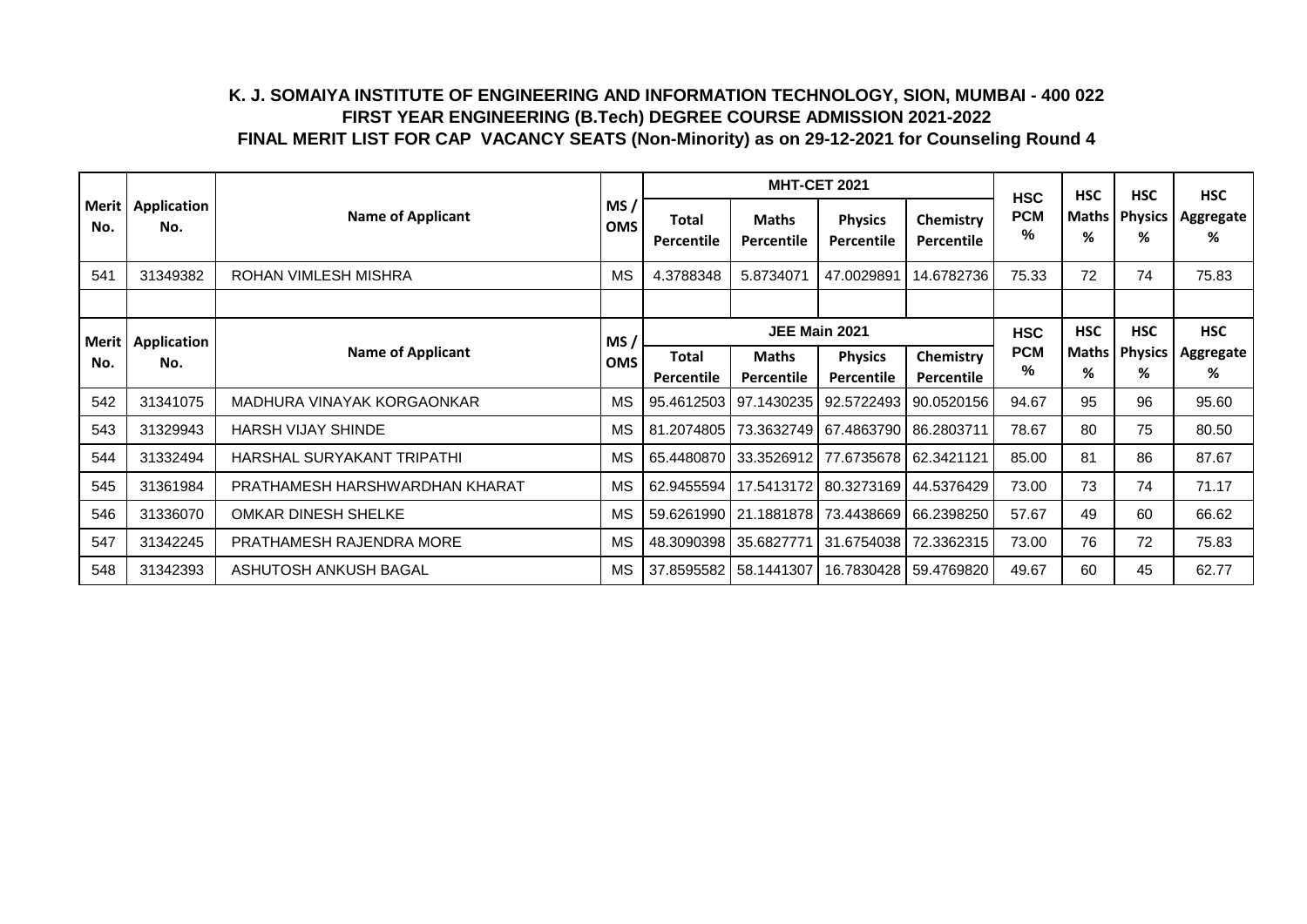| <b>Merit</b> | Application |                                  | MS/        |                                                         | JEE Main 2021         |                |            | <b>HSC</b>      | <b>HSC</b>   | <b>HSC</b>     | <b>HSC</b> |
|--------------|-------------|----------------------------------|------------|---------------------------------------------------------|-----------------------|----------------|------------|-----------------|--------------|----------------|------------|
| No.          | No.         | <b>Name of Applicant</b>         | <b>OMS</b> | <b>Total</b>                                            | <b>Maths</b>          | <b>Physics</b> | Chemistry  | <b>PCM</b><br>% | <b>Maths</b> | <b>Physics</b> | Aggregate  |
|              |             |                                  |            | Percentile                                              | Percentile            | Percentile     | Percentile |                 | %            | %              | %          |
| 549          | 31345994    | <b>RISHA ROUT</b>                |            | OMS 91.7063768                                          | 92.0661777            | 92.6840499     | 83.9149756 | 86.00           | 96           | 76             | 89.80      |
| 550          | 31350052    | VANSH PRASHANT THAKKAR           |            | OMS 90.9521182 80.3333430 86.1920110                    |                       |                | 95.9067724 | 82.67           | 82           | 82             | 82.80      |
| 551          | 31338566    | PRATHAMKUMAR DINESHBHAI VATALIYA |            | OMS 88.1992346                                          | 93.4838632 86.8383248 |                | 70.8122690 | 67.00           | 68           | 70             | 71.23      |
| 552          | 31344299    | SNEH SINGH                       |            | OMS 87.2750610 91.1834168 49.4609164                    |                       |                | 95.2958542 | 83.00           | 84           | 82             | 92.00      |
| 553          | 31334332    | SIDDHANT RATHI                   |            | OMS 84.7256983 39.2825293 87.6542677                    |                       |                | 88.4914128 | 93.33           | 95           | 90             | 94.00      |
| 554          | 31336657    | ATHARVA AJAY DALVI               |            | OMS 83.4496472                                          | 88.0970018 77.0621337 |                | 78.0511261 | 91.67           | 90           | 90             | 92.20      |
| 555          | 31333237    | UTSAV KUMAR KOTHARI              |            | OMS 82.9950968                                          | 52.5413320 80.3007187 |                | 87.1690799 | 76.67           | 79           | 80             | 83.80      |
| 556          | 31341171    | SRISHTI RAVINDRA KUMARI          |            | OMS 82.9354418 80.4263672 72.4670390                    |                       |                | 88.3461821 | 91.00           | 95           | 88             | 93.40      |
| 557          | 31355478    | ANUJ POKHARNA                    |            | OMS 81.3695783 70.8840191                               |                       | 81.8570404     | 74.5582832 | 90.67           | 95           | 88             | 89.60      |
| 558          | 31339862    | ANSHITA NAVIN JAIN               |            | OMS 79.8749127                                          | 85.2901369            | 63.3742218     | 78.3918166 | 92.33           | 91           | 92             | 90.80      |
| 559          | 31330317    | YUVRAJ AJAI KUMAR ARYAN          |            | OMS 78.1871419 50.5868873 81.3863781                    |                       |                | 78.9828135 | 85.67           | 89           | 84             | 89.60      |
| 560          | 31330444    | ADITYA PATHAK                    |            | OMS 77.7330406                                          | 70.1740108 44.6795524 |                | 87.3127376 | 84.00           | 62           | 95             | 89.50      |
| 561          | 31351991    | K RAGHAVENDRA RAO                |            | OMS 77.0025167                                          | 58.4087863            | 83.0561180     | 69.6134301 | 85.33           | 82           | 88             | 87.80      |
| 562          | 31364141    | AKSHAT GAUTAM                    |            | OMS   76.2456681   75.9068156   64.8876909   78.9847260 |                       |                |            | 75.33           | 57           | 85             | 82.40      |
| 563          | 31333291    | <b>MRINAL GUPTA</b>              |            | OMS 75.6587202                                          | 73.7372706            | 72.0186163     | 75.2823087 | 80.33           | 73           | 78             | 84.00      |
| 564          | 31330428    | SAYAN PALATASINGH                |            | OMS 71.3166205                                          | 89.0535044 26.3493054 |                | 74.0145815 | 73.67           | 86           | 79             | 78.00      |
| 565          | 31332902    | <b>HASTI LUKKA</b>               |            | OMS 63.9931467 67.5012047                               |                       | 44.6795524     | 68.7294533 | 73.67           | 59           | 81             | 75.40      |
| 566          | 31336839    | PARTH BHUNIA                     |            | OMS 63.5442095                                          | 83.3594573            | 62.4431482     | 37.2395097 | 83.67           | 85           | 82             | 88.20      |
| 567          | 31345271    | KHUSHI MANOJ MUNDHADA            |            | OMS 56.8843422                                          | 82.6325235 47.8470648 |                | 35.1132077 | 73.00           | 72           | 72             | 81.08      |
| 568          | 31342419    | SHREYA PATWARDHAN                |            | OMS 54.1796065 57.9771973 47.8470648 58.5542505         |                       |                |            | 91.33           | 92           | 91             | 91.80      |